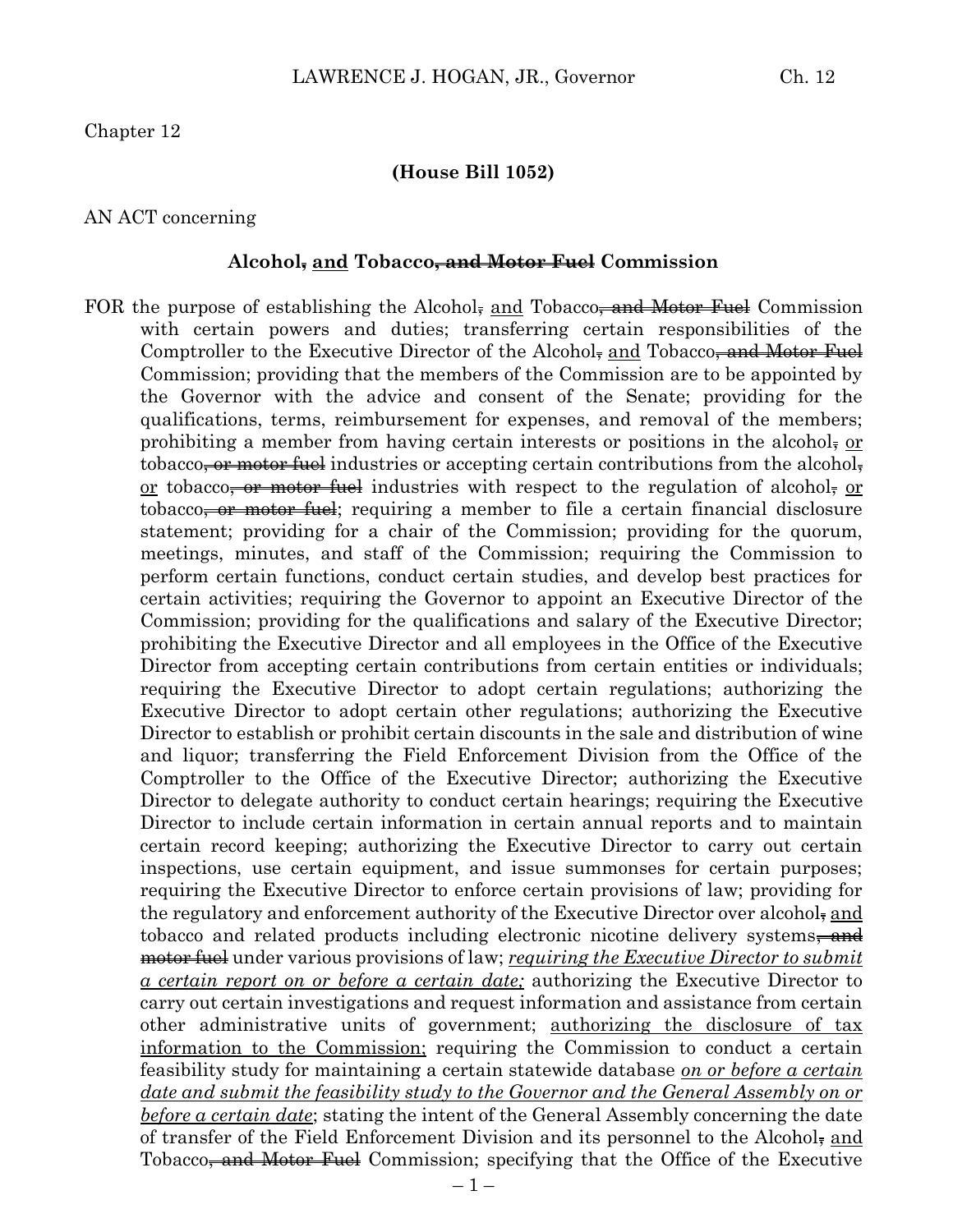Director is the successor of the Office of the Comptroller in certain matters; providing that this Act does not affect the term of office of an appointed or elected member of any commission, office, department, agency, or other unit; providing for the continuity of certain transactions, employment status, rights, duties, and interests; specifying that certain employees in budgeted positions of the Office of the Comptroller whose positions are transferred to the Office of the Executive Director are transferred without any change or loss of rights or status; providing for the continuity of certain findings and determinations, permits and licenses, standards and guidelines, orders and other directives, and duties and responsibilities associated with those functions transferred by this Act; providing for the continuity of certain units and their personnel records and other properties; requiring that certain letterheads, business cards, and other documents may not be used until other documents already in print have been used; requiring the publisher of the Annotated Code of Maryland, in consultation with and subject to the approval of the Department of Legislative Services, to correct any cross–references or terminology rendered incorrect by this Act and to describe any corrections made in an editor's note following the section affected; making conforming and stylistic changes; defining certain terms; providing for a delayed effective date; and generally relating to the Alcohol, and Tobacco, and Motor Fuel Commission.

BY repealing and reenacting, with amendments,

Article – Alcoholic Beverages

Section 1–101; and 1–301, 1–302, 1–302.1, and 1–303 through 1–310 to be under the amended subtitle "Subtitle 3. Alcohol, and Tobacco<del>, and Motor Fuel</del> Commission"

Annotated Code of Maryland

(2016 Volume and 2018 Supplement)

#### BY adding to

Article – Alcoholic Beverages Section 1–302 through 1–310 Annotated Code of Maryland (2016 Volume and 2018 Supplement)

#### BY repealing and reenacting, with amendments,

Article – Business Regulation

Section 16–101, 16–102, 16–201, 16–204, 16–205, 16–206(a)(4) and (f)(6) and (7), 16–207(c)(3), 16–208 through 16–213, 16–216(a), 16–218(b) and (c), 16–219(b), 16–220 through 16–222, 16–223(c), 16–302(b), 16–306, 16–307, 16–308.1(b), 16–3B–01, 16.5–101, 16.5–102, 16.5–203, 16.5–204(a), 16.5–205(a)(5) and (d)(5),  $16.5-207$  through  $16.5-211$ ,  $16.5-213$ ,  $16.5-214$ (b) and (c),  $16.5-215$ (b), 16.5–216(c), 16.5–217(c)(1), 16.7–101, 16.7–102(a), 16.7–202, 16.7–203, 16.7–206 through 16.7–210, 16.7–212, and 16.7–213(c)

Annotated Code of Maryland

(2015 Replacement Volume and 2018 Supplement)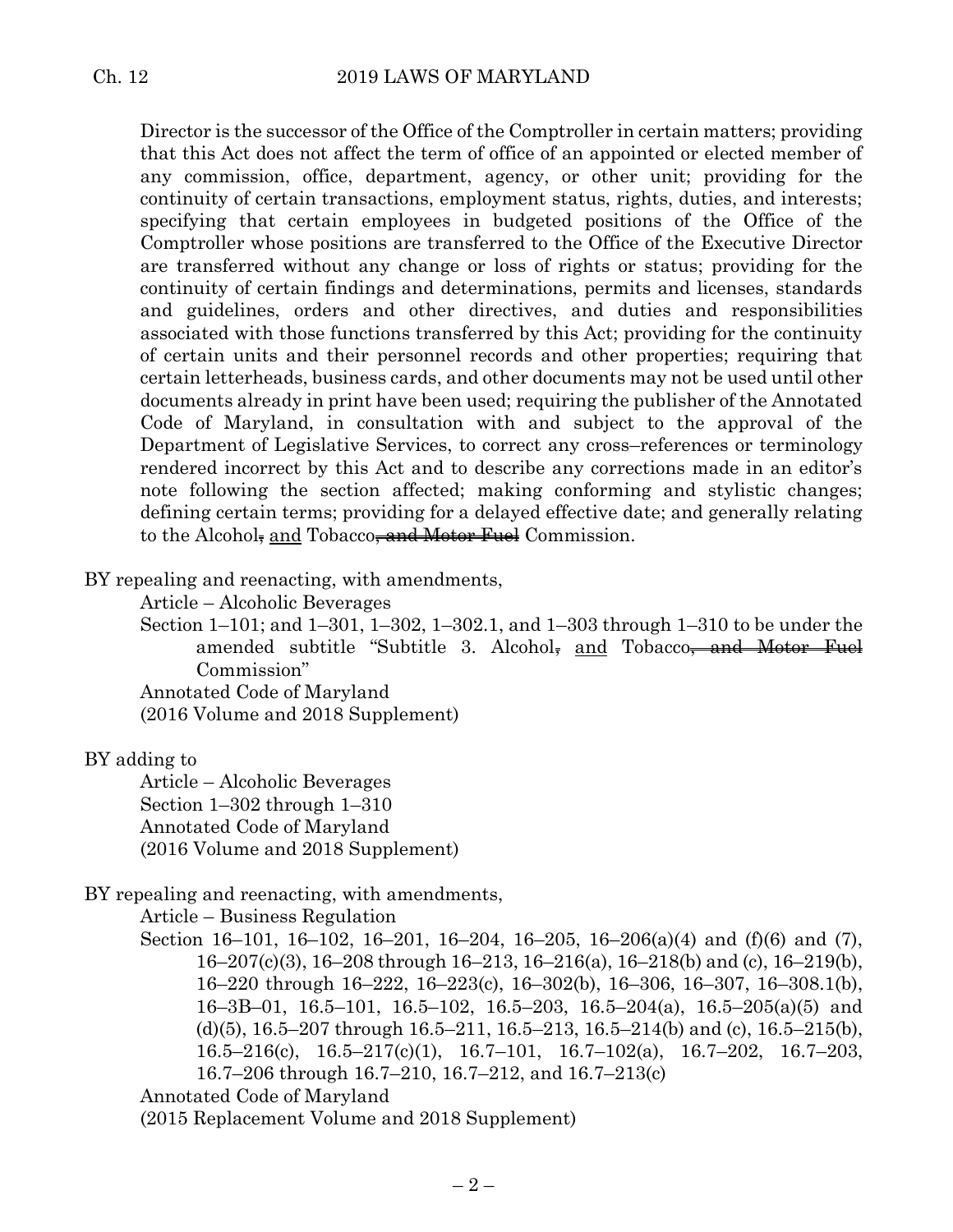BY repealing and reenacting, with amendments,

Article – Tax – General Section <del>9–301, 9–310(a), 9–318, 9–320 through 9–322, 9–326 through 9–333, and</del> 9–335 through 9–337 13–203(c) Annotated Code of Maryland (2016 Replacement Volume and 2018 Supplement)

## Preamble

WHEREAS, Excessive alcohol consumption is the third leading cause of preventable death in the United States and is a risk factor leading to many health and societal problems; and

WHEREAS, Alcohol is the leading drug among youth in the State, with one in four Maryland high school students reporting drinking in the past month; and

WHEREAS, The Task Force to Study Alcohol Regulation, Enforcement, Safety, and Public Health in the State received input from numerous public health policy experts, elected officials, national, State, and local regulators, existing alcohol licensees, Maryland small businesses, and law enforcement personnel; and

WHEREAS, The number of licensed alcohol producers in Maryland has tripled over the past 10 years and significantly outpaced the number of regulatory personnel; and

WHEREAS, The Task Force examined regulatory models across the U.S. concerning the distribution and sale of alcohol to identify a model that would best balance commercial interests while ensuring the safety and welfare of all Maryland residents, and recommended a number of substantive changes be implemented to improve the distribution and sale of alcohol in the State; now, therefore,

SECTION 1. BE IT ENACTED BY THE GENERAL ASSEMBLY OF MARYLAND, That the Laws of Maryland read as follows:

# **Article – Alcoholic Beverages**

1–101.

(a) In this article the following words have the meanings indicated.

(b) (1) "Alcoholic beverage" means a spirituous, vinous, malt, or fermented liquor, liquid, or compound that:

- (i) contains at least one–half of 1% of alcohol by volume; and
- (ii) is suitable for beverage purposes.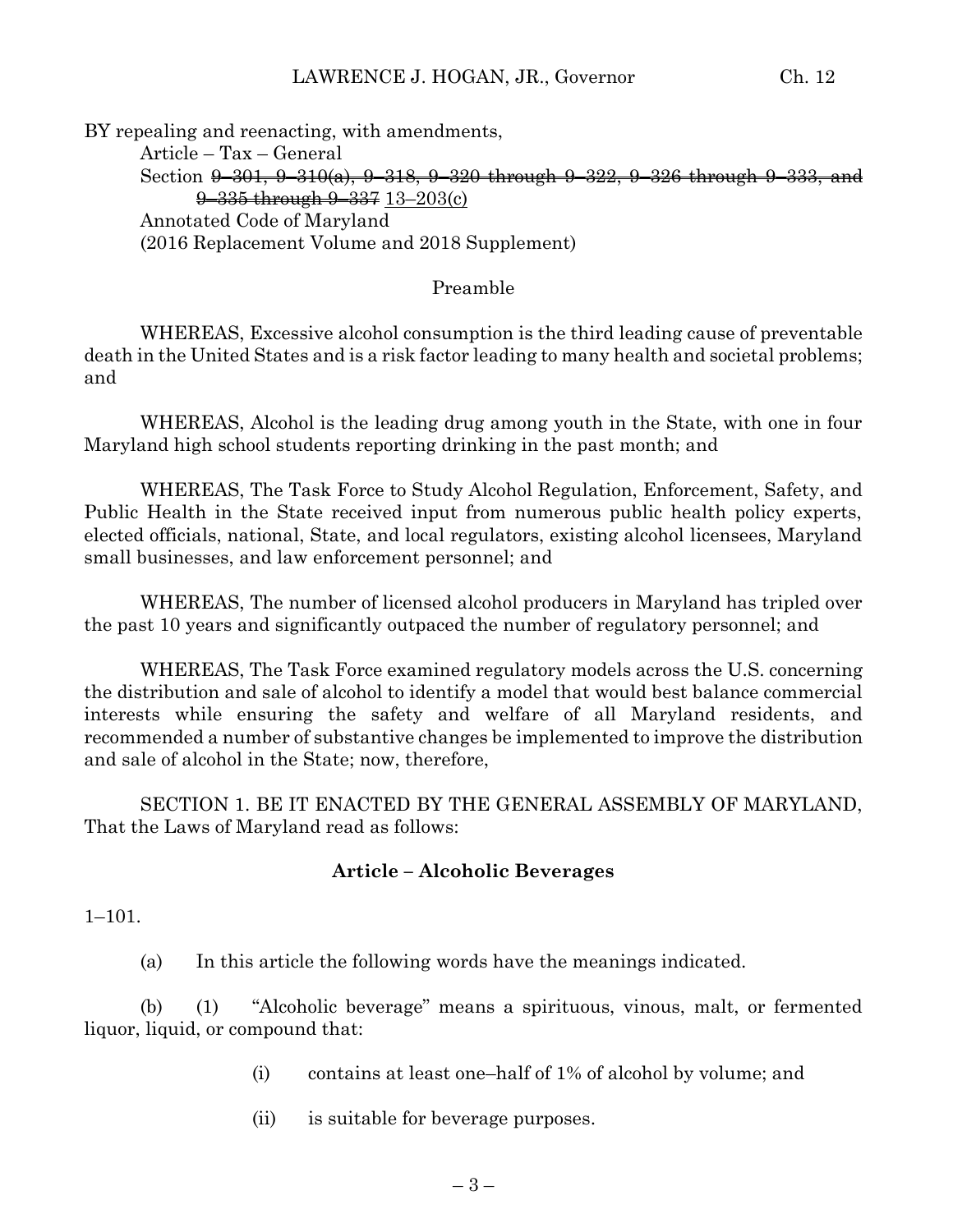#### Ch. 12 2019 LAWS OF MARYLAND

(2) "Alcoholic beverage" includes alcohol, brandy, whiskey, rum, gin, cordial, beer, and wine.

(3) "Alcoholic beverage" does not include a confectionery food product that contains up to 5% of alcohol by volume and is regulated by the Maryland Department of Health under § 21–209 of the Health – General Article.

- (c) (1) "Beer" means a brewed alcoholic beverage.
	- (2) "Beer" includes:
		- (i) ale;
		- (ii) porter;
		- (iii) stout;
		- (iv) hard cider that:

1. is derived primarily from apples, apple concentrate and water, pears, or pear concentrate and water; and

2. contains no other fruit product but contains at least one–half of 1% and less than 8.5% of alcohol by volume; and

(v) an alcoholic beverage that contains:

1. 6% or less alcohol by volume, derived primarily from the fermentation of grain, with not more than 49% of the alcoholic beverage's overall alcohol content by volume obtained from flavors and other added nonbeverage ingredients containing alcohol; or

2. more than 6% alcohol by volume, derived primarily from the fermentation of grain, with not more than 1.5% of the alcoholic beverage's overall alcohol content by volume obtained from flavors and other added nonbeverage ingredients containing alcohol.

(d) "Central Repository" means the Criminal Justice Information System Central Repository of the Department of Public Safety and Correctional Services.

(e) "Club" means an association or a corporation that is:

(1) organized and operated exclusively for educational, social, fraternal, patriotic, political, or athletic purposes; and

(2) nonprofit.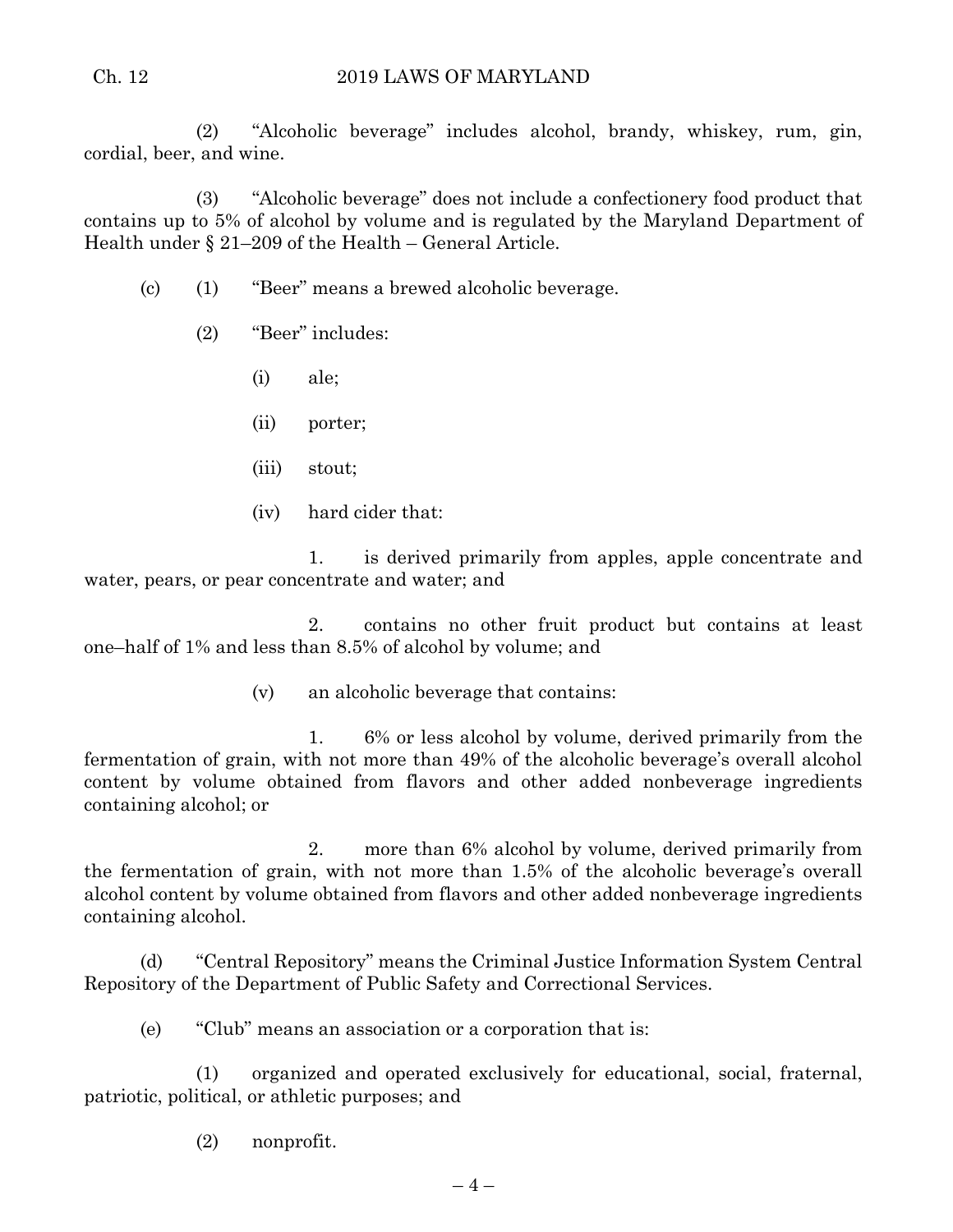## **(F) "COMMISSION" MEANS THE ALCOHOL, AND TOBACCO, AND MOTOR FUEL COMMISSION.**

**[**(f)**] (G)** (1) "Comptroller" means the Comptroller of the State.

(2) "Comptroller" includes a deputy, an inspector, a clerk, or any other individual authorized to act by the Comptroller.

**[**(g)**] (H)** "Consumer" means an individual at least 21 years old or a corporation not otherwise prohibited by this article or any other State law, that buys, possesses, keeps, or transports alcoholic beverages on which the taxes under Title 5 of the Tax – General Article have been paid, for the individual's or corporation's own use and not for sale.

**[**(h)**] (I)** "County" means a county of the State or Baltimore City.

**(J) (1) "EXECUTIVE DIRECTOR" MEANS THE EXECUTIVE DIRECTOR OF THE COMMISSION.**

**(2) "EXECUTIVE DIRECTOR" INCLUDES A DEPUTY, AN INSPECTOR, A CLERK, OR ANY OTHER INDIVIDUAL AUTHORIZED TO ACT BY THE EXECUTIVE DIRECTOR.**

**[**(i)**] (K)** (1) "Family beer" means homemade beer produced for home consumption and not for sale.

(2) "Family beer" includes beer produced at a family beer and wine facility that has been granted a permit under § 2–138 of this article.

**[**(j)**] (L)** (1) "Family wine" means homemade wine produced for home consumption and not for sale.

(2) "Family wine" includes wine produced at a family beer and wine facility that has been granted a permit under § 2–138 of this article.

**[**(k)**] (M)** (1) Subject to paragraph (2) of this subsection, "hotel" means an establishment that:

(i) accommodates the public;

(ii) is equipped with at least 10 bedrooms and a dining room with facilities for preparing and serving regular meals; and

(iii) has average daily receipts from the rental of rooms and sale of food that exceed the average daily receipts from the sale of alcoholic beverages.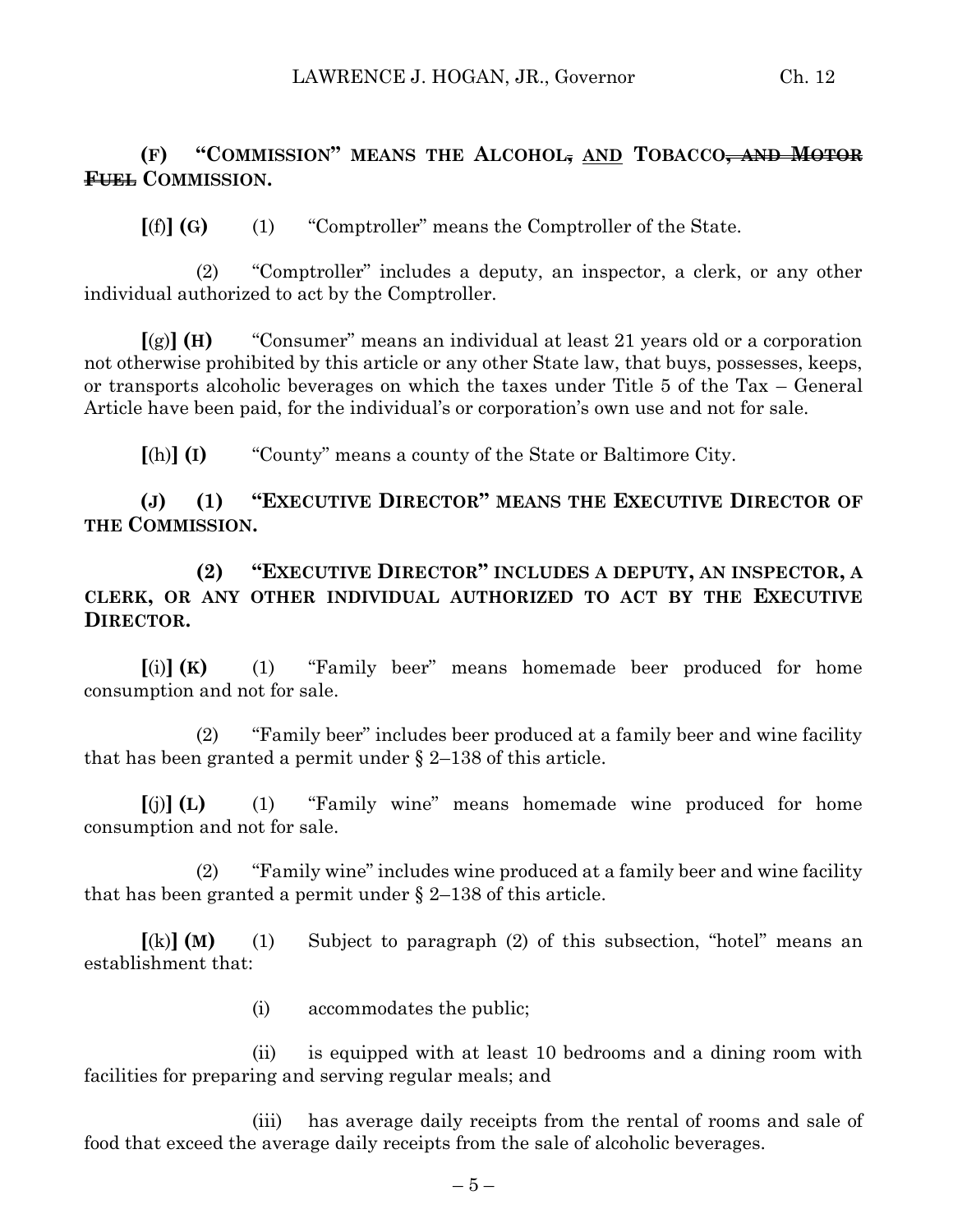## Ch. 12 2019 LAWS OF MARYLAND

(2) By regulation, a local licensing board may set a different standard as to what constitutes a hotel.

**[**(l)**] (N)** "Illicit alcoholic beverage" means an alcoholic beverage that has been manufactured, bottled, or rectified:

(1) in the State at a location not licensed under this article; or

(2) outside the State at a location not licensed under the United States Internal Revenue Code or the laws of a foreign country.

**[**(m)**] (O)** "Jurisdiction" means a county or the City of Annapolis.

**[**(n)**] (P)** "License" means an alcoholic beverages license issued under this article.

**[**(o)**] (Q)** (1) "License holder" means the holder of a license issued or a permit granted under this article.

- (2) "License holder" includes:
	- (i) a county liquor control board and a county dispensary; and

(ii) for the delivery and billing purposes of Title 2, Subtitle 3 and  $\S$ 2–213 and 2–314 of this article, a corporation on behalf of which an individual has obtained a license.

 $\lceil$ (p)  $\rceil$  **(R)** "Liquor" has the same meaning as "distilled spirits" under § 5–101(g) of the Tax – General Article.

**[**(q)**] (S)** (1) "Local collecting agent" means:

(i) in the City of Annapolis, the city clerk;

(ii) in Allegany County, Baltimore County, Howard County, Prince George's County, or Wicomico County, the director of finance;

(iii) in Calvert County, Dorchester County, St. Mary's County, or Somerset County, the treasurer of the county; or

(iv) in each other county, the board of license commissioners unless another governmental unit is expressly authorized to collect fees under this article.

(2) "Local collecting agent" does not include a clerk of a circuit court.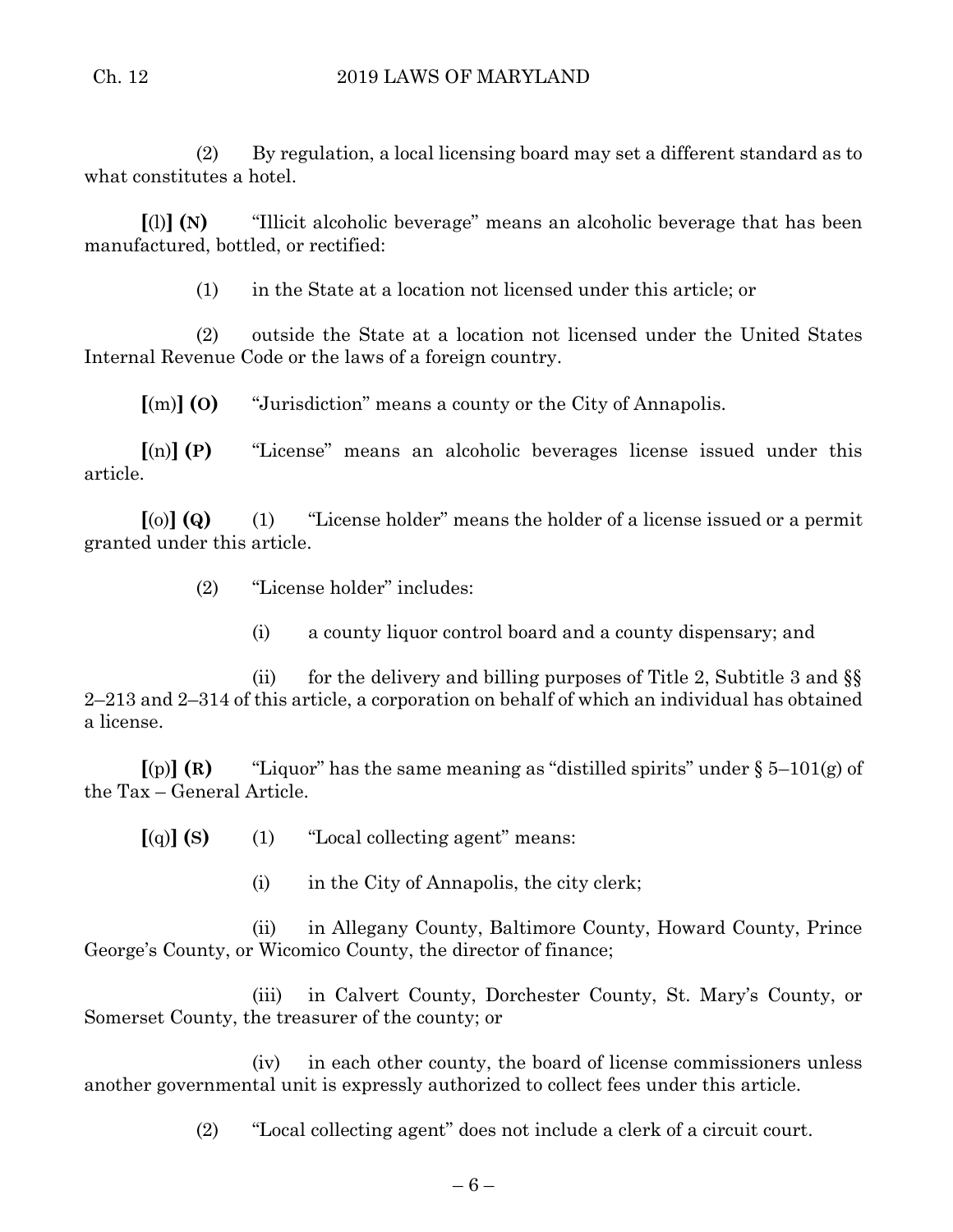**[**(r)**] (T)** "Local licensing board" means a board of license commissioners or other governmental unit of a jurisdiction that issues licenses.

**[**(s)**] (U)** "Manufacturer's license" means a license issued under Title 2, Subtitle 2 of this article that is:

- (1) a Class 1 distillery license;
- (2) a Class 2 rectifying license;
- (3) a Class 3 winery license;
- (4) a Class 4 limited winery license;
- (5) a Class 5 brewery license;
- (6) a Class 6 pub–brewery license;
- (7) a Class 7 micro–brewery license;
- (8) a Class 8 farm brewery license; or
- (9) a Class 9 limited distillery license.

**[**(t)**] (V)** "Off–sale" means the sale of alcoholic beverages that are to be consumed off the licensed premises.

**[**(u)**] (W)** "On–sale" means the sale of alcoholic beverages that are to be consumed on the licensed premises.

 $[(v)]$  **(X)** "Person" means:

(1) an individual;

(2) an association, a partnership, a corporation, a trust, or any other entity, and the officers, directors, and other individuals in active control of the activities of the association, partnership, corporation, trust, or other entity; or

(3) (i) the State or a political subdivision of the State, or a unit or an instrumentality of the State or a political subdivision of the State; or

(ii) another state or a political subdivision of that state.

**[**(w)**] (Y)** "Pomace brandy" means brandy that is distilled from the pulpy residue of wine pressing, including the skins, pips, and stalks of grapes.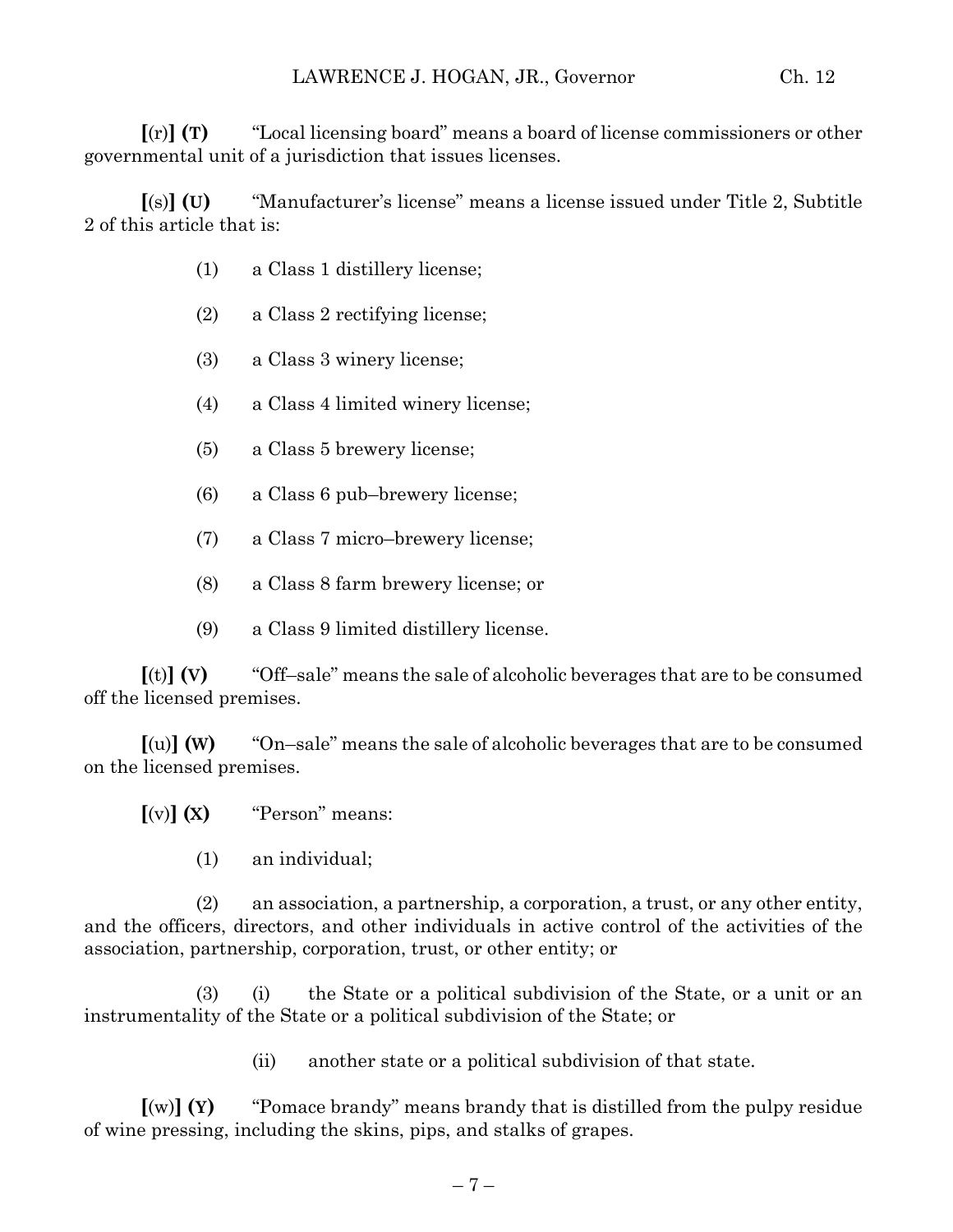#### Ch. 12 2019 LAWS OF MARYLAND

 $\lceil$ (x) **(Z)** (1) Subject to paragraph (2) of this subsection, "restaurant" means an establishment that:

(i) accommodates the public;

(ii) is equipped with a dining room with facilities for preparing and serving regular meals; and

(iii) has average daily receipts from the sale of food that exceed the average daily receipts from the sale of alcoholic beverages.

(2) By regulation, a local licensing board may set a different standard as to what constitutes a restaurant.

**[**(y)**] (AA)** (1) "Retail dealer" means a person that sells an alcoholic beverage to any person other than a license holder.

(2) "Retail dealer" includes a county dispensary.

**[**(z)**] (BB)** "7–day license" means a license that is in effect every day of the week.

**[**(aa)**] (CC)** "6–day license" means a license that is in effect Monday through Saturday.

**[**(bb)**] (DD)** (1) Except as provided in paragraph (2) of this subsection, "state" means:

- (i) a state, possession, territory, or commonwealth of the United States; or
	- (ii) the District of Columbia.
	- (2) When capitalized, "State" means Maryland.

**(EE) "TOBACCO" INCLUDES CIGARETTES REGULATED UNDER TITLE 16 OF THE BUSINESS REGULATION ARTICLE AND OTHER TOBACCO AND RELATED PRODUCTS REGULATED UNDER TITLES 16.5 AND 16.7 OF THE BUSINESS REGULATION ARTICLE.**

**[**(cc)**] (FF)** (1) "Wholesaler" means:

(i) a person that purchases or imports an alcoholic beverage for sale to wholesale dealers or retail dealers only; or

(ii) a limited winery that sells wine to retail dealers.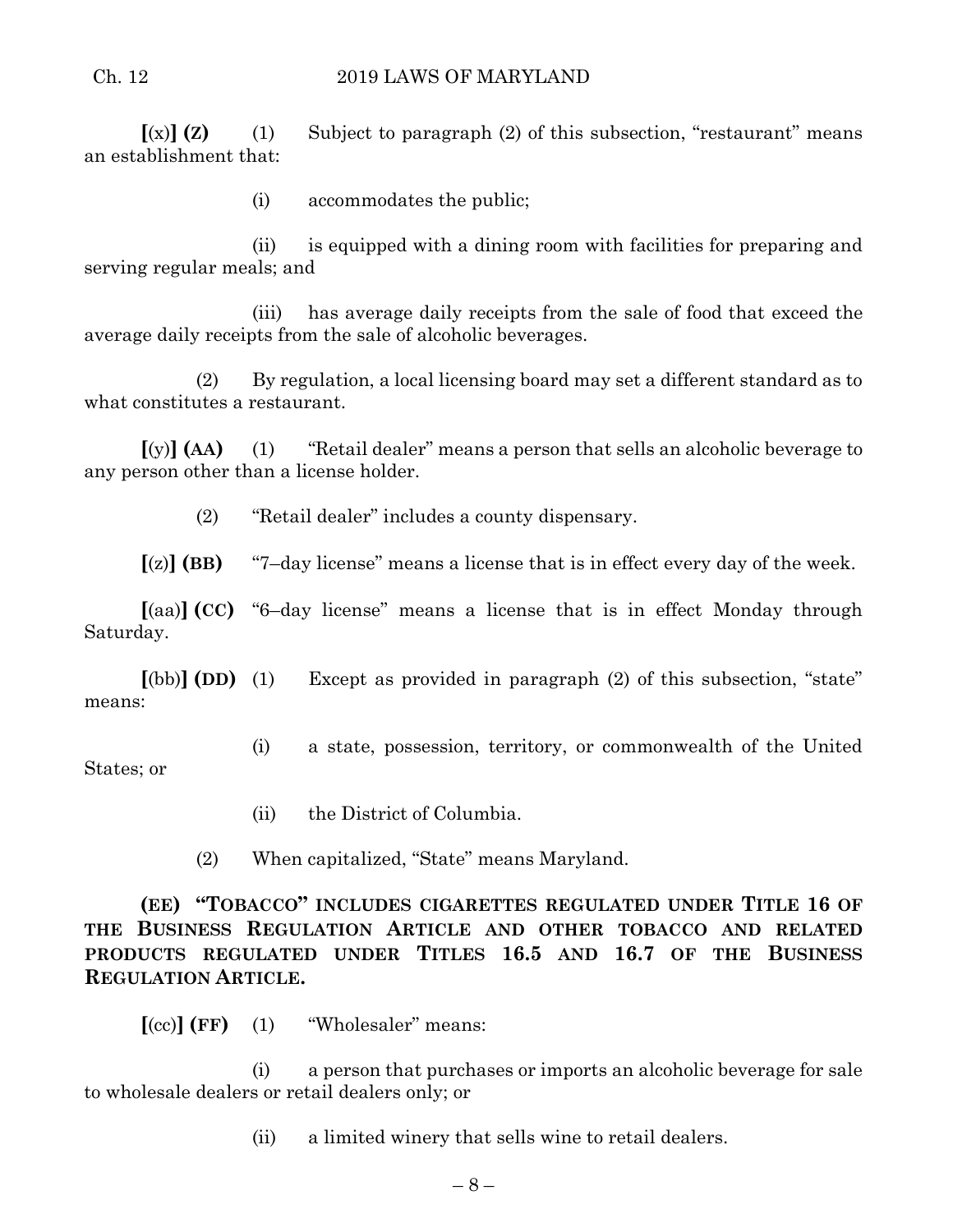- (2) "Wholesaler" includes:
	- (i) a county liquor control board; and
	- (ii) a county wholesale dispensary.

**[**(dd)**] (GG)** "Wholesaler's license" means a license issued under Title 2, Subtitle 3 of this article that is:

- (1) a Class 1 beer, wine, and liquor license;
- (2) a Class 2 wine and liquor license;
- (3) a Class 3 beer and wine license;
- (4) a Class 4 beer license;
- (5) a Class 5 wine license;
- (6) a Class 6 limited wine license; or
- (7) a Class 7 limited beer license.

**[**(ee)**] (HH)** (1) "Wine" means a fermented beverage.

- (2) "Wine" includes:
	- (i) light wine;
	- (ii) sparkling wine that is naturally or artificially carbonated; and
	- (iii) fortified wine to which alcohol, spirits, or other ingredients are

#### added.

# Subtitle 3. **[**Powers and Duties of Comptroller**] ALCOHOL, AND TOBACCO, AND MOTOR FUEL COMMISSION**.

#### 1–301.

In this subtitle, "Division director" means the director of the Field Enforcement Division of the Office of the **[**Comptroller**] EXECUTIVE DIRECTOR**.

#### **1–302.**

**THERE IS AN ALCOHOL, AND TOBACCO, AND MOTOR FUEL COMMISSION.**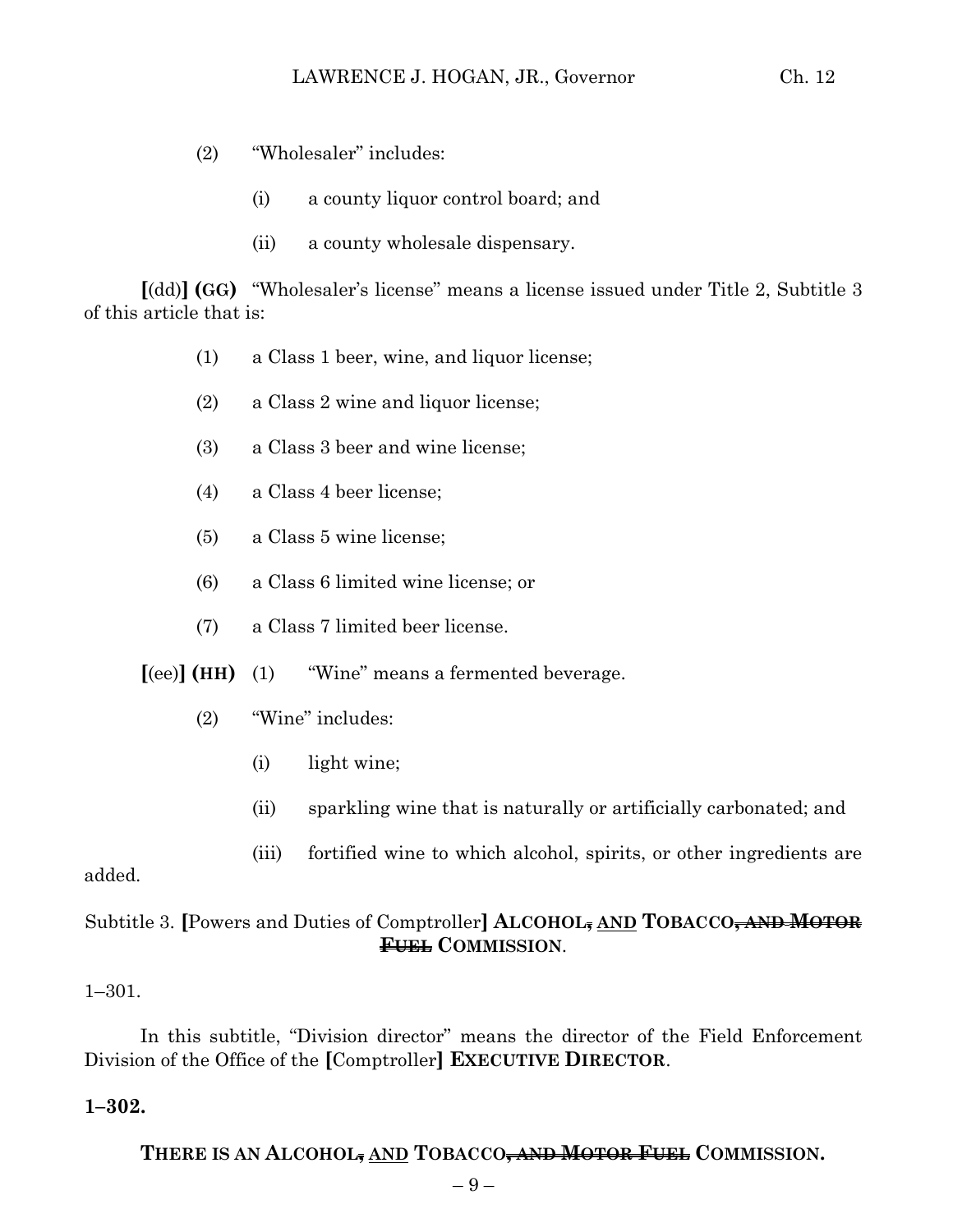**1–303.**

**(A) (1) THE COMMISSION CONSISTS OF FIVE MEMBERS TO BE APPOINTED BY THE GOVERNOR WITH THE ADVICE AND CONSENT OF THE SENATE.**

**(2) THE PRESIDING OFFICER OF EITHER HOUSE OF THE GENERAL ASSEMBLY MAY RECOMMEND TO THE GOVERNOR A LIST OF INDIVIDUALS FOR APPOINTMENT TO THE COMMISSION.**

**(3) OF THE COMMISSION MEMBERS:**

**(I) ONE SHALL BE A REPRESENTATIVE OF THE KNOWLEDGEABLE AND EXPERIENCED IN PUBLIC HEALTH COMMUNITY MATTERS;**

**(II) ONE SHALL BE A REPRESENTATIVE OF THE KNOWLEDGEABLE AND EXPERIENCED IN LAW ENFORCEMENT COMMUNITY MATTERS;**

**(III) ONE SHALL BE A REPRESENTATIVE OF KNOWLEDGEABLE AND EXPERIENCED IN THE ALCOHOLIC BEVERAGES INDUSTRY; AND**

**(IV) TWO SHALL BE MEMBERS OF THE PUBLIC WHO ARE KNOWLEDGEABLE AND EXPERIENCED IN FISCAL MATTERS AND SHALL HAVE SUBSTANTIAL EXPERIENCE:**

**1. AS AN EXECUTIVE WITH FIDUCIARY RESPONSIBILITIES IN CHARGE OF A LARGE ORGANIZATION OR FOUNDATION;**

**2. IN AN ACADEMIC FIELD RELATING TO FINANCE OR ECONOMICS; OR**

**3. AS AN ACCOUNTANT, AN ECONOMIST, OR A FINANCIAL** 

**ANALYST.**

**(4) IN ADDITION TO THE MEMBERS APPOINTED UNDER PARAGRAPH (3) OF THIS SUBSECTION, THE SECRETARY OF HEALTH AND THE SECRETARY OF STATE POLICE, OR THEIR DESIGNEES, MAY PARTICIPATE IN THE COMMISSION AS EX OFFICIO NONVOTING MEMBERS.**

**(B) AT THE TIME OF APPOINTMENT, EACH MEMBER OF THE COMMISSION SHALL BE:**

**(1) AT LEAST 25 YEARS OLD;**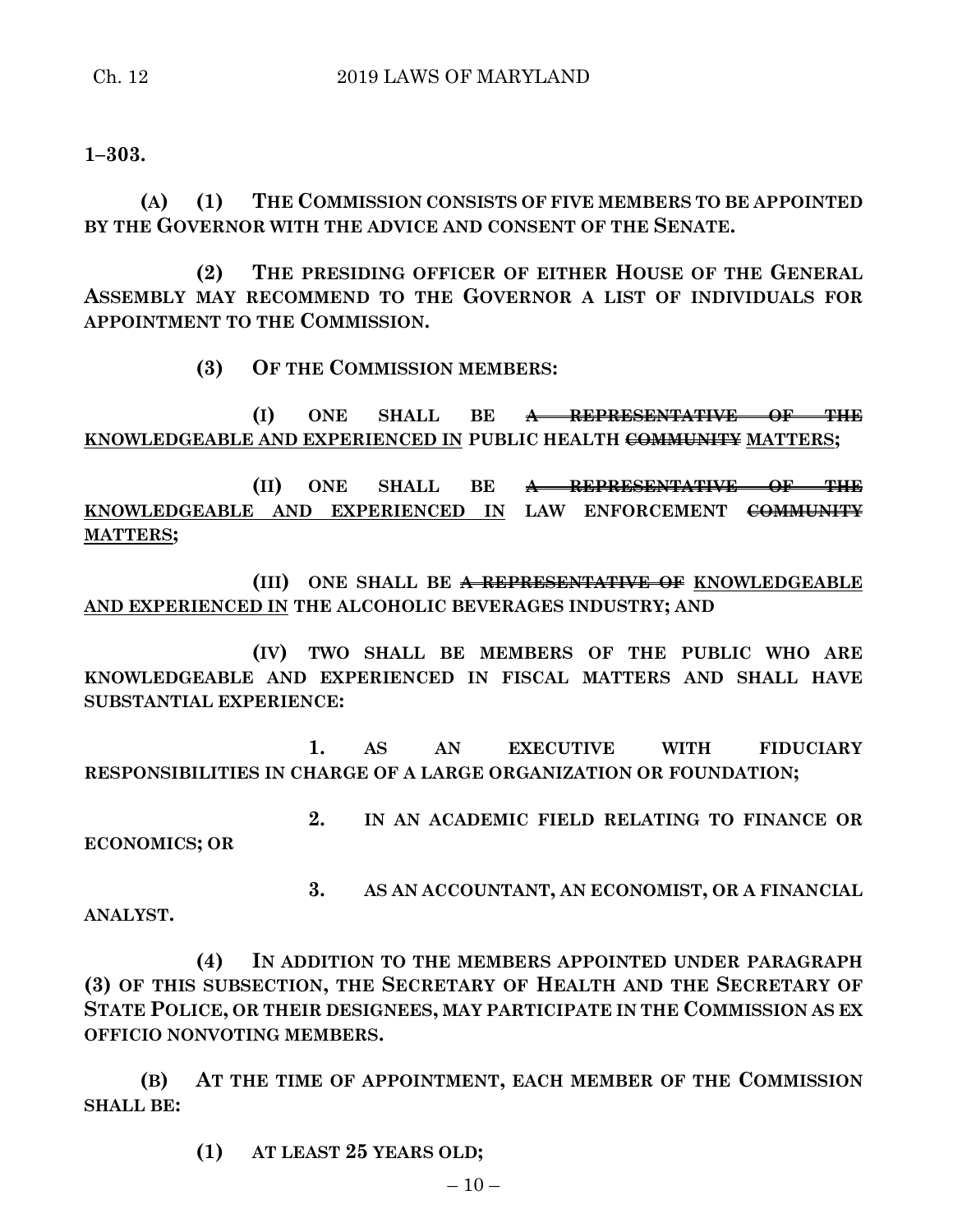**(2) A RESIDENT OF THE STATE WHO HAS RESIDED IN THE STATE FOR AT LEAST 5 YEARS;**

**(3) A QUALIFIED VOTER OF THE STATE; AND**

**(4) AN INDIVIDUAL WHO HAS NOT BEEN CONVICTED OF OR GRANTED PROBATION BEFORE JUDGMENT FOR A SERIOUS CRIME OR A CRIME THAT INVOLVES MORAL TURPITUDE.**

**(C) (1) THE TERM OF A MEMBER IS 5 YEARS.**

**(2) THE TERMS OF MEMBERS ARE STAGGERED AS REQUIRED BY THE TERMS PROVIDED FOR MEMBERS OF THE COMMISSION ON JUNE 30, 2020.**

**(3) AT THE END OF A TERM, A MEMBER CONTINUES TO SERVE UNTIL A SUCCESSOR IS APPOINTED AND QUALIFIES.**

**(4) A MEMBER WHO IS APPOINTED AFTER A TERM HAS BEGUN SERVES ONLY FOR THE REST OF THE TERM AND UNTIL A SUCCESSOR IS APPOINTED AND QUALIFIES.**

**(5) A MEMBER MAY NOT SERVE FOR MORE THAN TWO FULL TERMS.**

**(D) (1) SUBJECT TO THE HEARING REQUIREMENTS OF THIS SUBSECTION, THE GOVERNOR MAY REMOVE A MEMBER FOR CAUSE.**

**(2) BEFORE THE GOVERNOR REMOVES A MEMBER, THE GOVERNOR SHALL GIVE THE MEMBER NOTICE AND AN OPPORTUNITY FOR A PUBLIC HEARING.**

**1–304.**

**(A) A MEMBER OF THE COMMISSION MAY NOT:**

**(1) HAVE A DIRECT OR INDIRECT FINANCIAL INTEREST, OWNERSHIP, OR MANAGEMENT, INCLUDING HOLDING ANY STOCKS, BONDS, OR OTHER SIMILAR FINANCIAL INTERESTS, IN THE ALCOHOL, TOBACCO, OR MOTOR FUEL INDUSTRIES;**

**(2) HAVE AN OFFICIAL RELATIONSHIP TO A PERSON WHO HOLDS A LICENSE OR PERMIT UNDER THIS ARTICLE, OR TITLE 16, TITLE 16.5, OR TITLE 16.7 OF THE BUSINESS REGULATION ARTICLE, OR TITLE 9, SUBTITLE 3, PART IV OF THE TAX – GENERAL ARTICLE;**

**(3) BE AN ELECTED OFFICIAL OF STATE OR LOCAL GOVERNMENT;**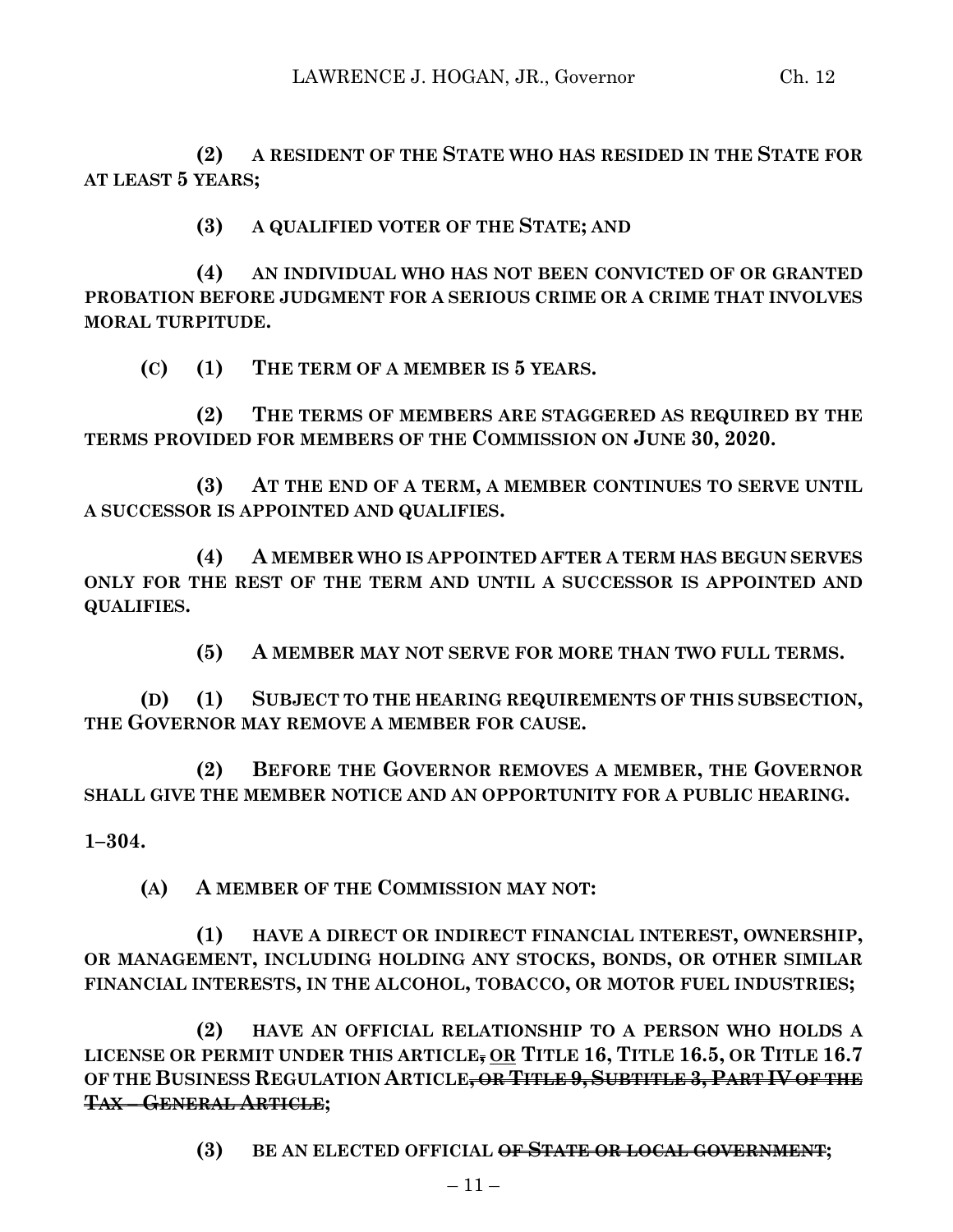**(4) RECEIVE OR SHARE IN, DIRECTLY OR INDIRECTLY, THE RECEIPTS OR PROCEEDS OF ANY ACTIVITIES CONDUCTED IN THE ALCOHOL, OR TOBACCO, OR MOTOR FUEL INDUSTRIES;**

**(5) HAVE A BENEFICIAL INTEREST IN ANY CONTRACT FOR THE MANUFACTURE OR SALE OF ANY DEVICE OR PRODUCT OR THE PROVISION OF ANY INDEPENDENT CONSULTING SERVICES IN CONNECTION WITH A HOLDER OF A LICENSE OR PERMIT ISSUED UNDER THIS ARTICLE, OR TITLE 16, TITLE 16.5, OR TITLE 16.7 OF THE BUSINESS REGULATION ARTICLE, OR TITLE 9, SUBTITLE 3, PART IV OF THE TAX – GENERAL ARTICLE; OR**

**(6) ACCEPT A CONTRIBUTION OF MONEY OR PROPERTY WORTH AT LEAST \$100 FROM AN ENTITY OR INDIVIDUAL ASSOCIATED WITH THE ALCOHOL,** *OR* **TOBACCO, OR MOTOR FUEL INDUSTRIES WITH RESPECT TO THE REGULATION OF ALCOHOL, OR TOBACCO, OR MOTOR FUEL.**

**(B) A MEMBER OF THE COMMISSION SHALL FILE A FINANCIAL DISCLOSURE STATEMENT WITH THE STATE ETHICS COMMISSION IN ACCORDANCE WITH TITLE 5, SUBTITLE 6 OF THE GENERAL PROVISIONS ARTICLE.**

**1–305.**

**FROM AMONG ITS MEMBERS, THE COMMISSION ANNUALLY SHALL ELECT A CHAIR.**

**1–306.**

**(A) A MAJORITY OF THE FULL AUTHORIZED MEMBERSHIP OF THE COMMISSION IS A QUORUM.**

**(B) THE COMMISSION SHALL MEET MONTHLY AT THE TIMES AND PLACES THAT THE COMMISSION DETERMINES.**

**(C) (1) THE SECRETARY OF THE COMMISSION PROMPTLY SHALL SEND THE GOVERNOR A CERTIFIED COPY OF THE MINUTES OF EACH MEETING OF THE COMMISSION.**

**(2) THE MINUTES SHALL INCLUDE A COPY OF EACH REGULATION THAT IS ADOPTED.**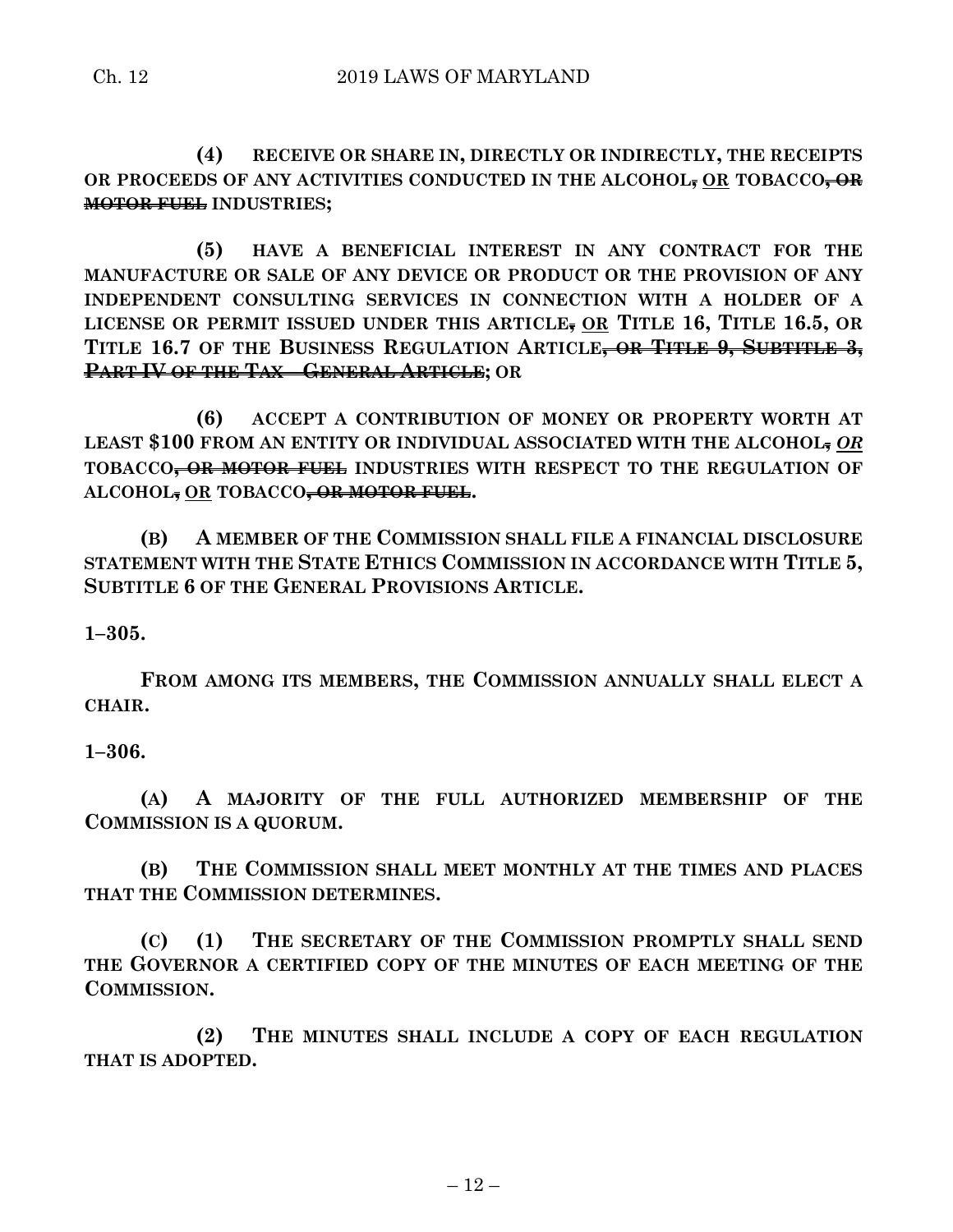**(D) EACH MEMBER OF THE COMMISSION IS ENTITLED TO REIMBURSEMENT FOR EXPENSES UNDER THE STANDARD STATE TRAVEL REGULATIONS, AS PROVIDED IN THE BUDGET OF THE COMMISSION.**

**(E) (1) WITH THE ADVICE OF THE COMMISSION, THE EXECUTIVE DIRECTOR MAY EMPLOY STAFF IN ACCORDANCE WITH THE STATE BUDGET.**

**(2) THE STAFF OF THE COMMISSION IS IN THE STATE PERSONNEL MANAGEMENT SYSTEM.**

**1–307.**

**(A) THE COMMISSION HAS THE POWERS AND DUTIES SET FORTH IN THIS SECTION.**

**(B) THE COMMISSION SHALL:**

**(1) EDUCATE THE PUBLIC, BY RESOURCE SHARING AND SERVING AS AN INFORMATION CLEARINGHOUSE, ON SUCH TOPICS AS:**

**(I) RECENT INCREASES IN ALCOHOL CONTENT FOR POPULAR BEER AND OTHER BEVERAGES;**

**(II) THE PROPER LIMITS OF DRINKING FOR ADULTS;**

**(III) THE ADVERSE CONSEQUENCES OF SURPASSING THOSE LIMITS; AND**

**(IV) PARENTAL OR ADULT RESPONSIBILITY FOR SERVING ALCOHOL TO UNDERAGE INDIVIDUALS; AND**

**(V) COMPARABLE TOPICS RELATING TO SMOKING, VAPING, TOBACCO, OTHER TOBACCO PRODUCTS, AND ELECTRONIC NICOTINE DELIVERY SYSTEMS; AND**

**(2) SUBJECT TO FEDERAL APPROVAL, ENSURE THAT ALL ALCOHOLIC BEVERAGES SOLD IN THE STATE WITH AN ALCOHOL CONTENT EXCEEDING 4.5% BY VOLUME BEAR A LARGE AND CONSPICUOUS LABEL STATING THE PERCENTAGE OF ALCOHOL CONTENT.**

**(C) (1) THE COMMISSION SHALL CONDUCT STUDIES OF:**

**(I) THE OPERATION AND ADMINISTRATION OF SIMILAR LAWS IN OTHER STATES OR COUNTRIES; AND**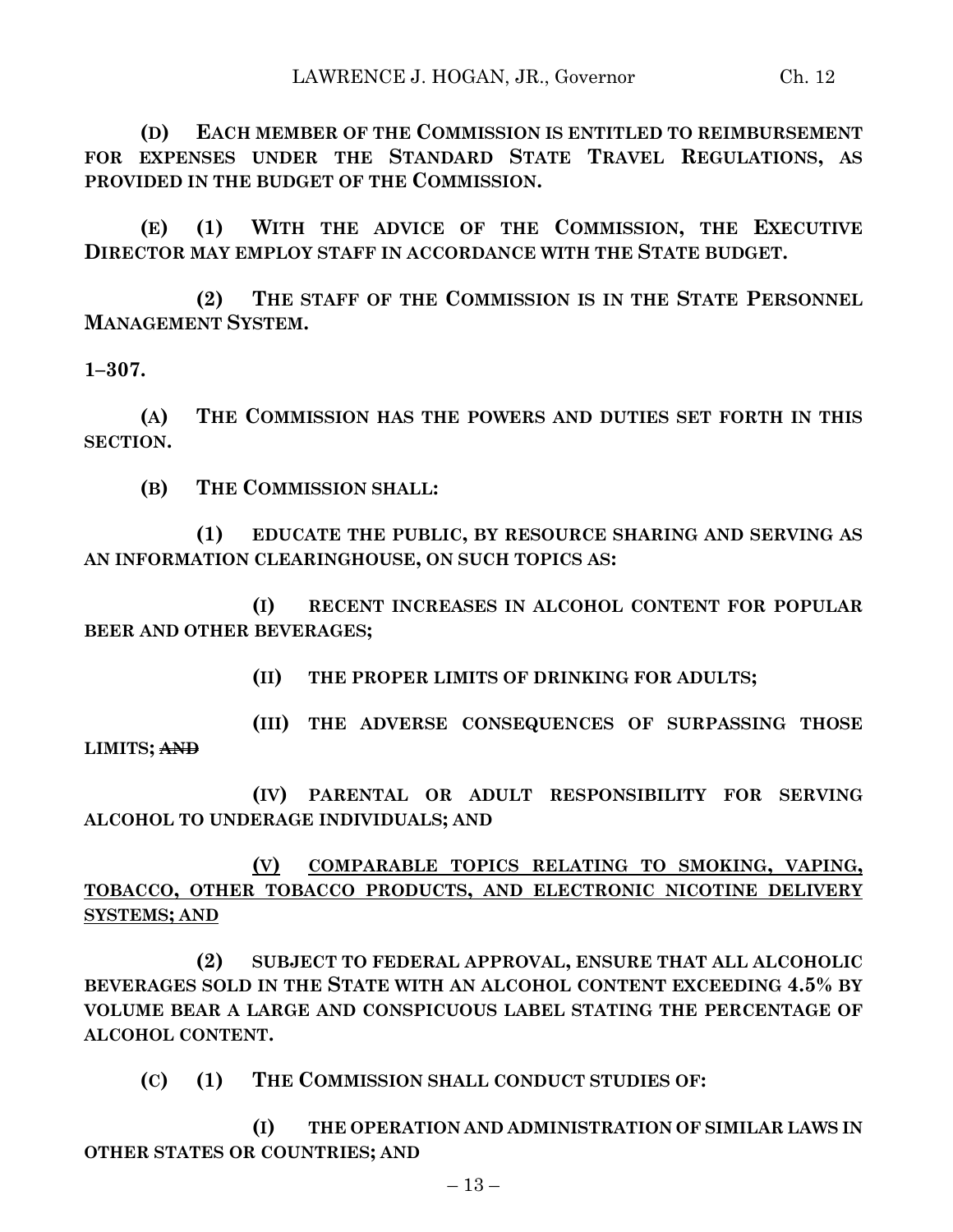**(II) FEDERAL LAWS THAT MAY AFFECT THE OPERATION OF THE ALCOHOL, OR TOBACCO, OR MOTOR FUEL INDUSTRIES, THE LITERATURE ON THOSE INDUSTRIES, AND THE REACTION OF RESIDENTS OF THE STATE TO EXISTING AND POTENTIAL FEATURES OF THOSE INDUSTRIES.**

**(2) THE COMMISSION SHALL SUBMIT TO THE GOVERNOR AND, IN ACCORDANCE WITH § 2–1246 OF THE STATE GOVERNMENT ARTICLE, THE GENERAL ASSEMBLY THE STUDIES REQUIRED UNDER THIS SUBSECTION.**

**1–308.**

**THE COMMISSION SHALL DEVELOP BEST PRACTICES FOR:**

**(1) THE DEDICATION OF A MINIMUM EFFECTIVE PORTION OF THE BUDGET OF A LOCAL LICENSING BOARD TO ADMINISTRATIVE ENFORCEMENT ACTIVITIES, SUCH AS INSPECTIONS, COMPLIANCE CHECKS, OVERSERVICE, OPERATIONS, AND TRADE PRACTICE VIOLATIONS;**

**(2) THE CARRYING OUT OF COMPLIANCE CHECKS FOR ALCOHOLIC BEVERAGES LICENSES, IN WHICH EACH LICENSE IS CHECKED AT LEAST ONCE A YEAR;**

**(3) THE DEVELOPMENT OF GUIDELINES FOR THE MINIMUM CAPACITY OF INSPECTIONS CARRIED OUT BY INSPECTORS OF LOCAL LICENSING BOARDS, BASED ON THE NUMBER AND TYPE OF LICENSED OUTLETS IN THE LICENSING JURISDICTION;**

**(4) ENSURING THAT ALCOHOLIC BEVERAGES INSPECTIONS BE BASED ON DATA SUCH AS THE VIOLATION HISTORY OF THE LICENSE HOLDER, AND CALLS FOR EMERGENCY ASSISTANCE, EMERGENCY MEDICAL SERVICE, OR NONEMERGENCY SERVICE, SO THAT RESOURCES ARE BEING ALLOCATED BASED ON WHERE THE GREATEST NEED IS;**

**(5) THE REPORTING OF AGGREGATE DATA BETWEEN LOCAL POLICE AND LOCAL LICENSING BOARDS;**

**(6) THE DEVELOPMENT OF MANDATORY STATE–PROVIDED TRAINING FOR LIQUOR INSPECTORS;**

**(7) REPORTING BY THE STATE TO THE AFFECTED LOCAL LICENSING BOARD OF A STATE–ISSUED LICENSE OR PERMIT WITHIN 10 DAYS AFTER THE STATE RECEIVES AN APPLICATION;**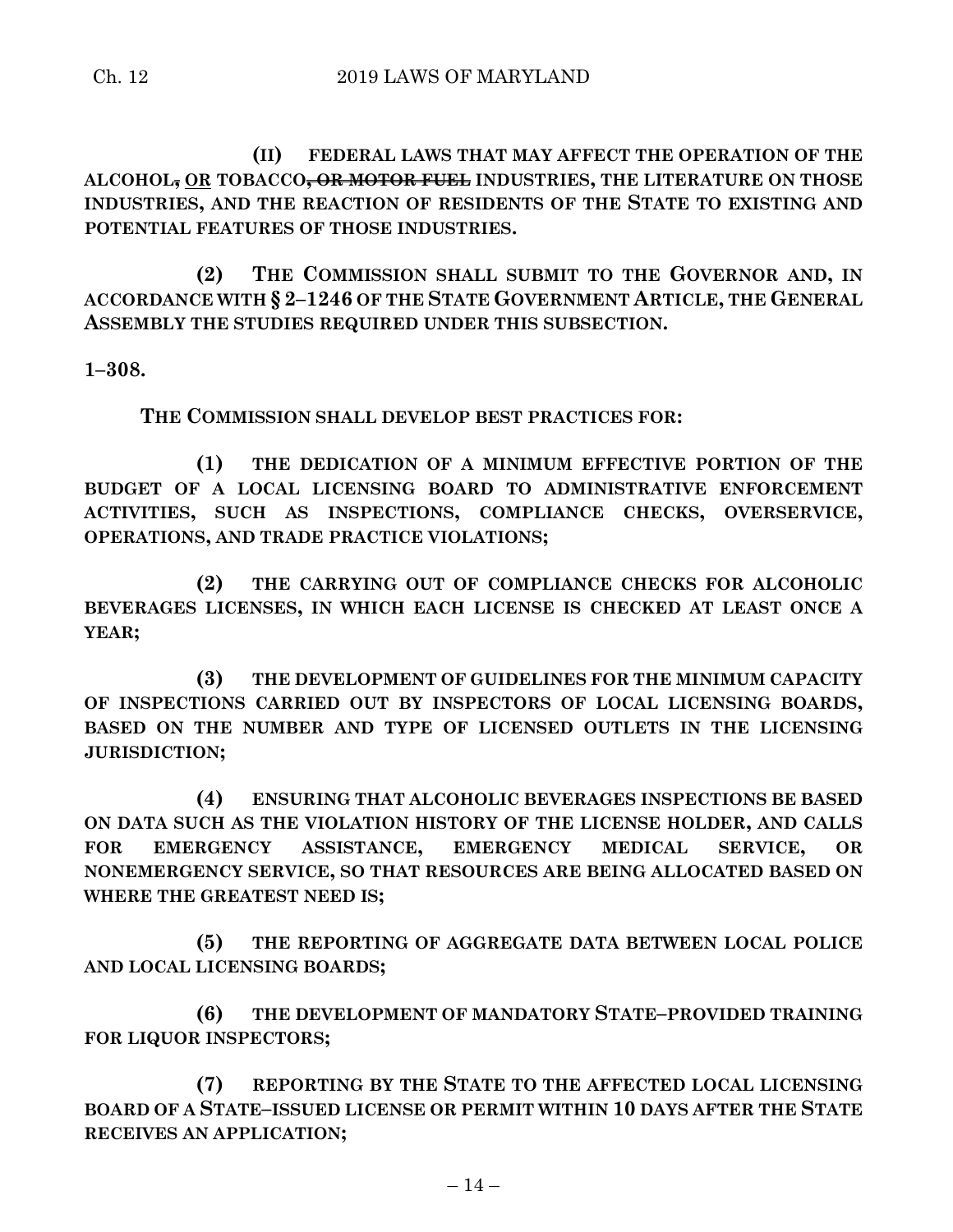## **(8) THE DEVELOPMENT OF A PUBLIC HEALTH IMPACT STATEMENT FOR ALL CHANGES TO THE STATE ALCOHOLIC BEVERAGES LAWS; AND**

**(9) ENSURING THAT:**

**(I) ALL LICENSE HOLDERS, MANAGERS, AND SERVERS RECEIVE CERTIFICATION FROM AN APPROVED ALCOHOL AWARENESS PROGRAM; AND**

**(II) AT LEAST ONE EMPLOYEE WHO IS CERTIFIED IN AN ALCOHOL AWARENESS PROGRAM BE ON THE LICENSED PREMISES AT ALL TIMES WHEN ALCOHOLIC BEVERAGES ARE SERVED.**

**1–309.**

**(A) WITH THE ADVICE AND CONSENT OF THE SENATE, THE GOVERNOR SHALL APPOINT AN EXECUTIVE DIRECTOR OF THE COMMISSION.**

**(B) THE EXECUTIVE DIRECTOR SERVES AT THE PLEASURE OF THE GOVERNOR.**

**(C) THE EXECUTIVE DIRECTOR SHALL:**

**(1) HAVE THE TRAINING AND EXPERIENCE, INCLUDING KNOWLEDGE OF THE MARYLAND ALCOHOL REGULATORY SYSTEM, THAT IS NEEDED TO DIRECT THE WORK OF THE COMMISSION; AND**

**(2) DEVOTE FULL TIME TO THE DUTIES OF OFFICE AND MAY NOT ENGAGE IN ANOTHER PROFESSION OR OCCUPATION.**

**(D) THE EXECUTIVE DIRECTOR IS ENTITLED TO THE SALARY PROVIDED IN THE STATE BUDGET.**

**1–310.**

**THE EXECUTIVE DIRECTOR AND ALL EMPLOYEES IN THE OFFICE OF THE EXECUTIVE DIRECTOR MAY NOT ACCEPT A CONTRIBUTION OF MONEY OR PROPERTY WORTH AT LEAST \$100 FROM AN ENTITY OR INDIVIDUAL ASSOCIATED WITH THE ALCOHOL, OR TOBACCO, OR MOTOR FUEL INDUSTRIES WITH RESPECT TO REGULATION OF ALCOHOL, OR TOBACCO, OR MOTOR FUEL.**

**[**1–302.**] 1–311.**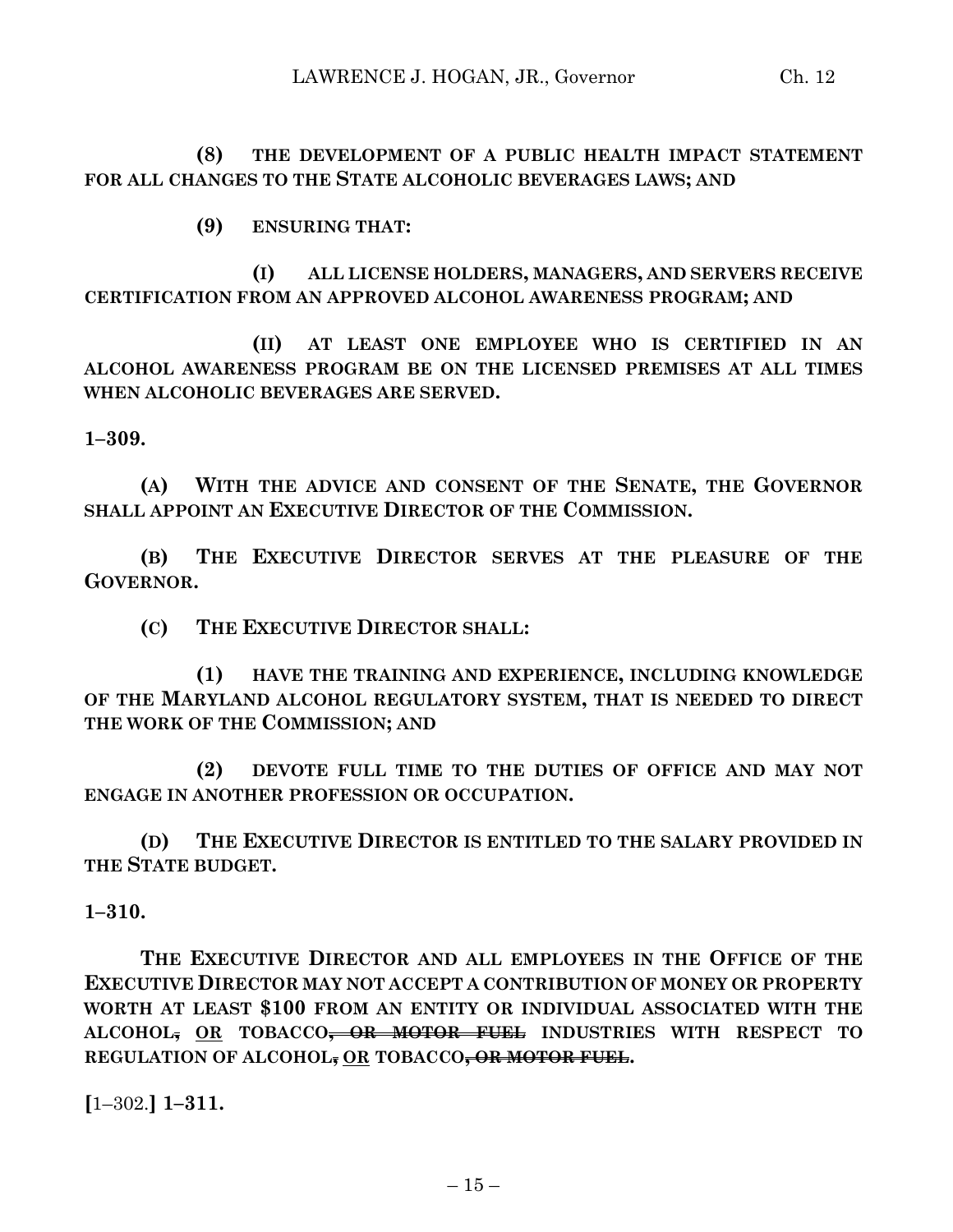#### Ch. 12 2019 LAWS OF MARYLAND

(a) The **[**Comptroller**] EXECUTIVE DIRECTOR** shall adopt regulations to discharge the duties under**:**

**(1)** this article**; AND**

**(2) TITLES 16, 16.5, AND 16.7 OF THE BUSINESS REGULATION ARTICLE; AND**

## **(3) TITLE 9, SUBTITLE 3 OF THE TAX – GENERAL ARTICLE**.

(b) The **[**Comptroller**] EXECUTIVE DIRECTOR** may adopt regulations regarding:

(1) labeling and advertising similar to the regulations adopted by the Alcohol and Tobacco Tax and Trade Bureau of the United States Department of the Treasury;

- (2) nature, form, and capacity of containers;
- (3) credit sales;
- (4) records to be kept by license holders and others engaged in the business;

(5) the amount of deposit on returnable beer containers that manufacturers and wholesalers of beer charge and collect; and

(6) any other subject the **[**Comptroller**] EXECUTIVE DIRECTOR** considers necessary for the proper administration of the duties of the **[**Comptroller**] EXECUTIVE DIRECTOR** under this article**, TITLE 16, TITLE 16.5, OR TITLE 16.7 OF THE BUSINESS REGULATION ARTICLE, OR THE PROVISIONS OF THE TAX – GENERAL ARTICLE RELATING TO THE ALCOHOLIC BEVERAGE TAX**.

(c) (1) Any violation of a regulation adopted by the **[**Comptroller**] EXECUTIVE DIRECTOR** under this article**, TITLE 16, TITLE 16.5, OR TITLE 16.7 OF THE BUSINESS REGULATION ARTICLE,** or the provisions of the Tax – General Article relating to the alcoholic beverage tax is grounds to revoke or suspend a license.

(2) The violator is subject to the penalties provided under  $\S 6-402(a)$  of this article.

**[**1–302.1.**] 1–312.**

By regulation, the **[**Comptroller**] EXECUTIVE DIRECTOR** may: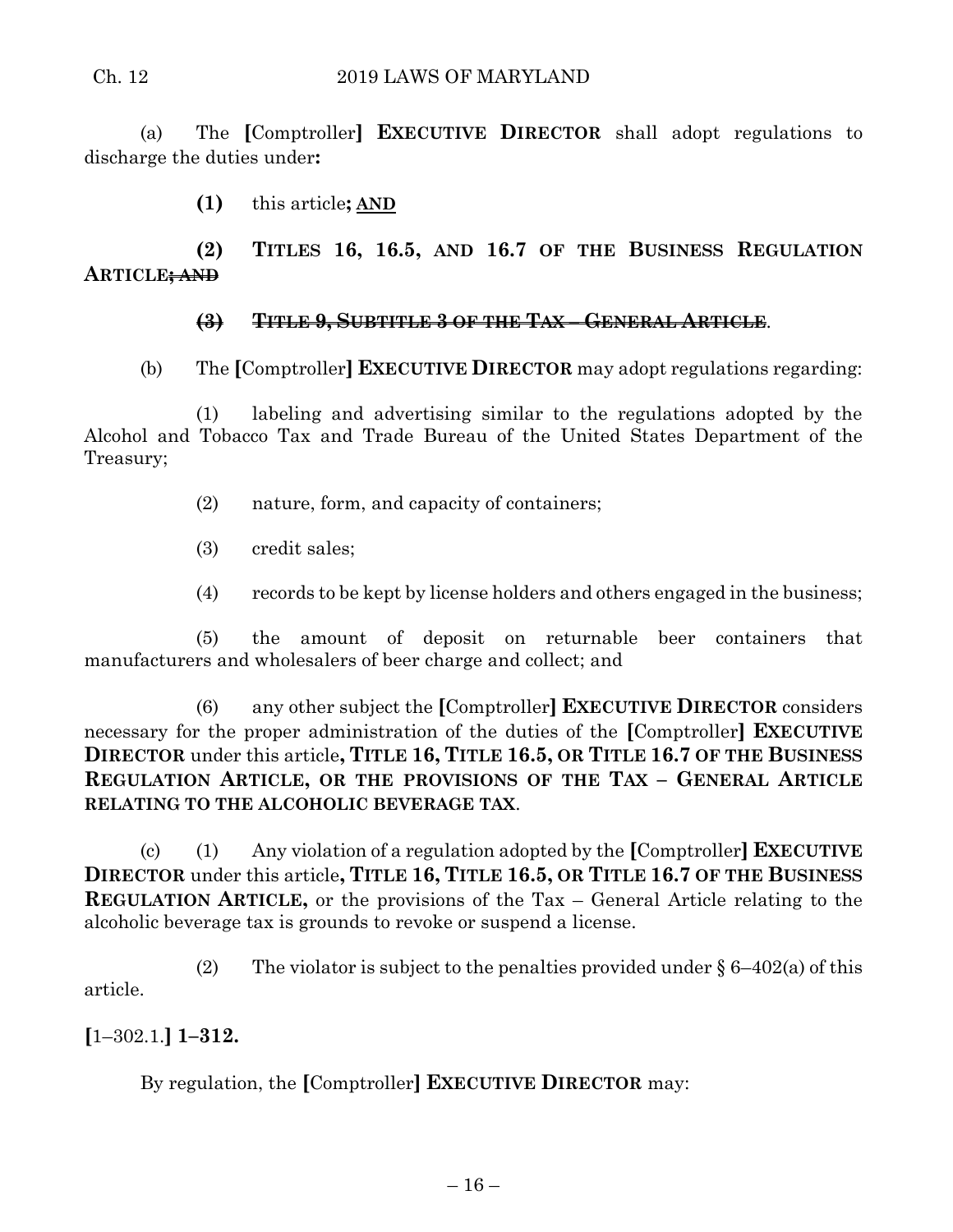(1) establish or prohibit the maximum discounts that may be allowed by a manufacturer, wholesaler, or nonresident winery permit holder in the sale and distribution of wine and liquor; or

(2) prohibit the giving of discounts by a manufacturer, wholesaler, or nonresident winery permit holder in the sale and distribution of wine and liquor.

## **[**1–303.**] 1–313.**

(a) There is a Field Enforcement Division in the Office of the **[**Comptroller**] EXECUTIVE DIRECTOR**.

(b) (1) The Field Enforcement Division may employ officers and employees as provided in the State budget.

(2) The officers and employees of the Field Enforcement Division:

(i) shall be sworn police officers;

(ii) shall have the powers, duties, and responsibilities of peace officers to enforce the provisions of this article relating to:

1. the unlawful importation of alcoholic beverages into the State;

2. the unlawful manufacture of alcoholic beverages in the

State;

3. the transportation and distribution throughout the State of alcoholic beverages that are manufactured illegally and on which any alcoholic beverages taxes imposed by the State are due and unpaid; and

4. the manufacture, sale, barter, transportation, distribution, or other form of owning, handling, or dispersing alcoholic beverages by any person not licensed or authorized under this article or provisions of the Tax – General Article relating to alcoholic beverages; and

(iii) may make cooperative arrangements for and work and cooperate with local State's Attorneys, sheriffs, bailiffs, police, and other prosecuting and peace officers to enforce this article.

(c) The Field Enforcement Division:

(1) shall consult with and advise the local State's Attorneys and other law enforcement officials and police officers regarding enforcement problems in their respective jurisdictions; and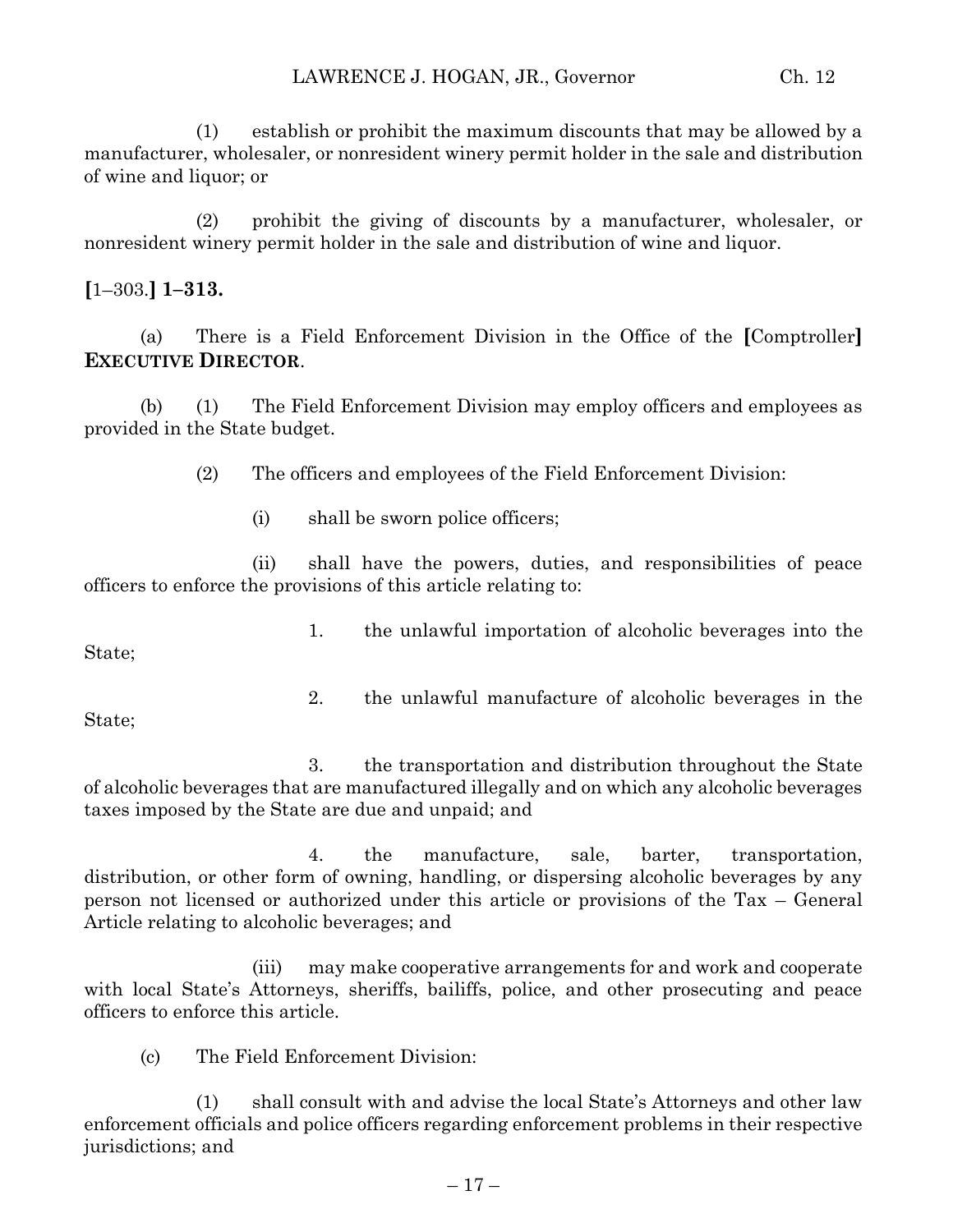(2) may recommend changes to improve the administration of this article and provisions of the Tax – General Article relating to alcoholic beverages.

# **[**1–304.**] 1–314.**

The **[**Comptroller**] EXECUTIVE DIRECTOR** may delegate authority under this article and provisions of the Tax – General Article relating to alcoholic beverages to the Division director to issue or refuse to issue licenses and permits.

# **[**1–305.**] 1–315.**

(a) Except as provided in subsection (b) of this section, the **[**Comptroller**] EXECUTIVE DIRECTOR** may delegate authority to conduct hearings on violations of this article or of any regulations adopted under this article or the provisions of the Tax – General Article relating to alcoholic beverages to the Division director or any other employee of the **[**Comptroller's**] EXECUTIVE DIRECTOR'S** office.

(b) The Division director or any other employee of the **[**Comptroller's**] EXECUTIVE DIRECTOR'S** office delegated authority to conduct hearings under subsection (a) of this section:

(1) may not impose a penalty provided for under this article or a provision of the Tax – General Article relating to alcoholic beverages; and

(2) shall report the findings and recommendations to the **[**Comptroller**] EXECUTIVE DIRECTOR** to take the action that the **[**Comptroller**] EXECUTIVE DIRECTOR** considers appropriate.

# **[**1–306.**] 1–316.**

To provide a basis for annual comparison of the scope of the alcoholic beverages industry in the State and the consumption habits of residents of the State, the **[**Comptroller**] EXECUTIVE DIRECTOR** in each *SHALL SUBMIT TO THE GOVERNOR AND, IN ACCORDANCE WITH § 2–1246 OF THE STATE GOVERNMENT ARTICLE, TO THE GENERAL ASSEMBLY, AN* annual report shall include *ON OR BEFORE DECEMBER 1 OF EACH YEAR THAT INCLUDES* statistical information on the alcoholic beverages business in the State that the **[**Comptroller**] EXECUTIVE DIRECTOR** believes to be of interest to the public and the industry.

# **[**1–307.**] 1–317.**

(a) The **[**Comptroller**] EXECUTIVE DIRECTOR** shall: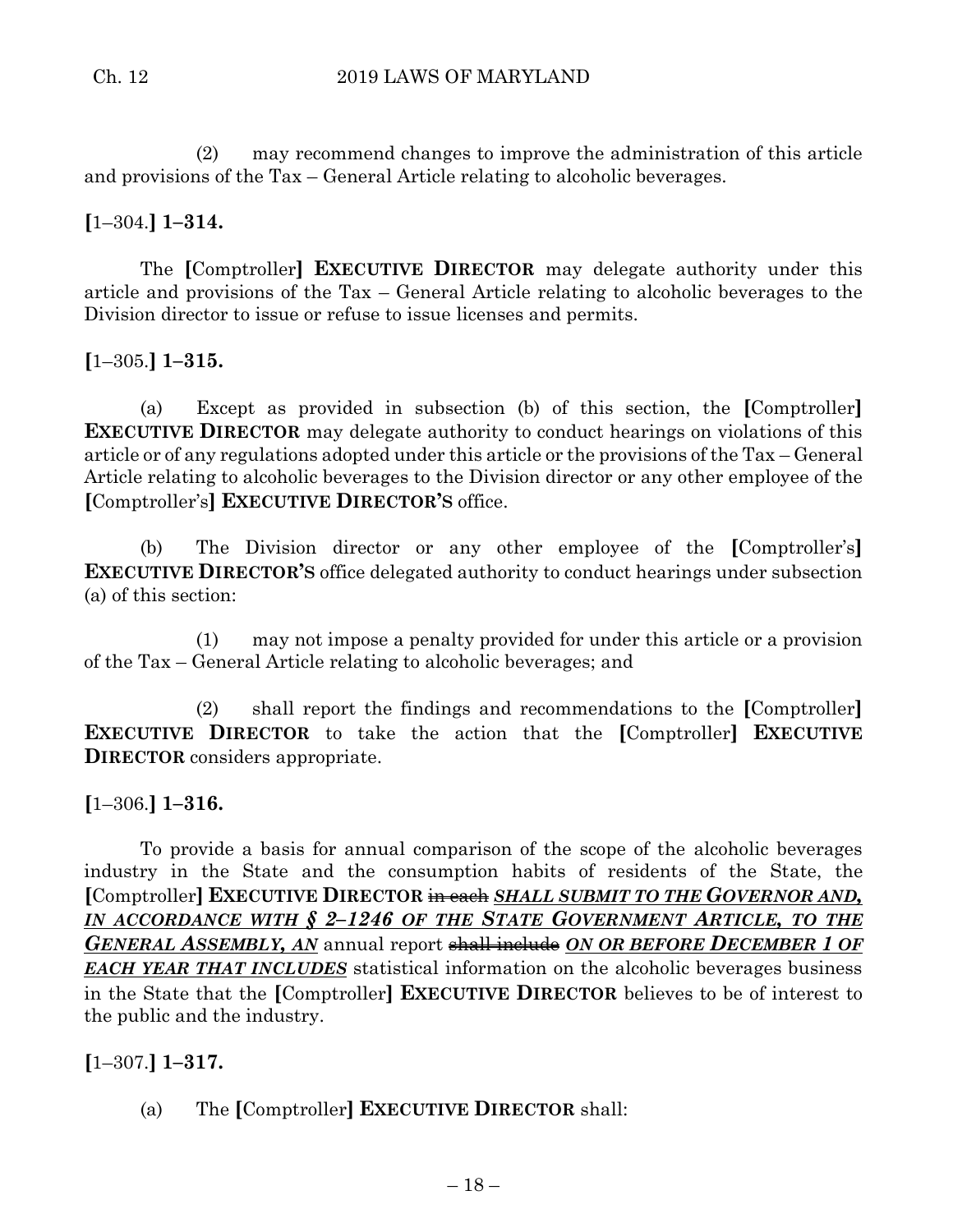(1) maintain a record of:

(i) each license issued or approved under this article; and

(ii) any revocation, suspension, or cancellation of a license and any restriction imposed on a license with a brief explanation of the reason for the action; and

(2) allow any person to inspect the records at the Office of the **[**Comptroller**] EXECUTIVE DIRECTOR** during regular business hours.

(b) The records of licenses required under subsection (a) of this section and any indices or dockets created to maintain the records:

- (1) shall be retained for the later to occur of:
	- (i) 3 years after the date of the last record entry; or
	- (ii) the date on which all audit requirements have been complied

with; and

- (2) may be destroyed after:
	- (i) the retention period in item (1) of this subsection has expired;

and

(ii) Title 10, Subtitle 6, Part III of the State Government Article has been complied with.

**[**1–308.**] 1–318.**

## The **[**Comptroller**] EXECUTIVE DIRECTOR** may:

(1) under § 6–202 of this article, inspect and search a building, vehicle, or premises where alcoholic beverages are authorized to be kept, transported, manufactured, or sold;

(2) under § 6–203 of this article, use certain equipment and other means to measure the quantity and quality of alcoholic beverages; and

(3) under § 6–204 of this article, issue summonses for witnesses for hearings and inquiries.

**[**1–309.**] 1–319.**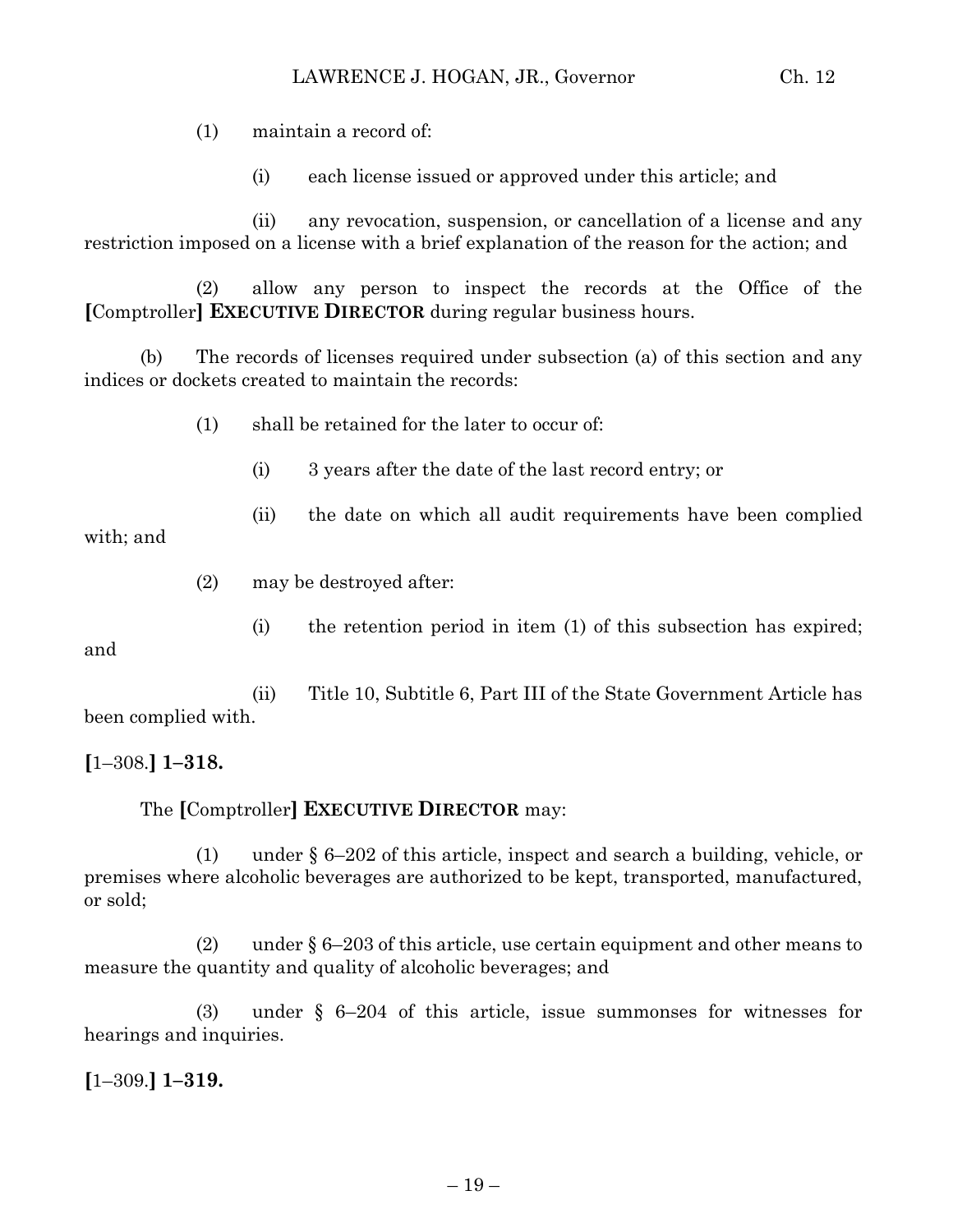The **[**Comptroller**] EXECUTIVE DIRECTOR** shall enforce the provisions of this article and provisions of the Tax – General Article relating to alcoholic beverages applicable to:

(1) the purchase or importation of alcoholic beverages by a department of liquor control or a liquor control board; and

(2) the sale of alcoholic beverages to a wholesaler or retail dealer by a department of liquor control or a liquor control board.

# **[**1–310.**] 1–320.**

# The **[**Comptroller**] EXECUTIVE DIRECTOR** may:

(1) investigate the manufacture, sale, purchase, use, and transportation of industrial alcohol unfit for beverage use to the extent reasonably necessary to prevent conversion into an alcoholic beverage fit for consumption; and

(2) request information and assistance from other administrative units of the State, county, and municipal governments, county and municipal police departments, and all prosecuting officers as considered necessary by the **[**Comptroller**] EXECUTIVE DIRECTOR** to carry out this article and provisions of the Tax – General Article relating to alcoholic beverages.

## **Article – Business Regulation**

#### 16–101.

(a) In this title the following words have the meanings indicated.

(b) "Cigarette" means any size or shaped roll for smoking that is made of tobacco or tobacco mixed with another ingredient and wrapped in paper or in any other material except tobacco.

(c) "County license" means a license issued by the clerk to sell cigarettes at retail in a county.

# **(D) "EXECUTIVE DIRECTOR" MEANS THE EXECUTIVE DIRECTOR OF THE ALCOHOL, AND TOBACCO, AND MOTOR FUEL COMMISSION.**

**[**(d)**] (E)** "Sell" means to exchange or transfer, or to agree to exchange or transfer, title or possession of property, in any manner or by any means, for consideration.

**[**(e)**] (F)** (1) "Sell cigarettes at retail" means to sell cigarettes to a consumer.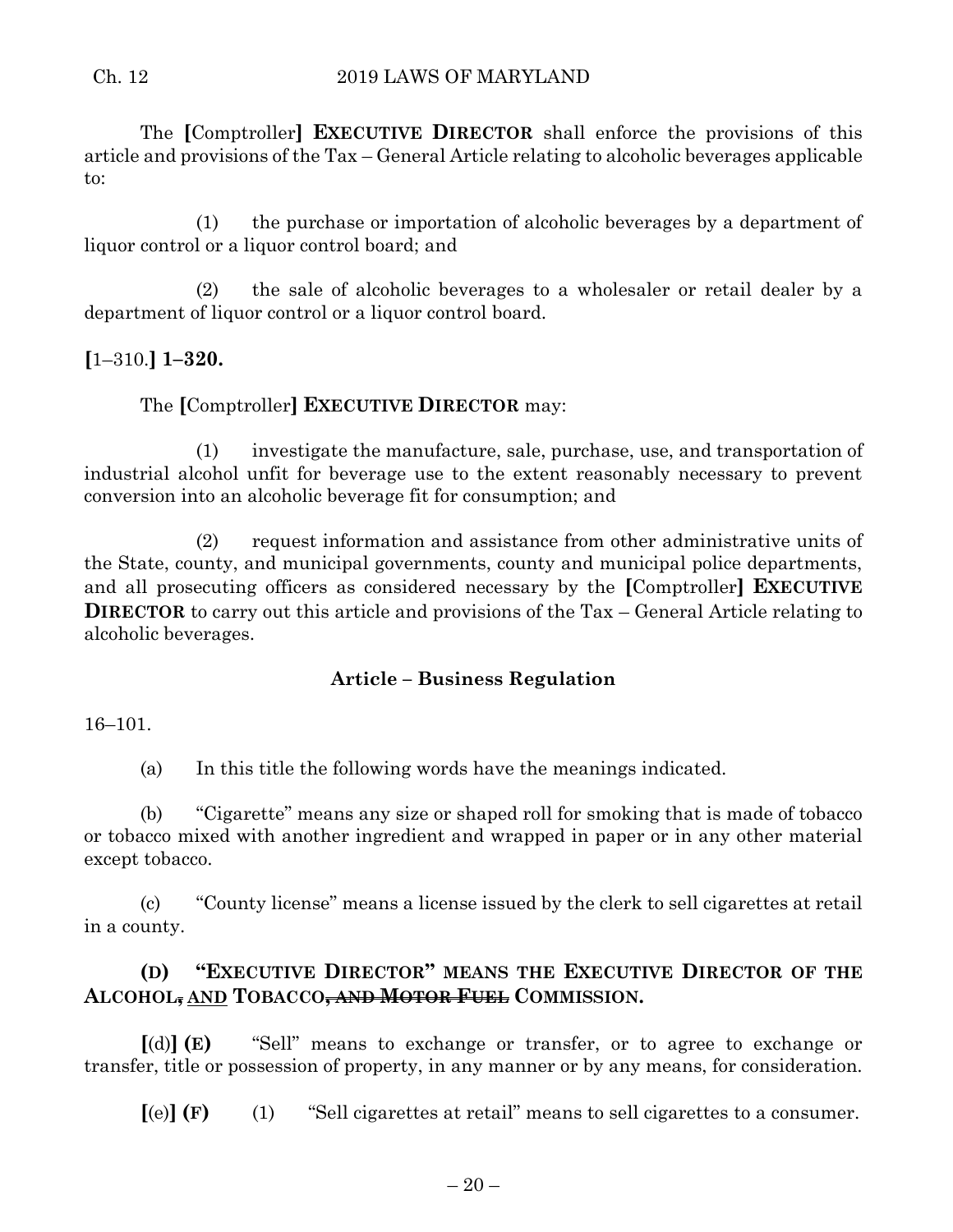(2) "Sell cigarettes at retail" includes selling cigarettes through a vending machine.

16–102.

The **[**Comptroller**] EXECUTIVE DIRECTOR** may delegate any power or duty of the **[**Comptroller**] EXECUTIVE DIRECTOR** under this title.

16–201.

- (a) In this subtitle the following words have the meanings indicated.
- (b) "License" means:

(1) a license issued by the **[**Comptroller**] EXECUTIVE DIRECTOR** under § 16–205(a) of this subtitle to:

- (i) act as a manufacturer;
- (ii) act as a subwholesaler;
- (iii) act as a vending machine operator;
- (iv) act as a wholesaler; or
- (v) act as a storage warehouse; or

(2) a license issued by the clerk under  $\S 16-205(b)$  of this subtitle to act as a retailer.

(c) "Licensed manufacturer" means a person licensed by the **[**Comptroller**] EXECUTIVE DIRECTOR** under § 16–205(a) of this subtitle to act as a manufacturer.

(d) "Licensed retailer" means a person licensed by the clerk under § 16–205(b) of this subtitle to act as a retailer.

(e) "Licensed storage warehouse" means a facility licensed by the **[**Comptroller**] EXECUTIVE DIRECTOR** under § 16–205(a) of this subtitle to act as a storage warehouse.

(f) "Licensed subwholesaler" means a person licensed by the **[**Comptroller**] EXECUTIVE DIRECTOR** under § 16–205(a) of this subtitle to act as a subwholesaler.

(g) "Licensed vending machine operator" means a person licensed by the **[**Comptroller**] EXECUTIVE DIRECTOR** under § 16–205(a) of this subtitle to act as a vending machine operator.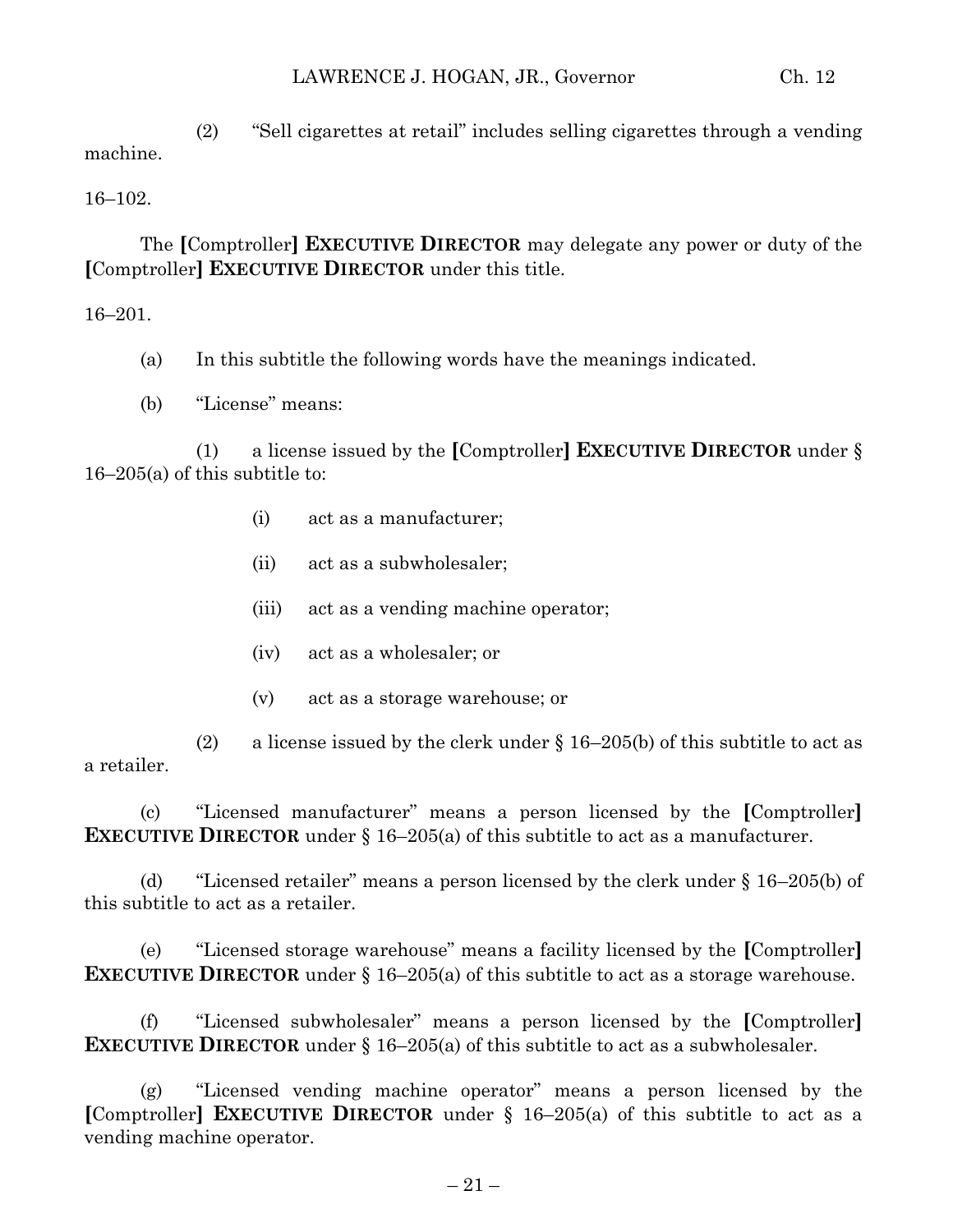#### Ch. 12 2019 LAWS OF MARYLAND

(h) "Licensed wholesaler" means a person licensed by the **[**Comptroller**] EXECUTIVE DIRECTOR** under § 16–205(a) of this subtitle to act as a wholesaler.

(i) "Manufacturer" means a person who:

(1) (i) operates one or more cigarette manufacturing plants; or

(ii) is a participating manufacturer; and

(2) (i) sells unstamped cigarettes to a licensed cigarette wholesaler located in Maryland;

(ii) sells unstamped cigarettes that may lawfully be sold in Maryland to a licensed cigarette wholesaler located outside of Maryland;

(iii) unless otherwise prohibited or restricted under local law, this article, or the Criminal Law Article, distributes sample cigarettes to consumers located in Maryland; or

(iv) stores unstamped cigarettes in a cigarette storage warehouse in Maryland for subsequent shipment to licensed wholesalers, federal reservations, or persons out of state.

- (i) "Participating manufacturer" has the meaning stated in  $\S 16-501$  of this title.
- (k) "Retailer" means a person who:

(1) sells cigarettes to consumers through vending machines on fewer than 40 premises;

- (2) otherwise sells cigarettes to consumers; or
- (3) holds cigarettes for sale to consumers.

(l) "Stamped cigarettes" means a package of cigarettes to which tobacco tax stamps are affixed in the amount and manner required by § 12–304 of the Tax – General Article.

(m) "Storage warehouse" means a storage facility in Maryland operated for the purpose of storing unstamped cigarettes on behalf of a licensed cigarette manufacturer.

- (n) (1) "Subwholesaler" means a person who:
	- (i) holds stamped cigarettes for sale to another person for resale; or
	- (ii) sells stamped cigarettes to another person for resale.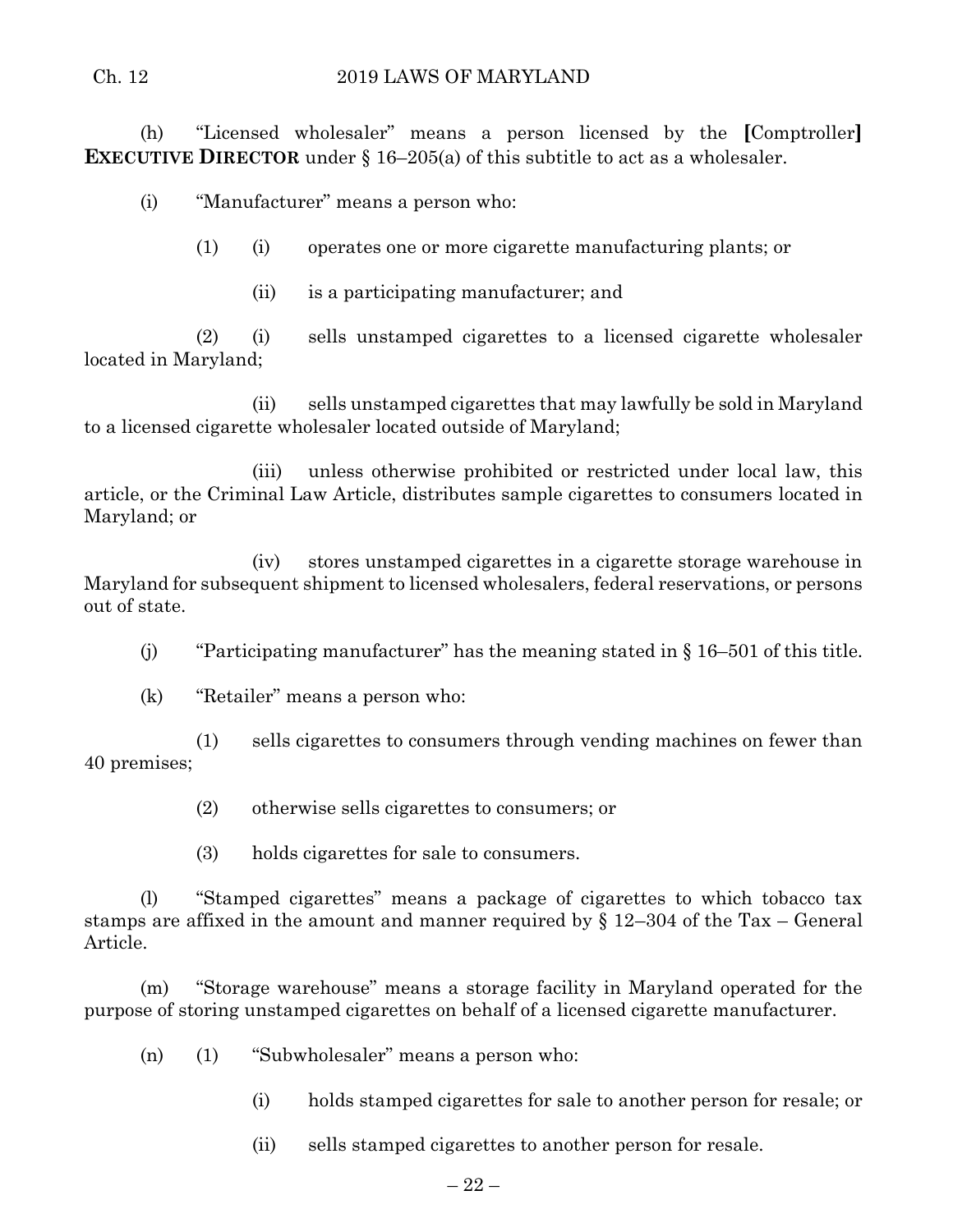(2) "Subwholesaler" does not include a person who sells unstamped cigarettes or holds unstamped cigarettes for sale.

(o) "Unstamped cigarettes" means a package of cigarettes to which tobacco tax stamps are not affixed in the amount and manner required by § 12–304 of the Tax – General Article.

(p) "Vending machine operator" means a person who:

(1) holds cigarettes for sale to consumers through vending machines on 40 or more premises; or

(2) sells cigarettes to consumers through vending machines on 40 or more premises.

(q) "Wholesaler" means a person who:

(1) holds cigarettes for sale to another person for resale; or

(2) sells cigarettes to another person for resale.

16–204.

(a) An applicant for a license to act as a manufacturer shall:

(1) submit an application to the **[**Comptroller**] EXECUTIVE DIRECTOR** on the form and containing the information that the **[**Comptroller**] EXECUTIVE DIRECTOR** requires; and

(2) pay to the **[**Comptroller**] EXECUTIVE DIRECTOR** a fee of \$25.

(b) (1) An applicant for a license to act as a retailer shall:

(i) obtain the county license required under  $\S$  16–301 of this title;

(ii) submit to the clerk an application for each permanent or temporary place of business located in the same enclosure and operated by the same applicant; and

(iii) pay to the clerk a fee of \$30.

(2) The application shall:

(i) be made on the form that the clerk requires; and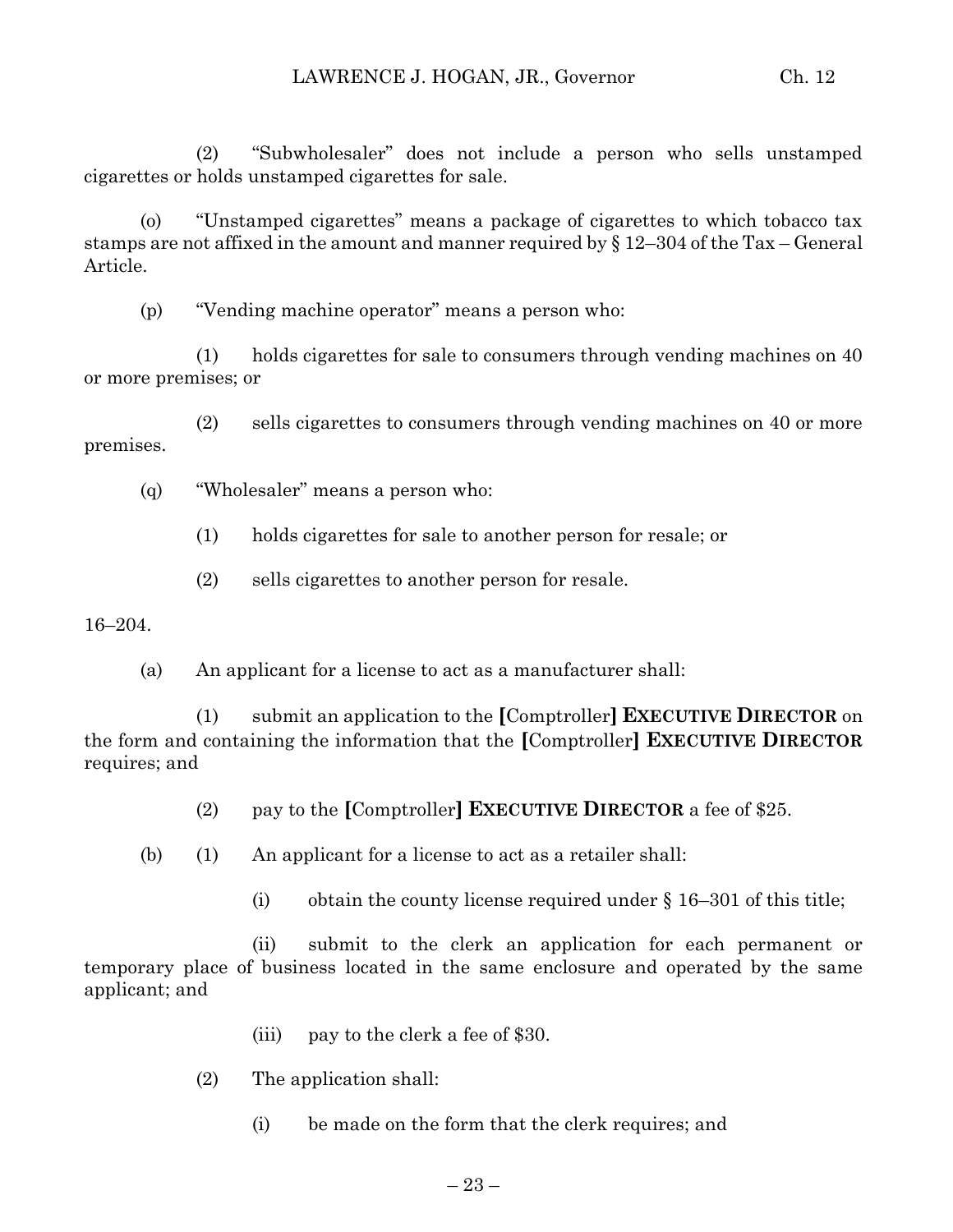(ii) contain the information that the **[**Comptroller**] EXECUTIVE DIRECTOR** requires.

(c) An applicant for a license to act as a storage warehouse shall:

(1) submit an application to the **[**Comptroller**] EXECUTIVE DIRECTOR** on the form and containing the information that the **[**Comptroller**] EXECUTIVE DIRECTOR** requires; and

(2) pay to the **[**Comptroller**] EXECUTIVE DIRECTOR** a fee of \$25.

(d) An applicant for a license to act as a subwholesaler shall:

(1) submit an application to the **[**Comptroller**] EXECUTIVE DIRECTOR** on the form and containing the information that the **[**Comptroller**] EXECUTIVE DIRECTOR** requires; and

(2) pay to the **[**Comptroller**] EXECUTIVE DIRECTOR** a fee of:

(i) \$500 for a 1–year term; or

(ii) the amount that results when \$500 is prorated to the nearest month, if the application is for less than a 1–year term.

(e) An applicant for a license to act as a vending machine operator shall:

(1) obtain the county license required under  $\S$  16–301 of this title;

(2) submit an application to the **[**Comptroller**] EXECUTIVE DIRECTOR** on the form and containing the information that the **[**Comptroller**] EXECUTIVE DIRECTOR** requires; and

(3) pay to the **[**Comptroller**] EXECUTIVE DIRECTOR** a fee of \$500.

(f) An applicant for a license to act as a wholesaler shall:

(1) submit an application to the **[**Comptroller**] EXECUTIVE DIRECTOR** on the form and containing the information that the **[**Comptroller**] EXECUTIVE DIRECTOR** requires; and

(2) pay to the **[**Comptroller**] EXECUTIVE DIRECTOR** a fee of \$750.

(g) If a person has had a license revoked under  $\S$  16–210 of this subtitle, the person may not reapply for a license within 1 year after the date when the prior license was revoked.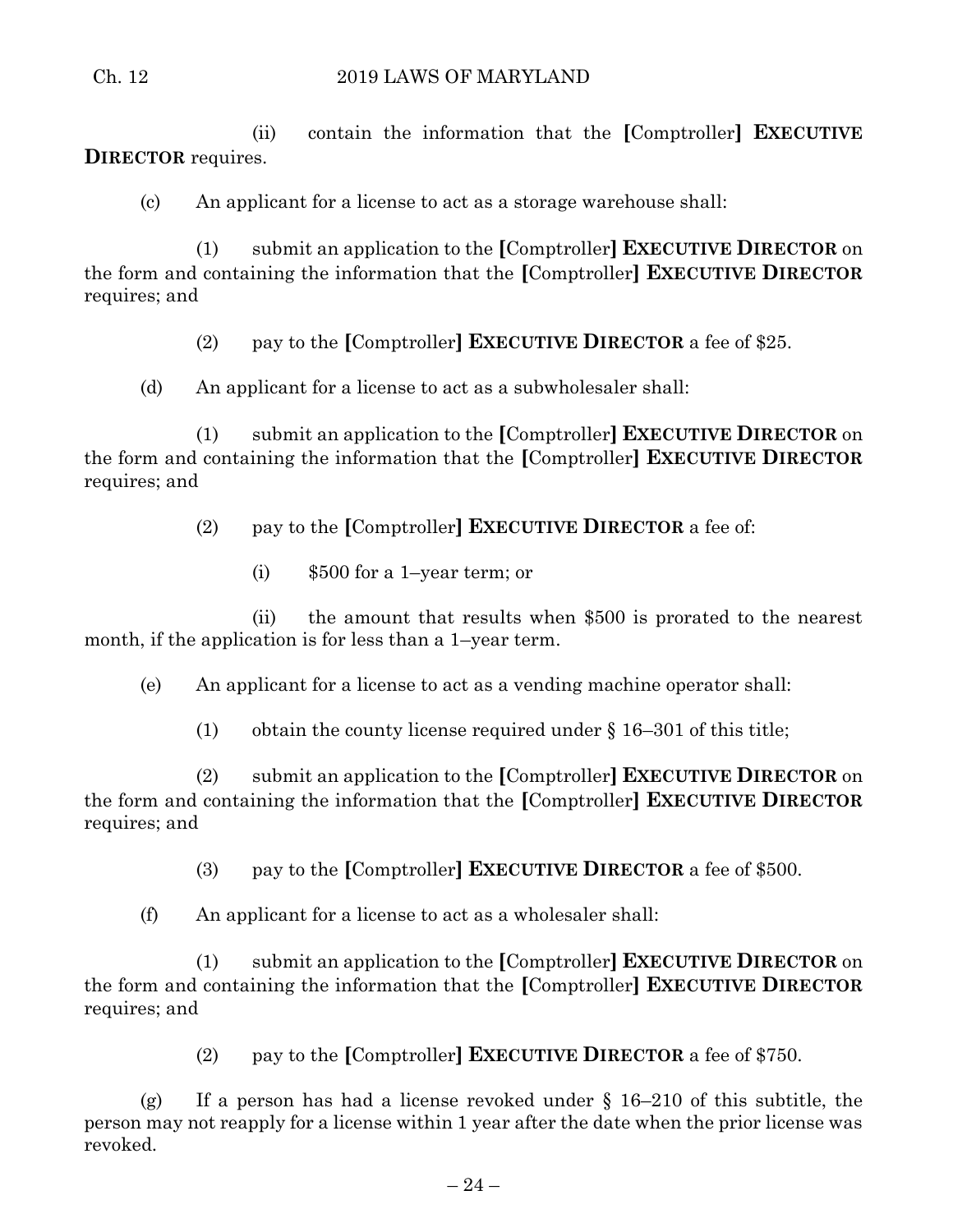(h) (1) In addition to the license fee otherwise required under this section:

(i) an applicant for the initial issuance of a license issued by the **[**Comptroller**] EXECUTIVE DIRECTOR** under this title shall pay to the **[**Comptroller**] EXECUTIVE DIRECTOR** a nonrefundable application fee of \$200; and

(ii) an applicant for renewal of a license issued by the **[**Comptroller**] EXECUTIVE DIRECTOR** under this title shall pay to the **[**Comptroller**] EXECUTIVE DIRECTOR** a renewal fee of \$30.

(2) The application and renewal fees required under this subsection do not apply to a license that is issued by the clerk or to a storage warehouse license application.

16–205.

(a) The **[**Comptroller**] EXECUTIVE DIRECTOR** shall issue an appropriate license to each applicant who meets the requirements of this subtitle for a license to act as a manufacturer, storage warehouse, subwholesaler, vending machine operator, or wholesaler.

(b) The clerk shall issue to each applicant who meets the requirements of this subtitle a license to act as a retailer.

(c) The **[**Comptroller's Office**] EXECUTIVE DIRECTOR** shall provide to the Prevention and Health Promotion Administration each year the name and address of each person licensed under subsection (b) of this section.

#### 16–206.

(a) A manufacturer license authorizes the licensee to:

(4) upon approval of the **[**Comptroller**] EXECUTIVE DIRECTOR**, act as an agent of a Maryland licensed wholesaler for stamping and distribution of cigarettes.

(f) A wholesaler license authorizes the licensee to:

(6) sell unstamped cigarettes to another licensed wholesaler if the **[**Comptroller**] EXECUTIVE DIRECTOR** specifically authorizes;

(7) upon approval of the **[**Comptroller**] EXECUTIVE DIRECTOR**, designate a licensed manufacturer to act as its agent for the stamping and distribution of cigarettes; and

16–207.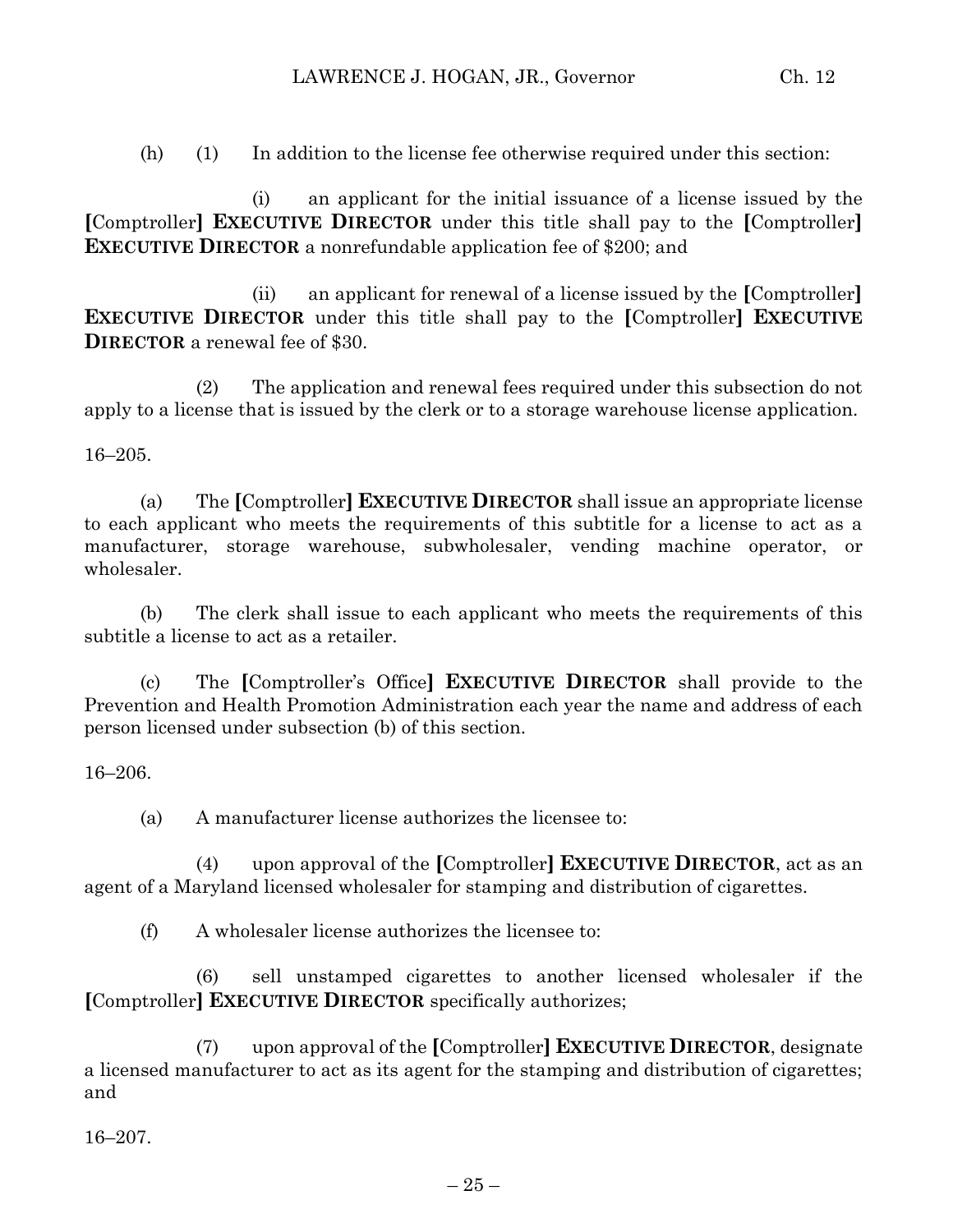### Ch. 12 2019 LAWS OF MARYLAND

(c) Before a license issued under this subtitle expires, the licensee may renew it for an additional 1–year term, if the licensee:

(3) pays to the issuing official:

(i) the license fee required under  $\S 16-204$  of this subtitle; and

(ii) if the license is issued by the **[**Comptroller**] EXECUTIVE DIRECTOR**, the renewal fee required under § 16–204(h) of this subtitle.

16–208.

(a) (1) A licensed retailer or licensed vending machine operator may not assign the license.

(2) If a licensed subwholesaler or licensed wholesaler sells the licensee's cigarette business and pays to the **[**Comptroller**] EXECUTIVE DIRECTOR** a license assignment fee of \$10, the licensee may assign the license to the buyer of the business.

(b) If the cigarette business of a licensee is transferred because of bankruptcy, death, incompetency, receivership, or otherwise by operation of law, the **[**Comptroller**] EXECUTIVE DIRECTOR** shall transfer the license without charge to the new owner of the licensee's business.

(c) (1) If a licensed subwholesaler or licensed wholesaler surrenders the license to the Comptroller and if no disciplinary proceedings are pending against the licensee, the **[**Comptroller**] EXECUTIVE DIRECTOR** shall refund a pro rata part of the license fee for the unexpired term of the license.

(2) A licensed retailer or licensed vending machine operator is not allowed a refund for the unexpired term of the license.

16–209.

(a) A licensee shall display a license in the way that the **[**Comptroller**] EXECUTIVE DIRECTOR** requires by regulation.

(b) A licensee who sells cigarettes through a vending machine:

(1) shall place each package of cigarettes in the machine so that when the package is visible the tax stamps required by § 12–304 of the Tax – General Article are also visible; and

(2) in the way that the **[**Comptroller**] EXECUTIVE DIRECTOR** requires by regulation, shall: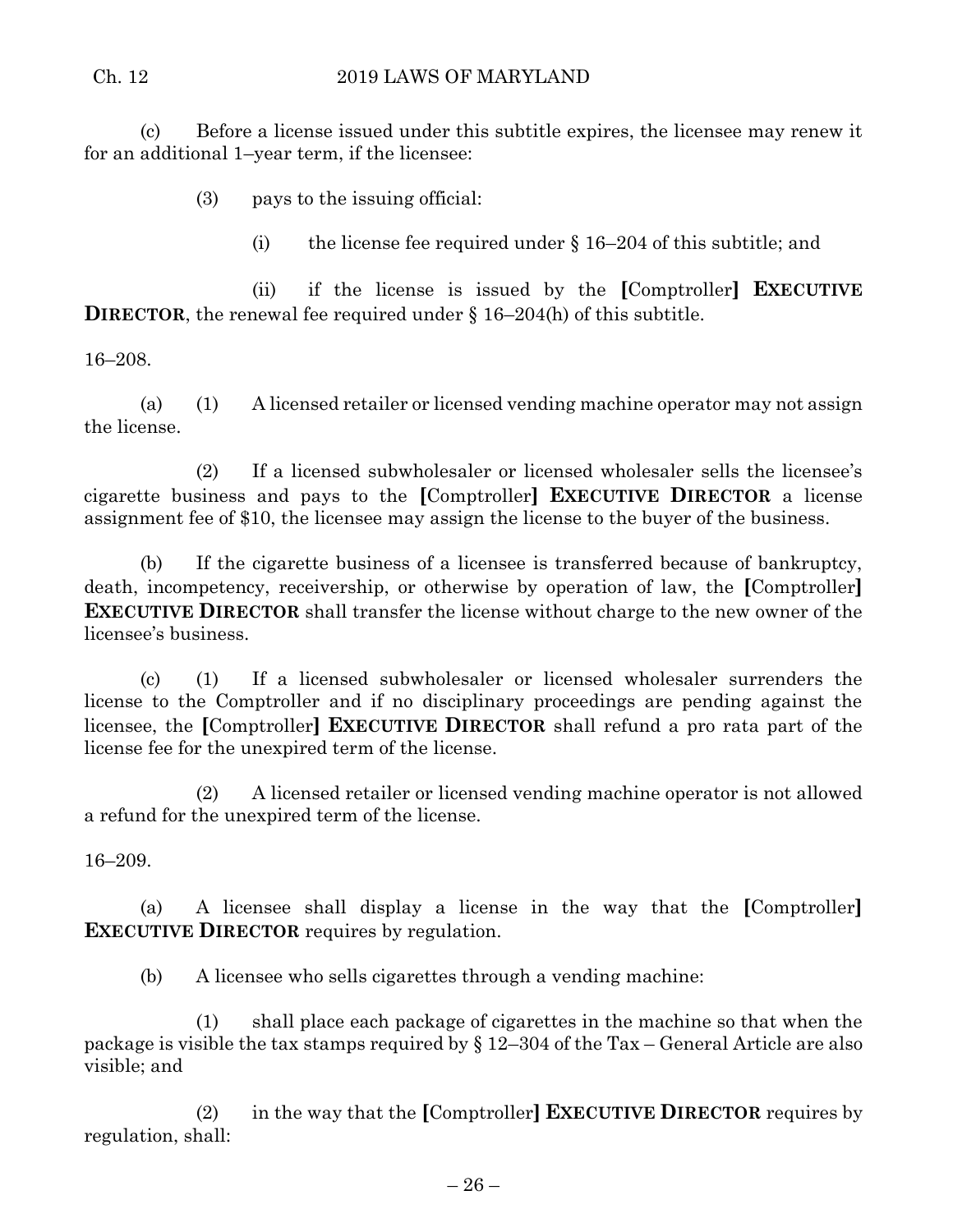(i) identify each vending machine with a conspicuous label that states the licensee's name, address, and telephone number; and

(ii) display on a conspicuous label applicable prohibitions and penalties under § 10–107 of the Criminal Law Article.

16–210.

(a) Subject to the hearing provisions of § 16–211 of this subtitle, the **[**Comptroller**] EXECUTIVE DIRECTOR** may deny a license to an applicant, reprimand a licensee, or suspend or revoke a license if the applicant or licensee:

(1) fraudulently or deceptively obtains or attempts to obtain a license for the applicant or licensee or for another person;

(2) fraudulently or deceptively uses a license;

(3) fails to comply with the Maryland Cigarette Sales Below Cost Act or regulations adopted under that Act;

(4) fails to comply with the provisions of Title 11, Subtitle 5A of the Commercial Law Article;

(5) buys cigarettes for resale:

(i) in violation of a license; or

(ii) from a person who is not a licensed cigarette manufacturer, licensed subwholesaler, licensed vending machine operator, or licensed wholesaler;

(6) is convicted, under the laws of the United States or of any other state,

of:

(i) a felony; or

(ii) a misdemeanor that is a crime of moral turpitude and is directly related to the fitness and qualification of the applicant or licensee; or

(7) has not paid a tax due before October 1 of the year after the tax became due.

(b) Subject to the hearing provisions of § 16–211 of this subtitle, the **[**Comptroller**] EXECUTIVE DIRECTOR** may suspend or revoke a license if the licensee violates: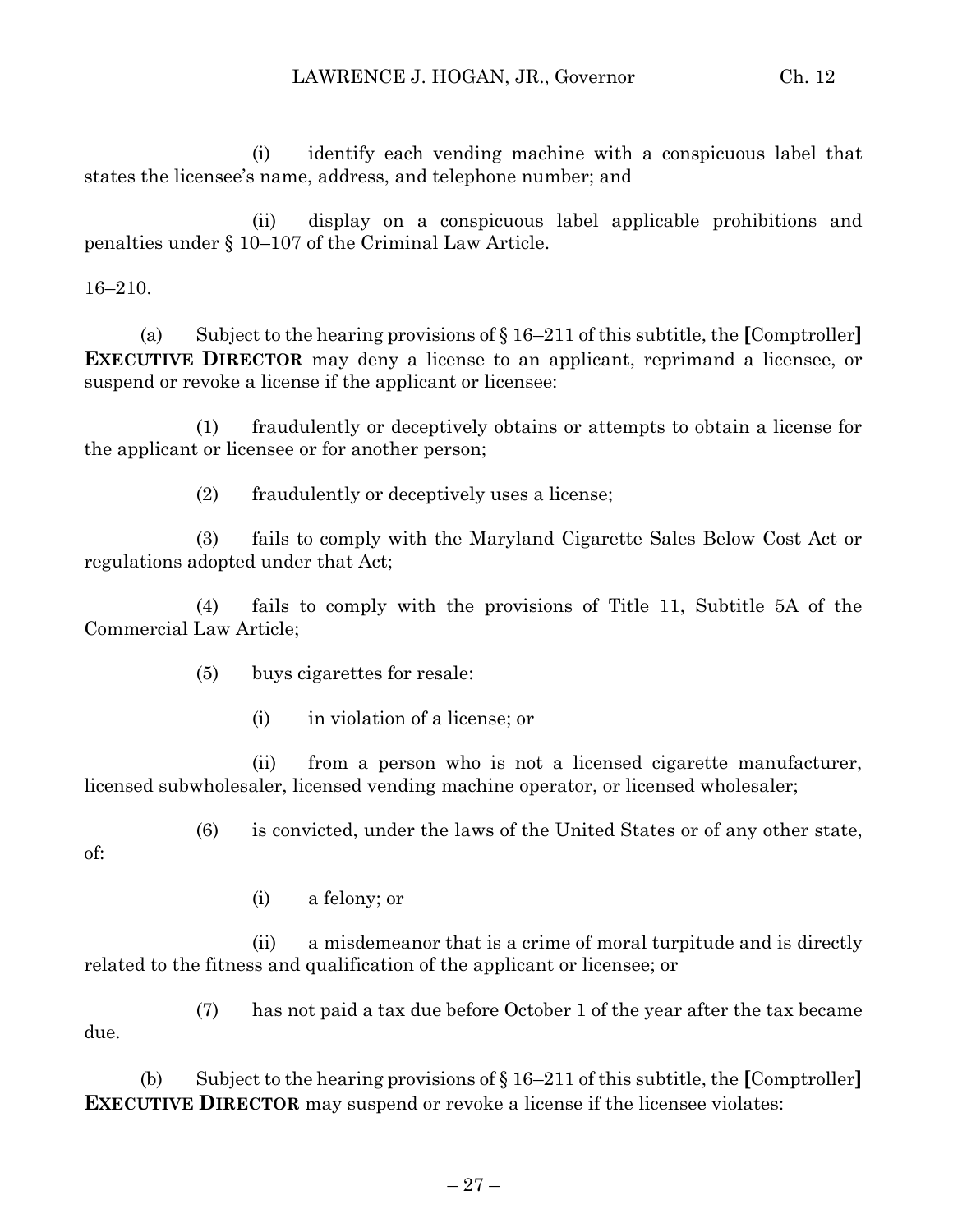title; or

(1) Title 12 of the Tax – General Article, or regulations adopted under that

(2) this title or regulations adopted under this title.

(c) Subject to the hearing provisions of § 16–211 of this subtitle, the **[**Comptroller**] EXECUTIVE DIRECTOR** shall deny a license to any applicant who has had a license revoked under this section until:

(1) 1 year has passed since the license was revoked; and

(2) it satisfactorily appears to the **[**Comptroller**] EXECUTIVE DIRECTOR** that the applicant will comply with this title and any regulations adopted under this title.

(d) Prior to the issuance or renewal of any license, the **[**Comptroller**] EXECUTIVE DIRECTOR** shall conduct an investigation with regard to:

(1) the applicant;

- (2) the business to be operated; and
- (3) the facts set forth in the application.

16–211.

(a) Except as otherwise provided in § 10–226 of the State Government Article, before the **[**Comptroller**] EXECUTIVE DIRECTOR** takes any final action under § 16–210 of this subtitle, the **[**Comptroller**] EXECUTIVE DIRECTOR** shall give the person against whom the action is contemplated an opportunity for a hearing before the **[**Comptroller**] EXECUTIVE DIRECTOR**.

(b) The **[**Comptroller**] EXECUTIVE DIRECTOR** shall give notice and hold the hearing in accordance with Title 10, Subtitle 2 of the State Government Article.

(c) The **[**Comptroller**] EXECUTIVE DIRECTOR** may administer oaths in a proceeding under this section.

(d) The person against whom the action is contemplated may be represented at the hearing by counsel.

(e) If, after due notice, the person against whom the action is contemplated does not appear, nevertheless the **[**Comptroller**] EXECUTIVE DIRECTOR** may hear and determine the matter.

16–212.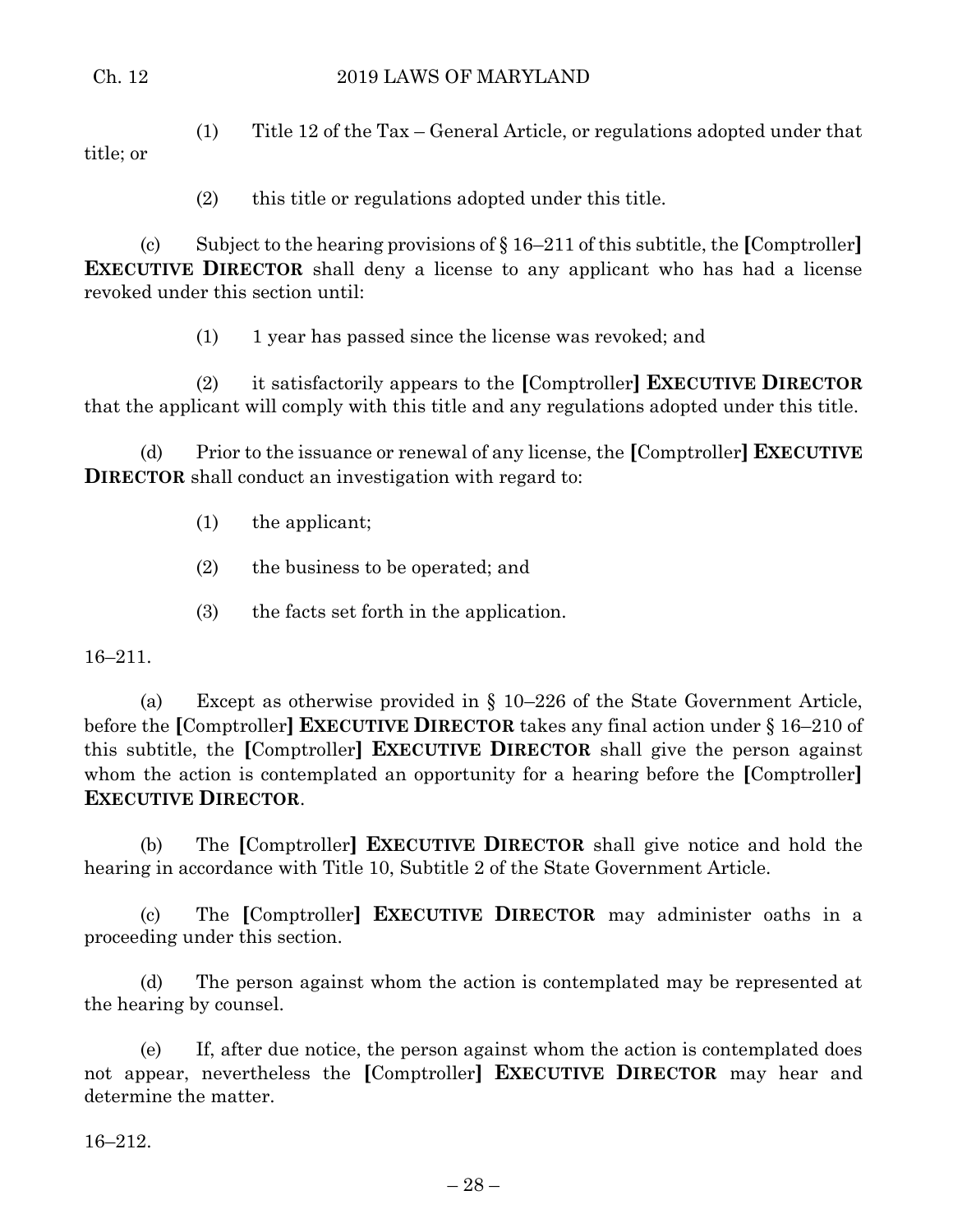(a) Subject to the notice requirement of subsection (c) of this section, if a licensee engages in an act or omission that is a ground for discipline under § 16–210 of this subtitle, the **[**Comptroller**] EXECUTIVE DIRECTOR** may suspend the license for a consecutive period that:

(1) for a first offense, is not less than 5 nor more than 20 business days; or

(2) for a subsequent offense, is not less than 20 business days nor more than 6 months.

(b) Subject to the notice requirement under subsection (c) of this section, the **[**Comptroller**] EXECUTIVE DIRECTOR** may revoke a license if a licensee:

(1) willfully and persistently engages in an act or omission that is a ground for discipline under  $\S 16-210(a)$  of this subtitle; or

(2) violates this title or Title 12 of the Tax – General Article, or regulations adopted under these titles.

(c) If a license is suspended or revoked under this section:

(1) the **[**Comptroller**] EXECUTIVE DIRECTOR** shall give the licensee notice of the suspension or revocation; and

(2) the suspension or revocation may not take effect until at least 5 business days following notice of the suspension or revocation.

(d) The transfer, renewal, or expiration of a license will not bar or abate a disciplinary action under this section.

(e) (1) Except for a violation of  $\S 10-107$  of the Criminal Law Article, whenever any license issued under the provisions of this subtitle is suspended or revoked by the **[**Comptroller**] EXECUTIVE DIRECTOR**, the licensee may, before the effective date of the suspension or revocation, petition the **[**Comptroller**] EXECUTIVE DIRECTOR** for permission to make an offer of compromise consisting of a sum of money in lieu of serving the suspension or revocation.

(2) Money paid in lieu of suspension or revocation shall be paid into the General Fund of the State.

(3) An offer of compromise shall not exceed \$2,000 in the case of retail licensees, and shall not exceed \$50,000 for other licensees.

(4) The **[**Comptroller**] EXECUTIVE DIRECTOR** may accept the offer of compromise if: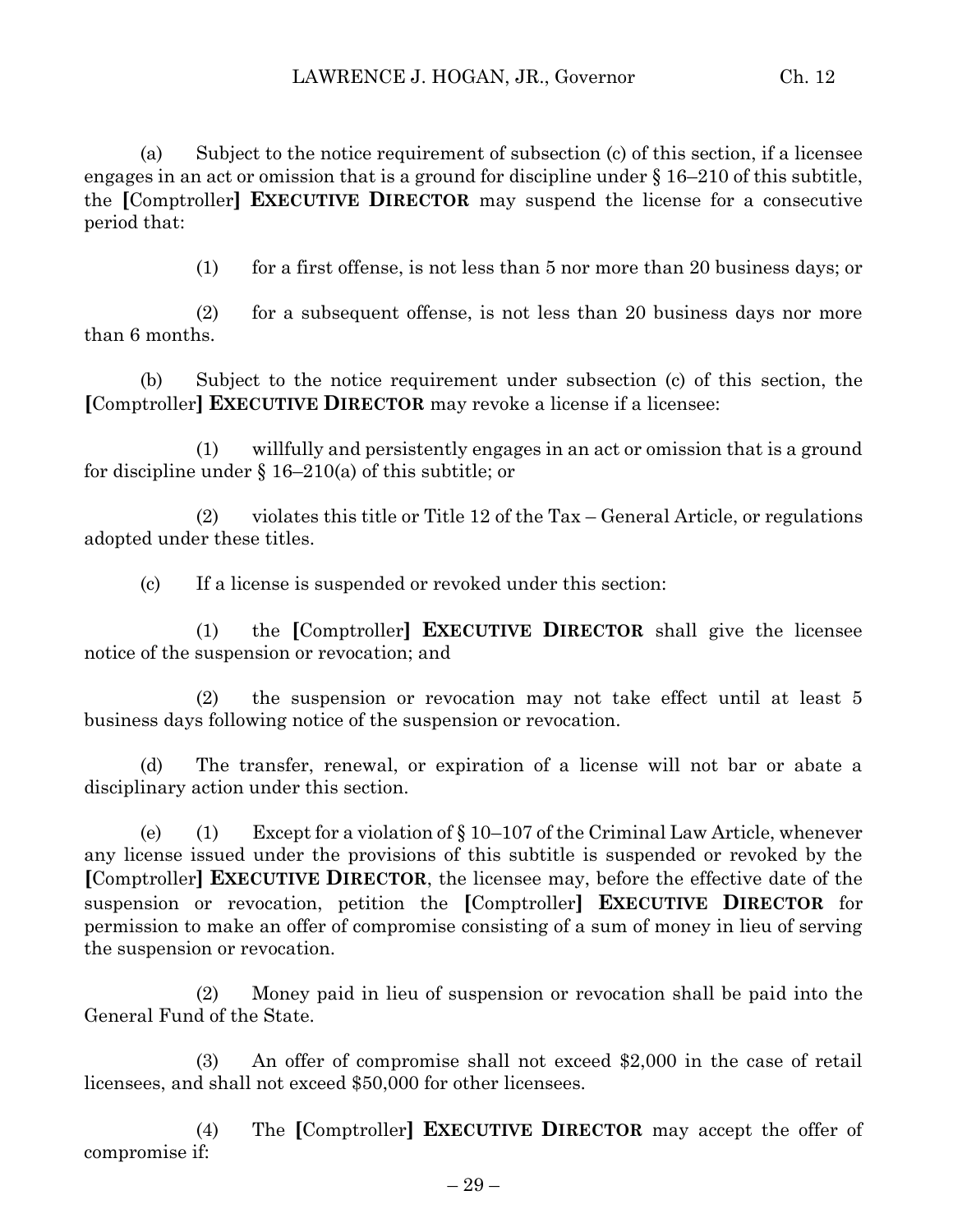(i) the public welfare and morals would not be impaired by allowing the licensee to operate during the period set for the suspension or revocation; and

(ii) the payment of the sum of money will achieve the desired disciplinary purposes.

(5) The **[**Comptroller**] EXECUTIVE DIRECTOR** may promulgate rules and regulations necessary to carry out the purposes of this subsection.

## 16–213.

A party to a proceeding before the **[**Comptroller**] EXECUTIVE DIRECTOR** who is aggrieved by a final decision of the **[**Comptroller**] EXECUTIVE DIRECTOR** in a contested case, as defined in § 10–202 of the State Government Article, may take an appeal as allowed in §§ 10–222 and 10–223 of the State Government Article.

16–216.

(a) The **[**Comptroller**] EXECUTIVE DIRECTOR** shall pay into the General Fund of the State all license fees collected under this title.

#### 16–218.

(b) (1) Except as provided in paragraph (2) of this subsection, each subwholesaler and each wholesaler shall make an inventory record each month of all cigarettes on the premises or under the control of the subwholesaler or wholesaler:

(i) at the beginning or end of the month; or

(ii) on another specific day of the month, if the subwholesaler or wholesaler finds it more practical to take inventory on that day and notifies the **[**Comptroller**] EXECUTIVE DIRECTOR** that inventory will be taken on that day.

(2) Cigarettes in a vending machine or cigarettes transferred to retail stock by written memorandum need not be included in the inventory record.

(c) Each subwholesaler and each wholesaler shall:

(1) keep the records required by this section for 6 years or for a shorter time set by the **[**Comptroller**] EXECUTIVE DIRECTOR**; and

(2) allow the **[**Comptroller**] EXECUTIVE DIRECTOR** to examine the records.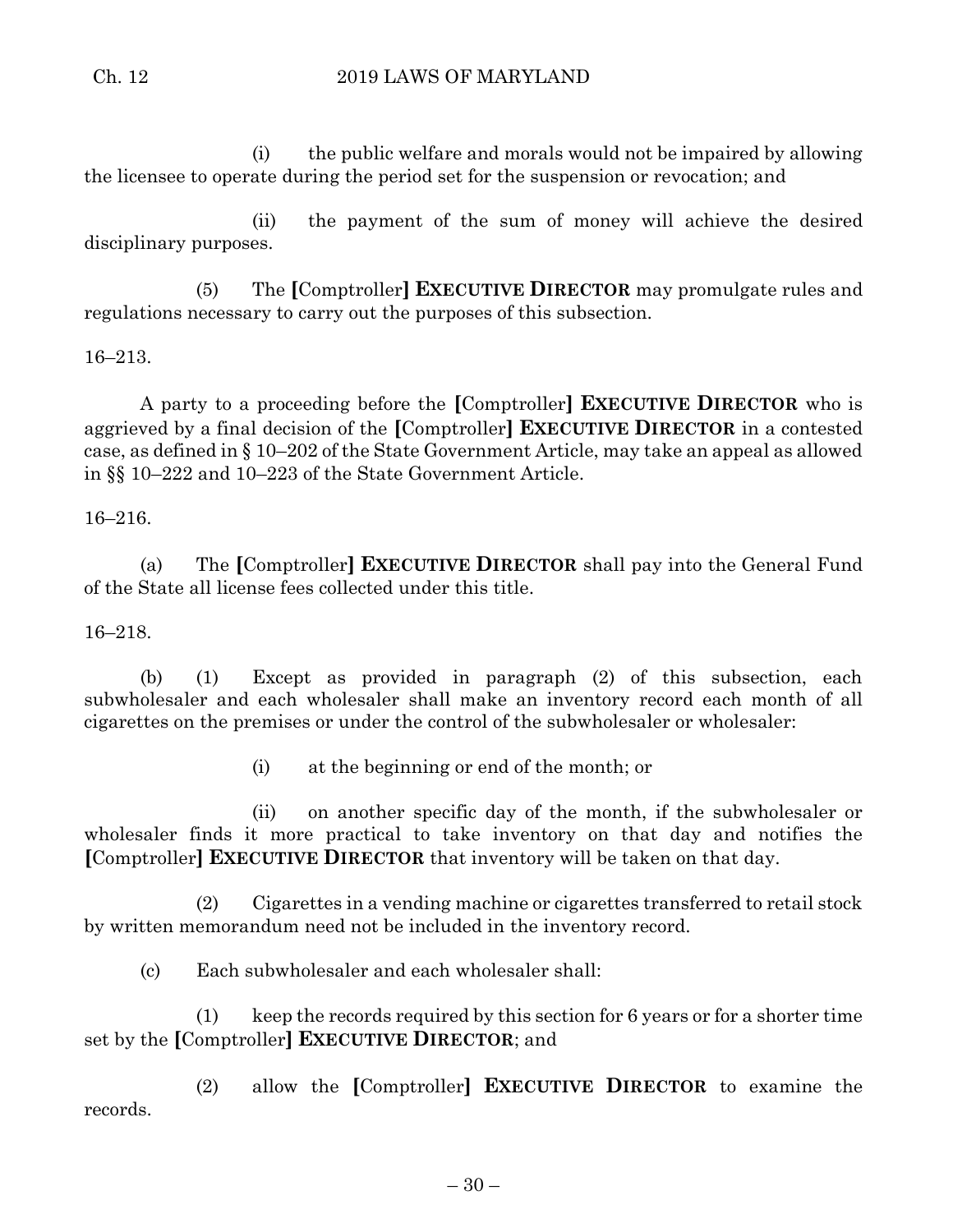16–219.

(b) The **[**Comptroller**] EXECUTIVE DIRECTOR** by regulation may require a common carrier that brings cigarettes into the State to submit to the **[**Comptroller**] EXECUTIVE DIRECTOR** a copy of any freight bill relating to the cigarette shipment.

#### 16–220.

(a) The **[**Comptroller**] EXECUTIVE DIRECTOR** shall seal a vending machine to prevent the sale or removal of cigarettes from the machine if:

(1) a tax stamp is not visible on each visible package of cigarettes in the machine, as required by  $\S 16-209(b)(1)$  of this subtitle; or

(2) the machine is not labeled as required by  $\S 16-209(b)(2)$  of this subtitle.

(b) If the violation for which a vending machine is sealed has been corrected in the presence of the **[**Comptroller**] EXECUTIVE DIRECTOR** or the **[**Comptroller's**] EXECUTIVE DIRECTOR'S** designee, the **[**Comptroller**] EXECUTIVE DIRECTOR** shall remove the seal.

16–221.

(a) Except as otherwise provided in § 16–220 of this subtitle, a person may not remove or tamper with a seal placed on a vending machine by the **[**Comptroller**] EXECUTIVE DIRECTOR**.

(b) A person who willfully violates this section is guilty of a misdemeanor and, on conviction, is subject to a fine not exceeding \$1,000 or imprisonment not exceeding 1 year or both.

16–222.

(a) A person may not ship, import, or sell into or within this State any brand of cigarette unless that person:

- (1) (i) is the owner of the brand;
	- (ii) is the United States importer for the brand; or
	- (iii) is a designated agent in Maryland of:
		- 1. the owner of the brand; or
		- 2. the United States importer of the brand; and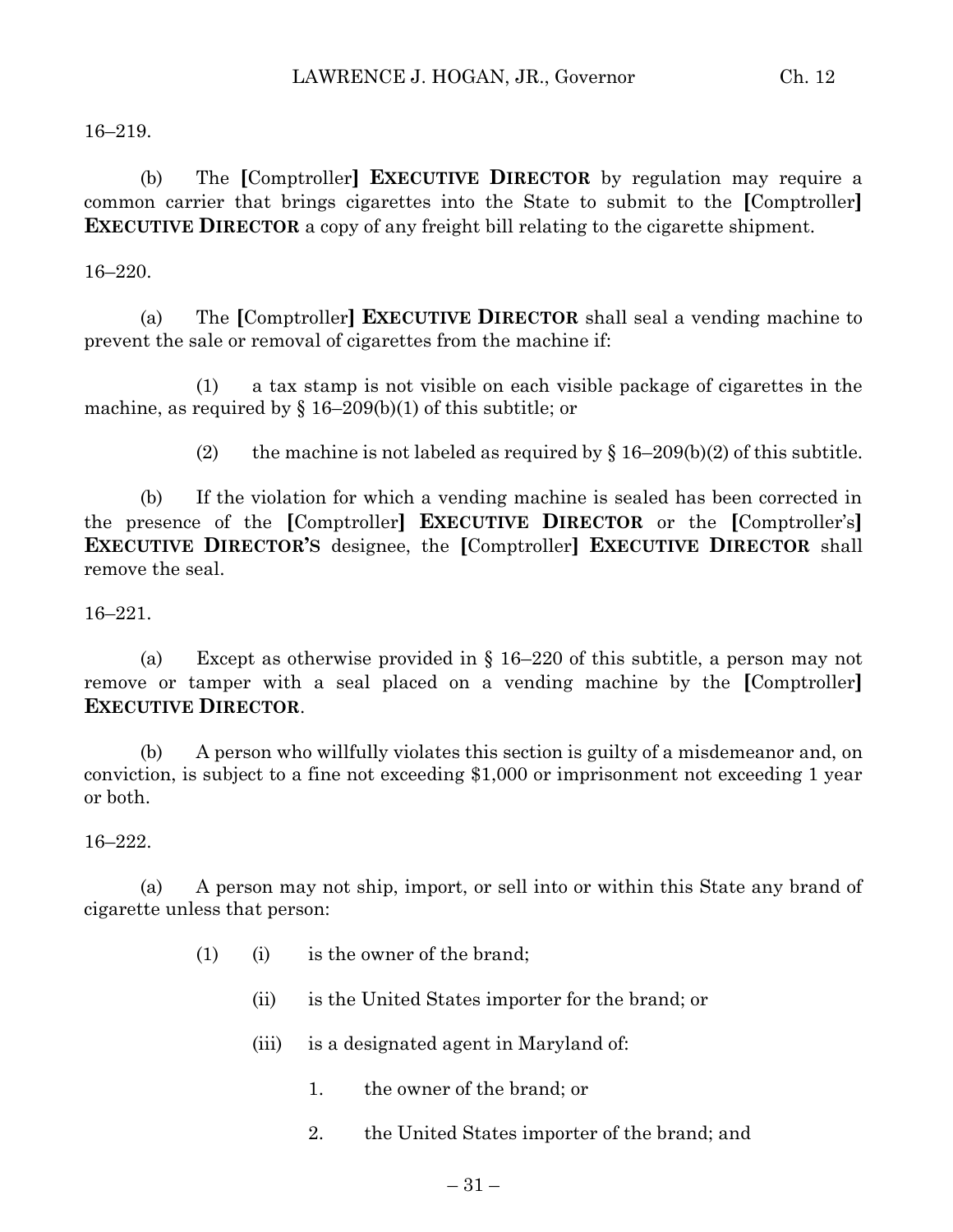## Ch. 12 2019 LAWS OF MARYLAND

(2) holds any license required by this subtitle.

(b) A person who ships, imports, or sells cigarettes into or within this State:

(1) shall comply with any federal and State requirements concerning the placement of warning labels or other information on the containers or individual packages of cigarettes; and

(2) shall ensure that the containers or individual packages of cigarettes do not contain any information or markings that are false, misleading, or contrary to:

- (i) federal trademark or tax laws;
- (ii) the trademark law of this State under Title 1, Subtitle 4 of this

article; or

(iii) the tax laws of this State under Title 12 of the Tax – General

Article.

(c) A person who ships, imports, or sells cigarettes into or within this State in violation of this section is subject to disciplinary action by the **[**Comptroller**] EXECUTIVE DIRECTOR** under § 16–210 of this subtitle and to the penalty specified in § 13–1015 of the Tax – General Article.

16–223.

(c) (1) A licensee who sells or ships cigarettes in violation of this section or causes cigarettes to be shipped in violation of this section is:

(i) subject to discipline by the **[**Comptroller**] EXECUTIVE DIRECTOR** under § 16–210 of this subtitle; and

(ii) guilty of a felony and, on conviction, is subject to a fine not exceeding \$50 for each carton of cigarettes transported or imprisonment not exceeding 2 years or both.

(2) A person other than a licensee who sells or ships cigarettes in violation of this section or causes cigarettes to be shipped in violation of this section is guilty of a felony and, on conviction, is subject to a fine not exceeding \$50 for each carton of cigarettes transported or imprisonment not exceeding 2 years or both.

16–302.

(b) (1) From each license fee collected under subsection (a) of this section, the Clerk of the Circuit Court for Montgomery County shall distribute: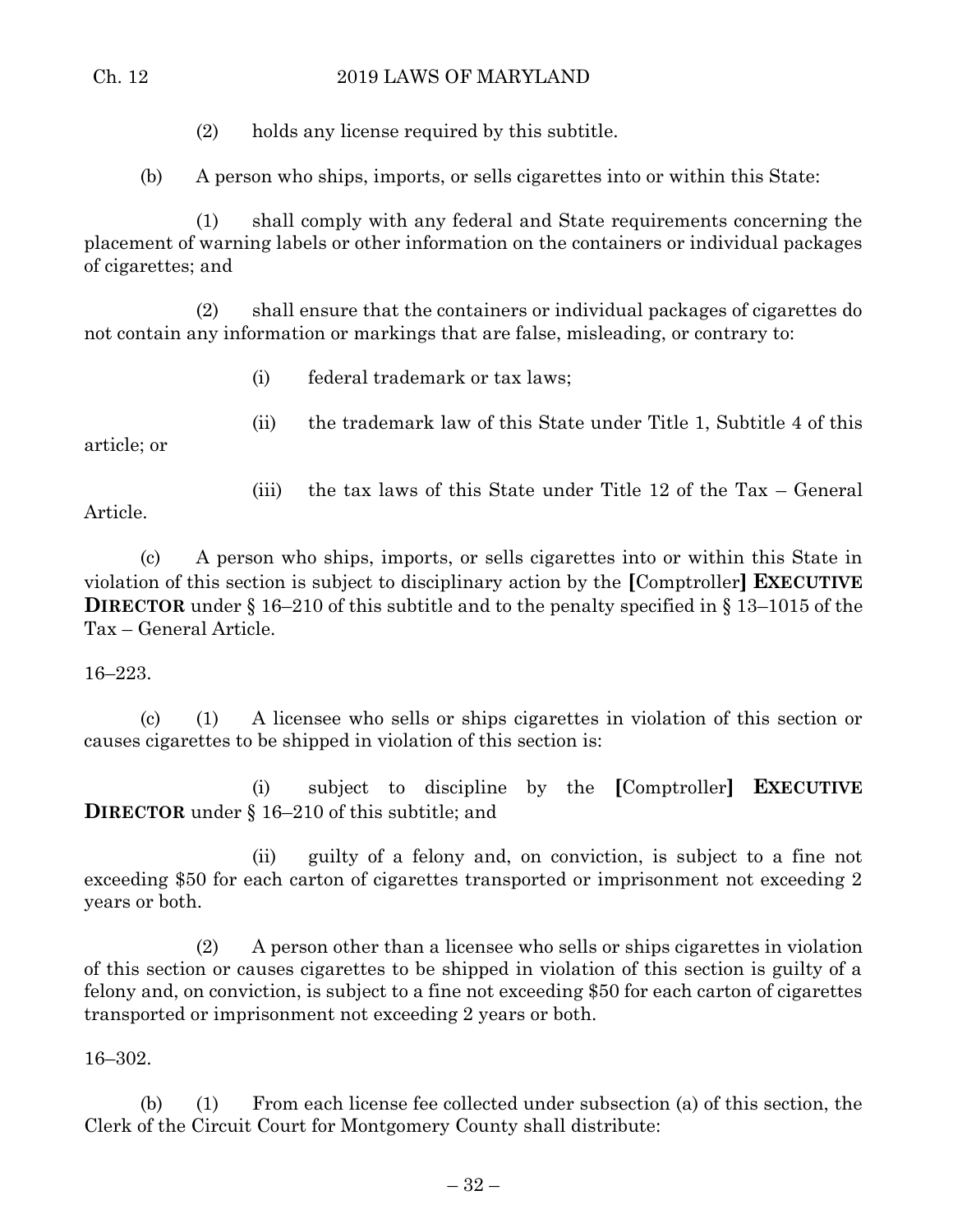### LAWRENCE J. HOGAN, JR., Governor Ch. 12

## (i) \$25 to the **[**Comptroller**] EXECUTIVE DIRECTOR**; and

(ii) \$100 to Montgomery County to be used to enforce existing laws banning the sale or distribution of tobacco or tobacco products to minors.

(2) Funds distributed under paragraph  $(1)(ii)$  of this subsection may not be used to supplant existing funding for the enforcement of laws banning the sale or distribution of tobacco or tobacco products to minors.

16–306.

Subject to the hearing provisions of § 16–307 of this subtitle, the **[**Comptroller**] EXECUTIVE DIRECTOR** may deny a county license to an applicant, reprimand a county licensee, or suspend or revoke a county license if the applicant or licensee:

(1) fraudulently or deceptively obtains or attempts to obtain a license for the applicant or licensee or for another person;

(2) fraudulently or deceptively uses a license;

(3) violates § 16–308.1 of this subtitle; or

(4) fails to comply with the Maryland Cigarette Sales Below Cost Act and regulations adopted under it.

#### 16–307.

(a) Except as otherwise provided in § 10–226 of the State Government Article, before the **[**Comptroller**] EXECUTIVE DIRECTOR** takes any final action under § 16–306 of this subtitle, the **[**Comptroller**] EXECUTIVE DIRECTOR** shall give the person against whom the action is contemplated an opportunity for a hearing before the **[**Comptroller**] EXECUTIVE DIRECTOR**.

(b) The **[**Comptroller**] EXECUTIVE DIRECTOR** shall give notice and hold the hearing in accordance with Title 10, Subtitle 2 of the State Government Article.

(c) The **[**Comptroller**] EXECUTIVE DIRECTOR** may administer oaths in a proceeding under this section.

(d) The person against whom the action is contemplated may be represented at the hearing by counsel.

(e) If, after due notice, the person against whom the action is contemplated does not appear, nevertheless the **[**Comptroller**] EXECUTIVE DIRECTOR** may hear and determine the matter.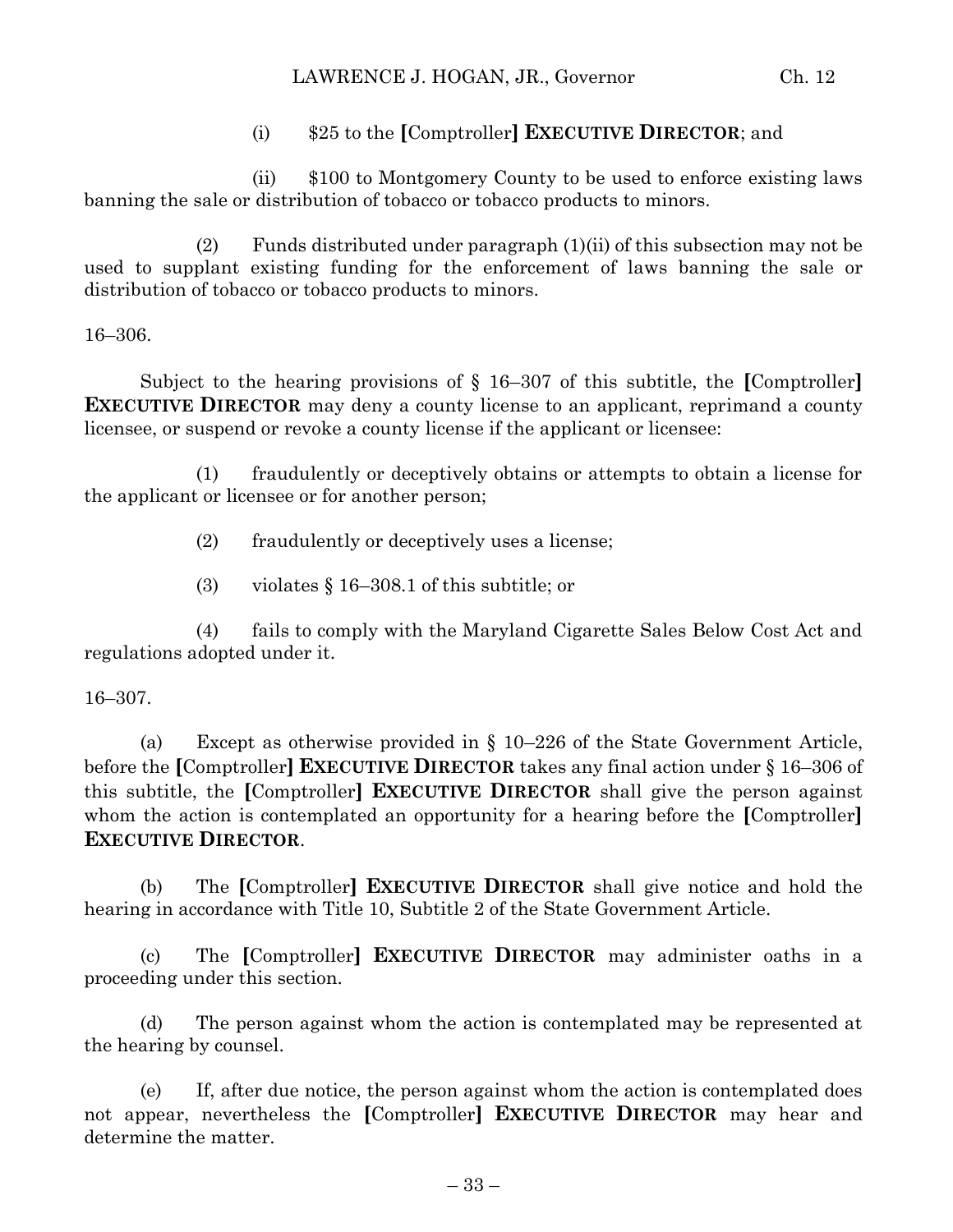16–308.1.

(b) Authorized employees of the Field Enforcement Division of the **[**Comptroller's**] EXECUTIVE DIRECTOR'S** Office may enforce the provisions of subsection (a) of this section.

16–3B–01.

(a) A person may not violate a regulation adopted by the **[**Comptroller**] EXECUTIVE DIRECTOR** that applies to a person who sells cigarettes at retail.

(b) A person who violates this section is guilty of a misdemeanor and, on conviction, is subject to a fine of \$100.

16.5–101.

(a) In this title the following words have the meanings indicated.

(b) "County license" means a license issued by the clerk to sell other tobacco products at retail in a county.

# **(C) "EXECUTIVE DIRECTOR" MEANS THE EXECUTIVE DIRECTOR OF THE ALCOHOL, AND TOBACCO, AND MOTOR FUEL COMMISSION.**

**[**(c)**] (D)** "License" means:

(1) a license issued by the **[**Comptroller**] EXECUTIVE DIRECTOR** under § 16.5–204(a) of this title to:

(i) act as a licensed other tobacco products manufacturer;

- (ii) act as an other tobacco products wholesaler; or
- (iii) act as an other tobacco products storage warehouse; or

(2) a license issued by the clerk under  $\S 16.5-204(b)$  of this title to act as an other tobacco products retailer or a tobacconist.

**[**(d)**] (E)** "Licensed other tobacco products manufacturer" means a person licensed by the **[**Comptroller**] EXECUTIVE DIRECTOR** under § 16.5–204(a) of this title who:

(1) manufactures or otherwise produces other tobacco products in the State intended for sale in the State, including other tobacco products intended for sale in the State through an importer; and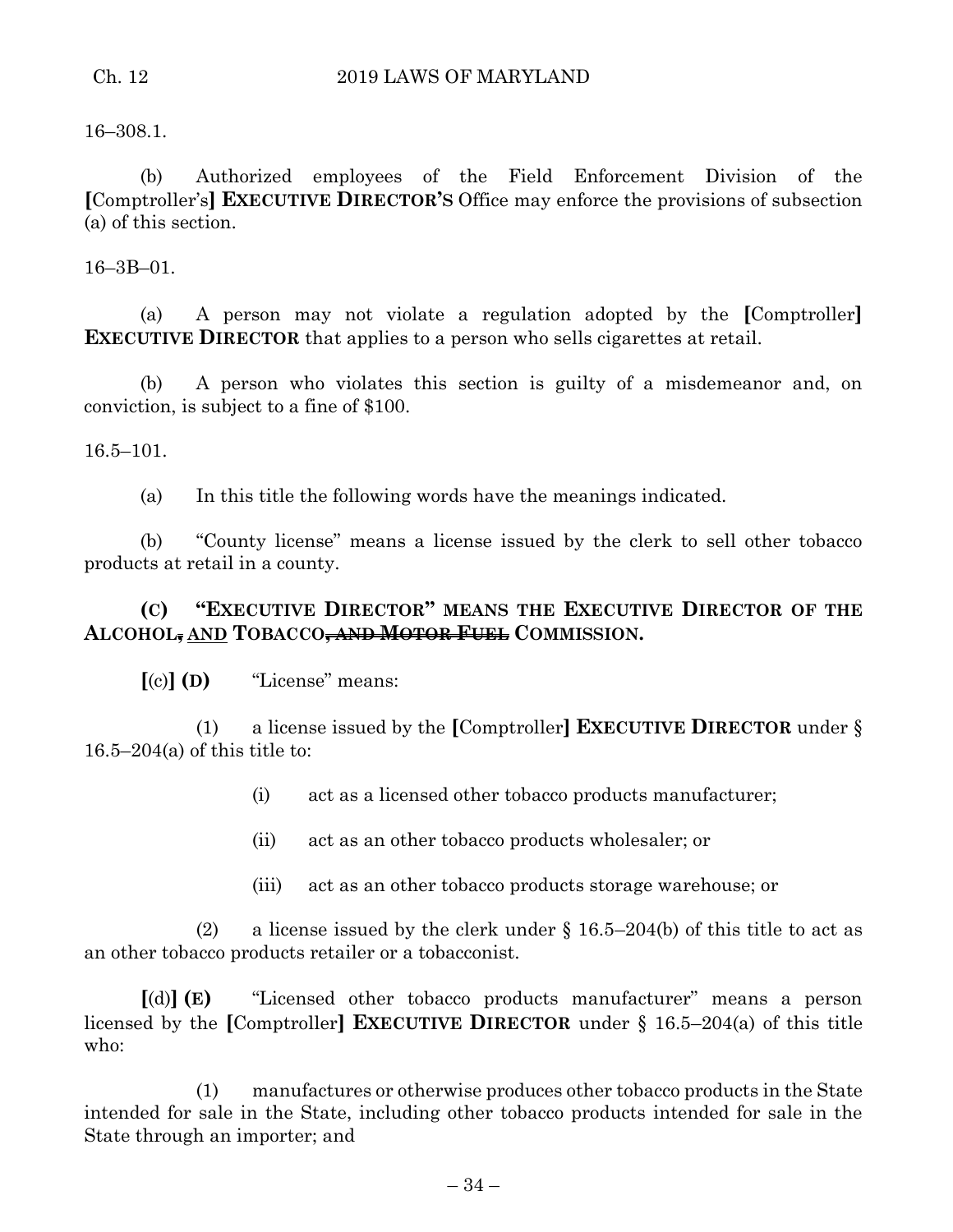(2) (i) sells other tobacco products on which the tobacco tax has not been paid to a licensed other tobacco products wholesaler in the State;

(ii) sells other tobacco products on which the tobacco tax has not been paid and which may lawfully be sold in the State to a licensed other tobacco products wholesaler located outside of the State;

(iii) unless otherwise prohibited or restricted under local law, this article, or the Criminal Law Article, distributes sample other tobacco products to consumers located in the State; or

(iv) stores other tobacco products in **[**an other**] ANOTHER** tobacco products warehouse in the State for subsequent shipment to licensed wholesalers, federal reservations, or persons outside of the State.

**[**(e)**] (F)** "Licensed other tobacco products retailer" means a person licensed by the clerk under  $\S 16.5-204(b)$  of this title to act as an other tobacco products retailer.

**[**(f)**] (G)** "Licensed other tobacco products storage warehouse" means a facility licensed by the **[**Comptroller**] EXECUTIVE DIRECTOR** under § 16.5–204(a) of this title to act as an other tobacco products storage warehouse.

**[**(g)**] (H)** "Licensed other tobacco products wholesaler" means a person licensed by the **[**Comptroller**] EXECUTIVE DIRECTOR** under § 16.5–204(a) of this title to act as an other tobacco products wholesaler.

**[**(h)**] (I)** "Licensed tobacconist" means a person licensed by the clerk of a circuit court under § 16.5–204(b) of this title to act as a tobacconist.

**[**(i)**] (J)** "Other tobacco products" means:

(1) any cigar or roll for smoking, other than a cigarette, made in whole or in part of tobacco; or

(2) any other tobacco or product made primarily from tobacco, other than a cigarette, that is intended for consumption by smoking or chewing or as snuff.

**[**(j)**] (K)** "Other tobacco products manufacturer" means a person who:

(1) manufactures or otherwise produces other tobacco products intended for sale in this State, including other tobacco products intended for sale in the United States through an importer;

(2) (i) sells other tobacco products on which the tobacco tax has not been paid to a licensed other tobacco products wholesaler in Maryland;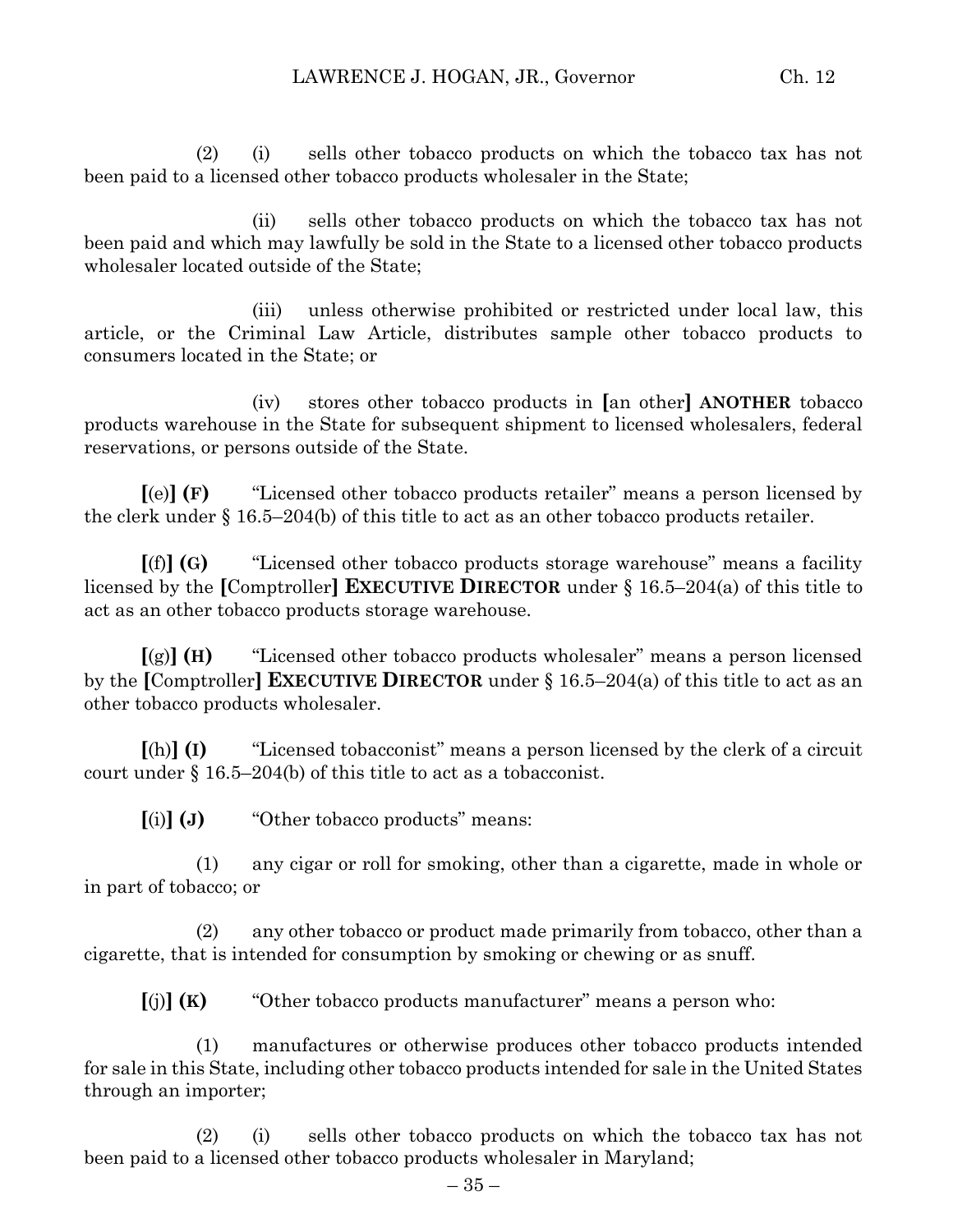(ii) sells other tobacco products on which the tobacco tax has not been paid and which may lawfully be sold in Maryland to a licensed other tobacco products wholesaler located outside Maryland;

(iii) unless otherwise prohibited or restricted under local law, this article, or the Criminal Law Article, distributes sample other tobacco products to consumers located in Maryland; or

(iv) stores other tobacco products in **[**an other**] ANOTHER** tobacco products storage warehouse in Maryland for subsequent shipment to licensed other tobacco products wholesalers, federal reservations, or persons out of state; or

- (3) is a licensed other tobacco products manufacturer under this title.
- **[**(k)**] (L)** "Other tobacco products retailer" means a person who:
	- (1) sells other tobacco products to consumers; or
	- (2) holds other tobacco products for sale to consumers.

**[**(l)**] (M)** "Other tobacco products storage warehouse" means a storage facility in Maryland operated for the purpose of storing other tobacco products on which the tobacco tax has not been paid on behalf of another tobacco products manufacturer.

**[**(m)**] (N)** "Other tobacco products wholesaler" means a person who:

- (1) holds other tobacco products for sale to another person for resale; or
- (2) sells other tobacco products to another person for resale.

**[**(n)**] (O)** (1) "Package" means a pack, box, carton, can, wrap, pouch, bag, or container of any kind designed for retail consumption in which other tobacco products are offered for sale, sold, or otherwise distributed.

(2) "Package" includes not more than 10 cigars offered for sale, sold, or distributed as single cigars.

**[**(o)**] (P)** "Pipe tobacco" means any tobacco that, because of its appearance, type, packaging, or labeling, is suitable for use and likely to be offered to, or purchased by, consumers as tobacco to smoke in a pipe.

**[**(p)**] (Q)** "Premium cigars" means cigars that: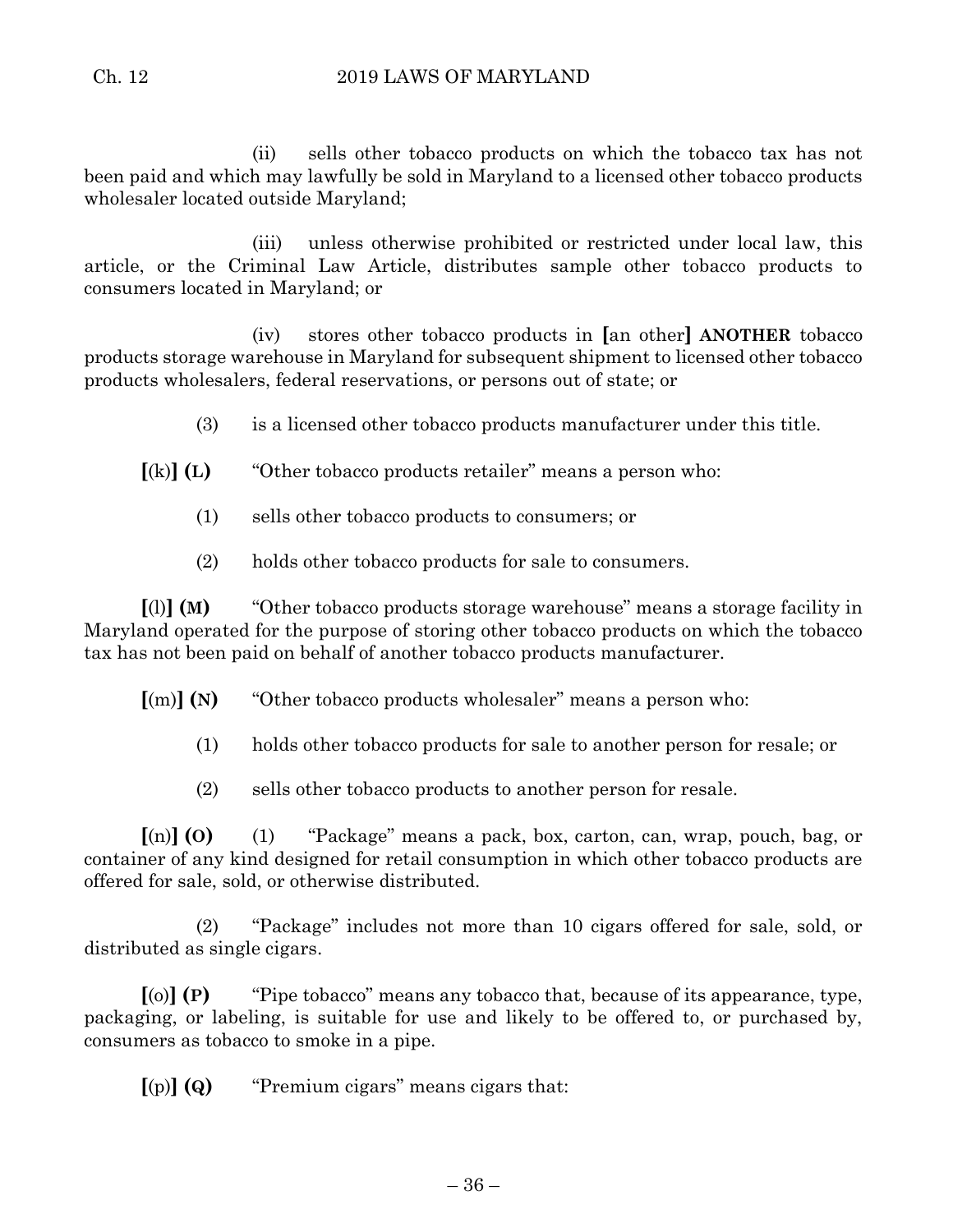(1) have hand–rolled wrappers made from whole tobacco leaves where the filler, binder, and wrapper are made of all tobacco, and may include adhesives or other materials used to maintain size, texture, or flavor; or

(2) are designated as premium cigars by the **[**Comptroller**] EXECUTIVE DIRECTOR** by regulation.

**[**(q)**] (R)** "Sell" means to exchange or transfer, or to agree to exchange or transfer, title or possession of property, in any manner or by any means, for consideration.

**[**(r)**] (S)** "Sell other tobacco products at retail" means to sell other tobacco products to a consumer.

**[**(s)**] (T)** "Tobacconist" means an other tobacco products business that derives at least 70% of its revenues, measured by average daily receipts, from the sale of other tobacco products and tobacco–related accessories.

16.5–102.

The **[**Comptroller**] EXECUTIVE DIRECTOR** may delegate any power or duty of the **[**Comptroller under this title**] EXECUTIVE DIRECTOR**.

16.5–203.

(a) An applicant for a license to act as a licensed other tobacco products manufacturer shall:

(1) submit an application to the **[**Comptroller**] EXECUTIVE DIRECTOR** on the form and containing the information that the **[**Comptroller**] EXECUTIVE DIRECTOR** requires; and

(2) pay to the **[**Comptroller**] EXECUTIVE DIRECTOR** a fee of \$25.

(b) (1) An applicant for a license to act as an other tobacco products retailer or a tobacconist:

(i) shall obtain a county license by submitting to the clerk an application for each permanent or temporary place of business located in the same enclosure and operated by the same applicant; and

(ii) except as provided in paragraph (2) of this subsection, shall pay to the clerk a fee of \$15.

(2) A person who has a license issued under Title 16 of this article to act as a cigarette retailer or to act as a special cigarette retailer is not required to pay the license fee.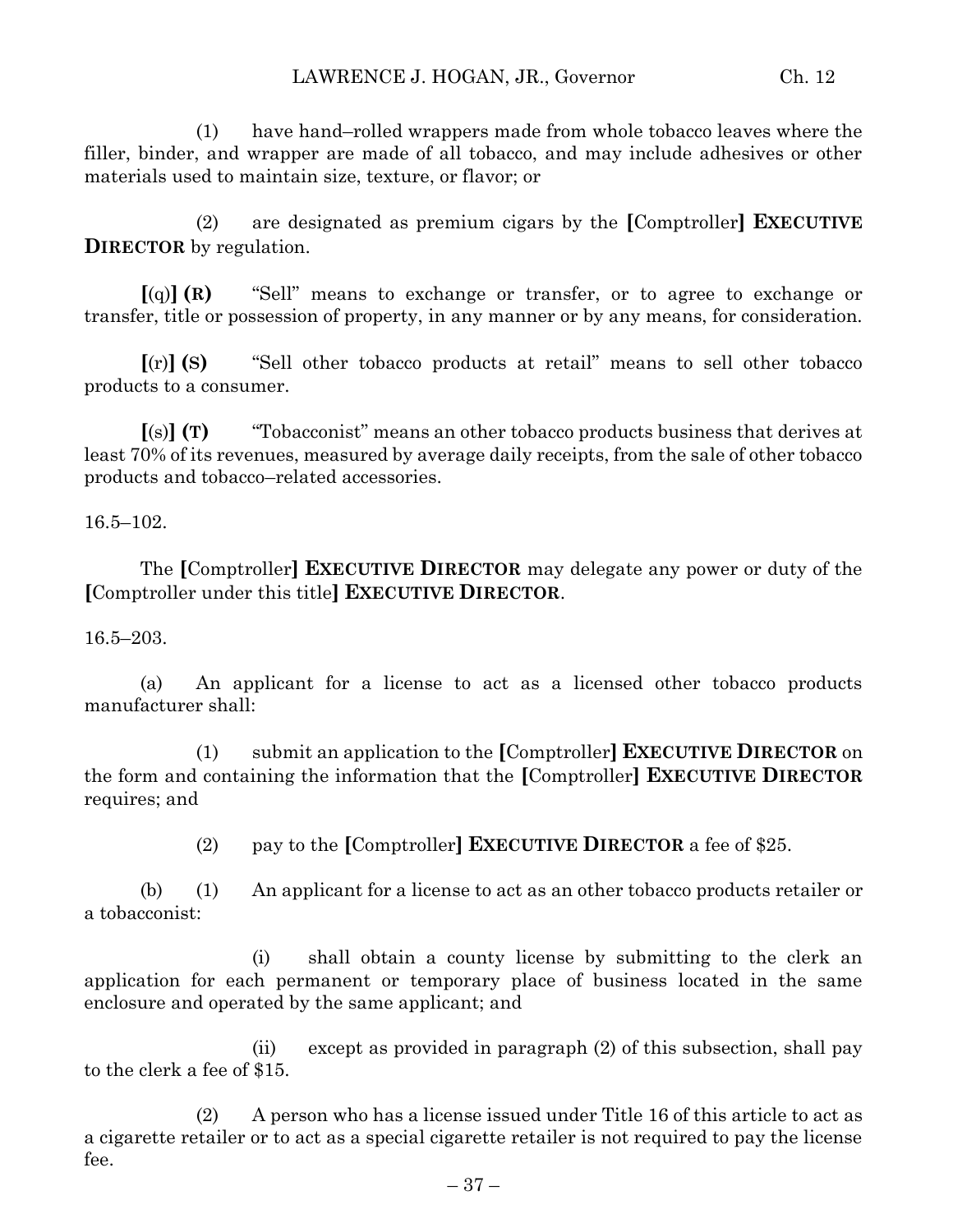(3) The application shall:

(i) be made on the form that the clerk requires; and

(ii) contain the information that the **[**Comptroller**] EXECUTIVE DIRECTOR** requires.

(c) An applicant for a license to act as an other tobacco products storage warehouse shall:

(1) submit an application to the **[**Comptroller**] EXECUTIVE DIRECTOR** on the form and containing the information that the **[**Comptroller**] EXECUTIVE DIRECTOR** requires; and

(2) pay to the **[**Comptroller**] EXECUTIVE DIRECTOR** a fee of \$25.

(d) (1) An applicant for a license to act as an other tobacco products wholesaler shall:

(i) submit an application to the **[**Comptroller**] EXECUTIVE DIRECTOR** on the form and containing the information that the **[**Comptroller**] EXECUTIVE DIRECTOR** requires; and

(ii) except as provided in paragraph (2) of this subsection, pay to the **[**Comptroller**] EXECUTIVE DIRECTOR** a fee of \$250.

(2) A person who has a license issued under Title 16 of this article to act as a cigarette wholesaler or to act as a cigarette subwholesaler is not required to pay the license fee.

(e) A licensee shall display a license in the way that the **[**Comptroller**] EXECUTIVE DIRECTOR** requires by regulation.

(f) If a person has had a license revoked under  $\S 16.5-208$  of this subtitle, the person may not reapply for a license within 1 year after the date when the prior license was revoked.

16.5–204.

(a) The **[**Comptroller**] EXECUTIVE DIRECTOR** shall issue an appropriate license to each applicant who meets the requirements of this subtitle for a license to act as a licensed other tobacco products manufacturer, other tobacco products storage warehouse, or other tobacco products wholesaler.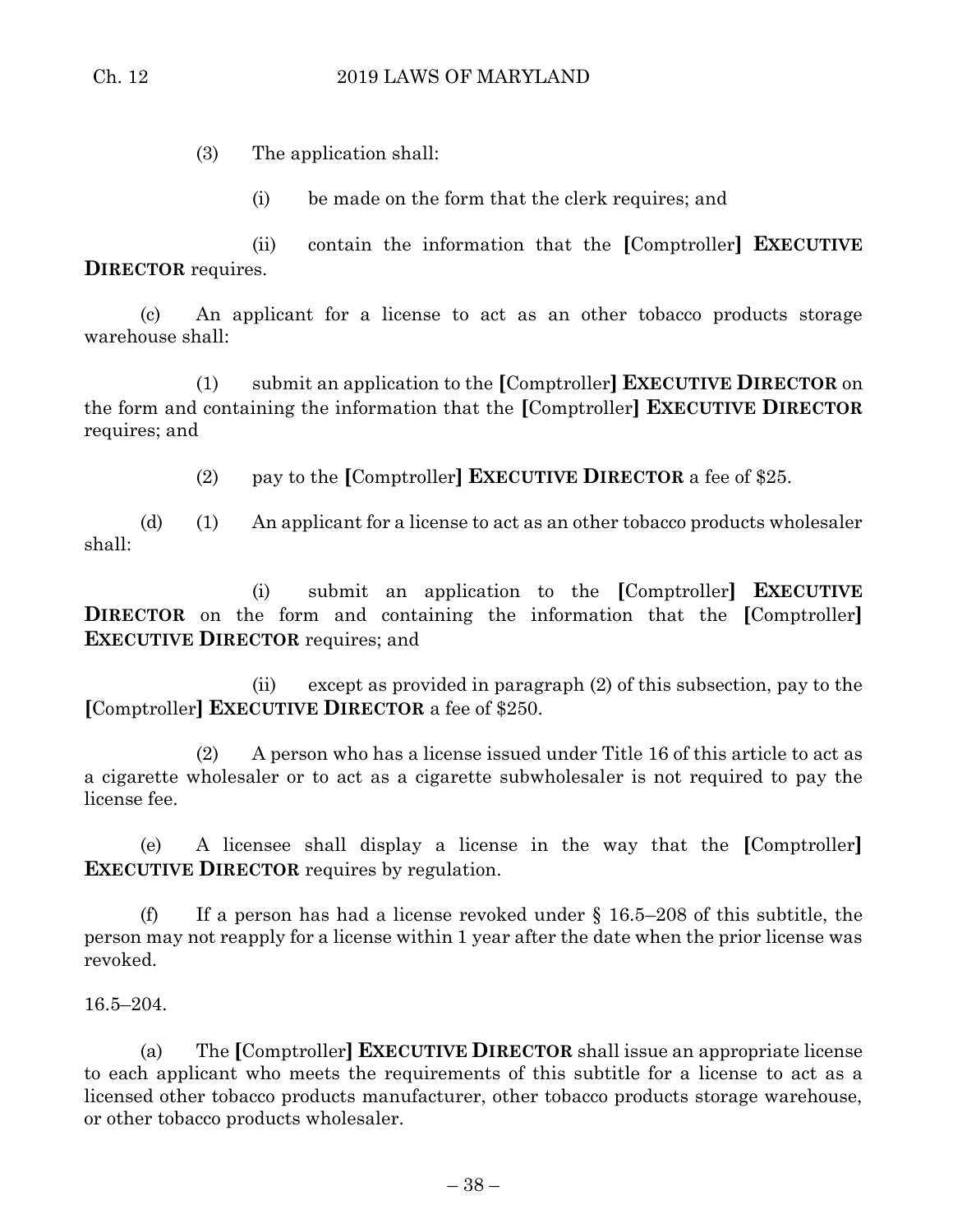16.5–205.

(a) An other tobacco products manufacturer may:

(5) on approval of the **[**Comptroller**] EXECUTIVE DIRECTOR**, act as an agent of a Maryland other tobacco products wholesaler for distribution of other tobacco products.

(d) An other tobacco products wholesaler license authorizes the licensee to:

(5) sell other tobacco products on which the tobacco tax has not been paid to another licensed other tobacco products wholesaler if the **[**Comptroller**] EXECUTIVE DIRECTOR** specifically authorizes; and

16.5–207.

(a) (1) A licensed other tobacco products retailer or a licensed tobacconist may not assign the license.

(2) If a licensed other tobacco products wholesaler sells the licensee's other tobacco products business and pays to the **[**Comptroller**] EXECUTIVE DIRECTOR** a license assignment fee of \$10, the licensee may assign the license to the buyer of the business, if the buyer otherwise qualifies under this title for an other tobacco products wholesaler's license.

(b) If the other tobacco products business of a licensee is transferred because of bankruptcy, death, incompetency, receivership, or otherwise by operation of law, the **[**Comptroller**] EXECUTIVE DIRECTOR** shall transfer the license without charge to the new owner of the licensee's business, if the transferee otherwise qualifies under this title for the license being transferred.

(c) (1) If a licensed other tobacco products wholesaler surrenders the license to the **[**Comptroller**] EXECUTIVE DIRECTOR** and if no disciplinary proceedings are pending against the licensee, the **[**Comptroller**] EXECUTIVE DIRECTOR** shall refund a pro rata part of the license fee for the unexpired term of the license.

(2) A licensed other tobacco products retailer or a licensed tobacconist is not allowed a refund for the unexpired term of the license.

16.5–208.

(a) Subject to the hearing provisions of § 16.5–209 of this subtitle, the **[**Comptroller**] EXECUTIVE DIRECTOR** may deny a license to an applicant, reprimand a licensee, or suspend or revoke a license if the applicant or licensee: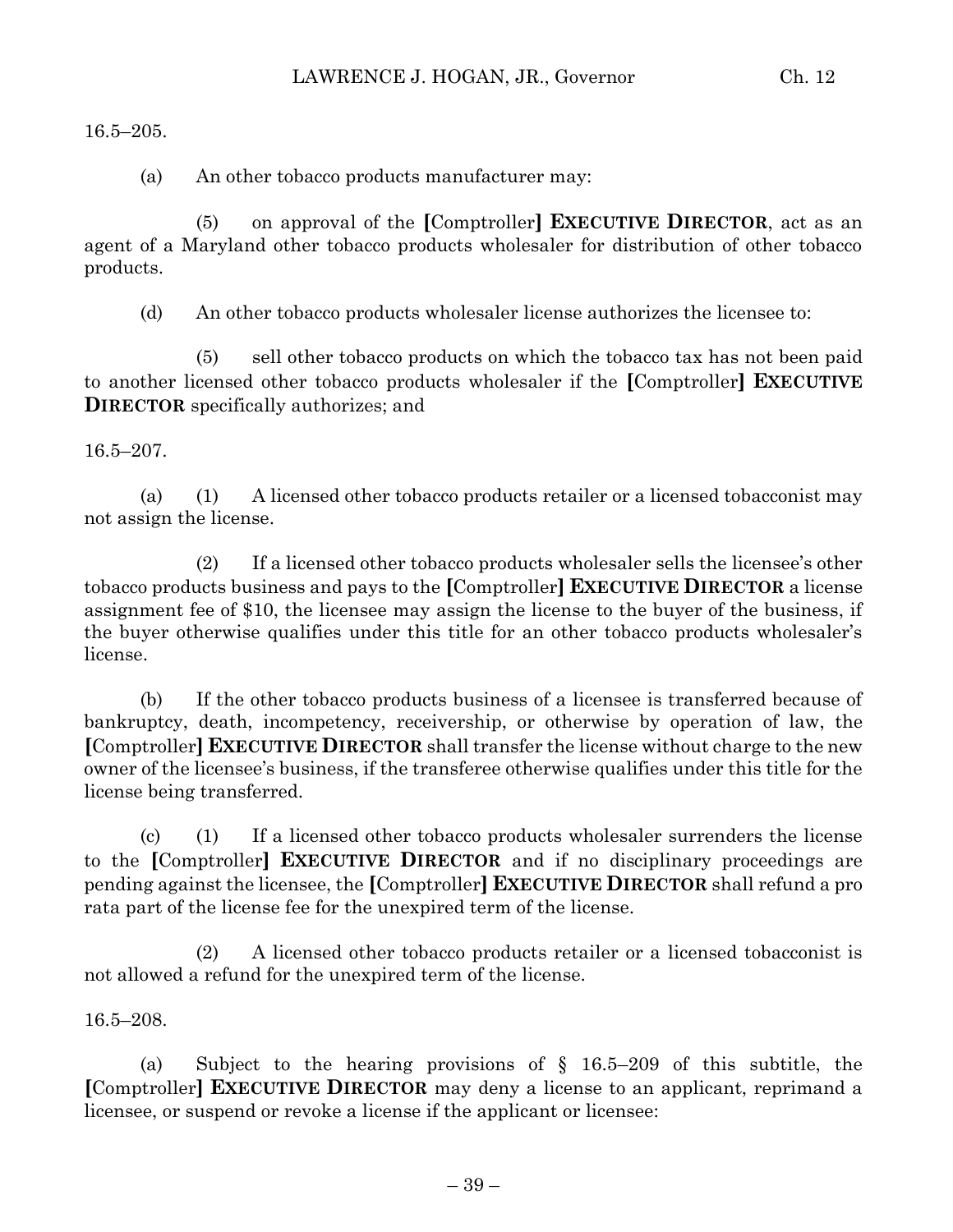## Ch. 12 2019 LAWS OF MARYLAND

(1) fraudulently or deceptively obtains or attempts to obtain a license for the applicant or licensee or for another person;

(2) fraudulently or deceptively uses a license;

(3) buys other tobacco products for resale:

(i) in violation of a license; or

(ii) from a person who is not an other tobacco products manufacturer or licensed other tobacco products wholesaler;

(4) is convicted, under the laws of the United States or of any other state,

of:

(i) a felony; or

(ii) a misdemeanor that is a crime of moral turpitude and is directly related to the fitness and qualification of the applicant or licensee;

(5) violates Title 12 of the Tax – General Article or regulations adopted under that title; or

(6) violates this title or Title 16 of this article or regulations adopted under these titles.

(b) Subject to the hearing provisions of § 16.5–209 of this subtitle, the **[**Comptroller**] EXECUTIVE DIRECTOR** shall deny a license to any applicant who has had a license revoked under this section until:

(1) 1 year has passed since the license was revoked; and

(2) it satisfactorily appears to the **[**Comptroller**] EXECUTIVE DIRECTOR** that the applicant will comply with this title and any regulations adopted under this title.

(c) Prior to the issuance or renewal of any license, the **[**Comptroller**] EXECUTIVE DIRECTOR** shall conduct an investigation with regard to:

- (1) the applicant;
- (2) the business to be operated; and
- (3) the facts set forth in the application.

16.5–209.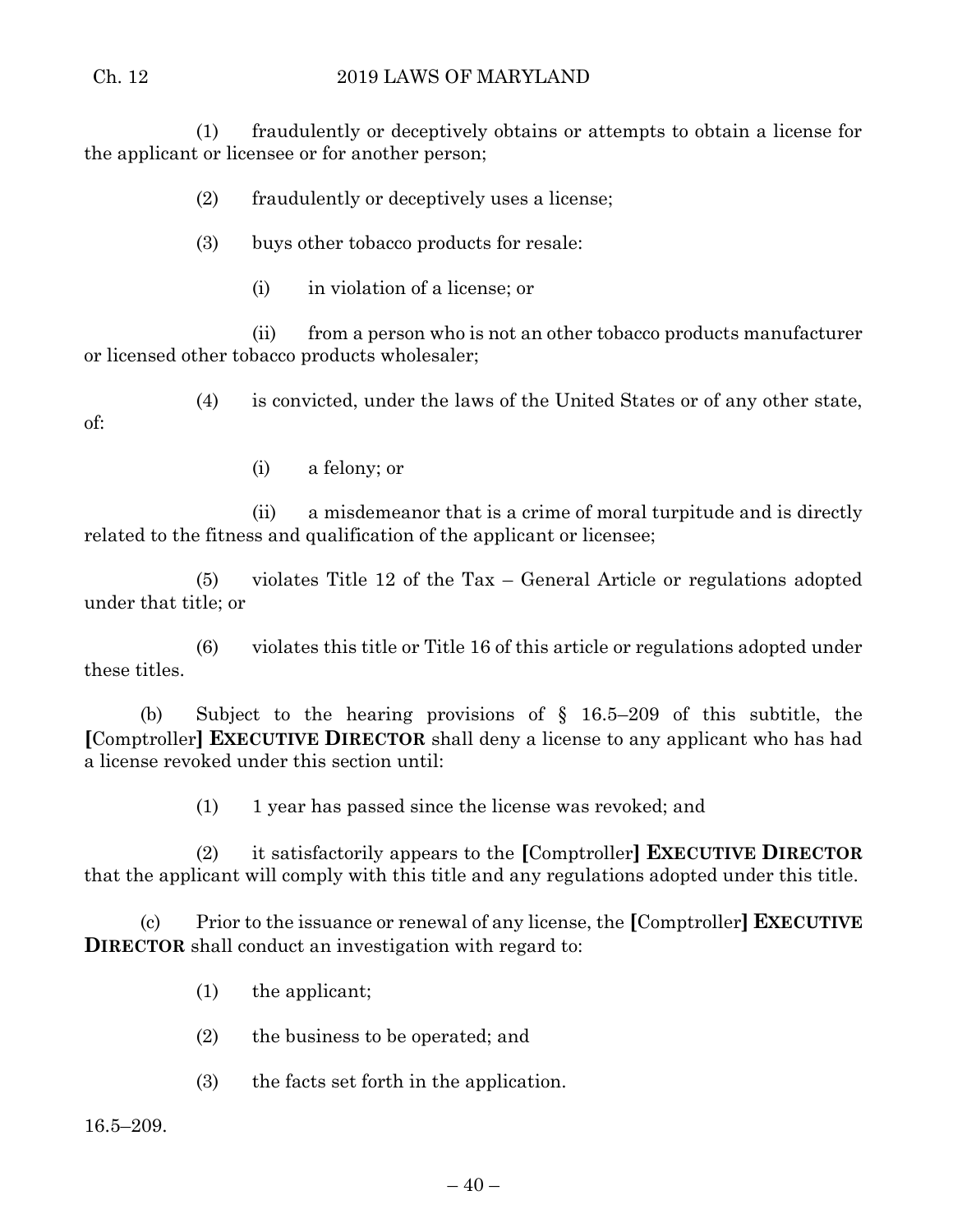(a) Except as otherwise provided in § 10–226 of the State Government Article, before the **[**Comptroller**] EXECUTIVE DIRECTOR** takes any final action under § 16.5–208 of this subtitle, the **[**Comptroller**] EXECUTIVE DIRECTOR** shall give the person against whom the action is contemplated an opportunity for a hearing before the **[**Comptroller**] EXECUTIVE DIRECTOR**.

(b) The **[**Comptroller**] EXECUTIVE DIRECTOR** shall give notice and hold the hearing in accordance with Title 10, Subtitle 2 of the State Government Article.

(c) The **[**Comptroller**] EXECUTIVE DIRECTOR** may administer oaths in a proceeding under this section.

(d) The person against whom the action is contemplated may be represented at the hearing by counsel.

(e) If, after due notice, the person against whom the action is contemplated does not appear, nevertheless the **[**Comptroller**] EXECUTIVE DIRECTOR** may hear and determine the matter.

16.5–210.

(a) Subject to the notice requirement of subsection (c) of this section, if a licensee engages in an act or omission that is a ground for discipline under § 16.5–208 of this subtitle, the **[**Comptroller**] EXECUTIVE DIRECTOR** may suspend the license for a consecutive period that:

(1) for a first offense, is not less than 5 nor more than 20 business days; or

(2) for a subsequent offense, is not less than 20 business days nor more than 6 months.

(b) Subject to the notice requirement under subsection (c) of this section, the **[**Comptroller**] EXECUTIVE DIRECTOR** may revoke a license if a licensee:

(1) willfully and persistently engages in an act or omission that is a ground for discipline under § 16.5–208(a) of this subtitle; or

(2) violates this title or Title 12 of the Tax – General Article or regulations adopted under these titles.

(c) If a license is suspended or revoked under this section:

(1) the **[**Comptroller**] EXECUTIVE DIRECTOR** shall give the licensee notice of the suspension or revocation; and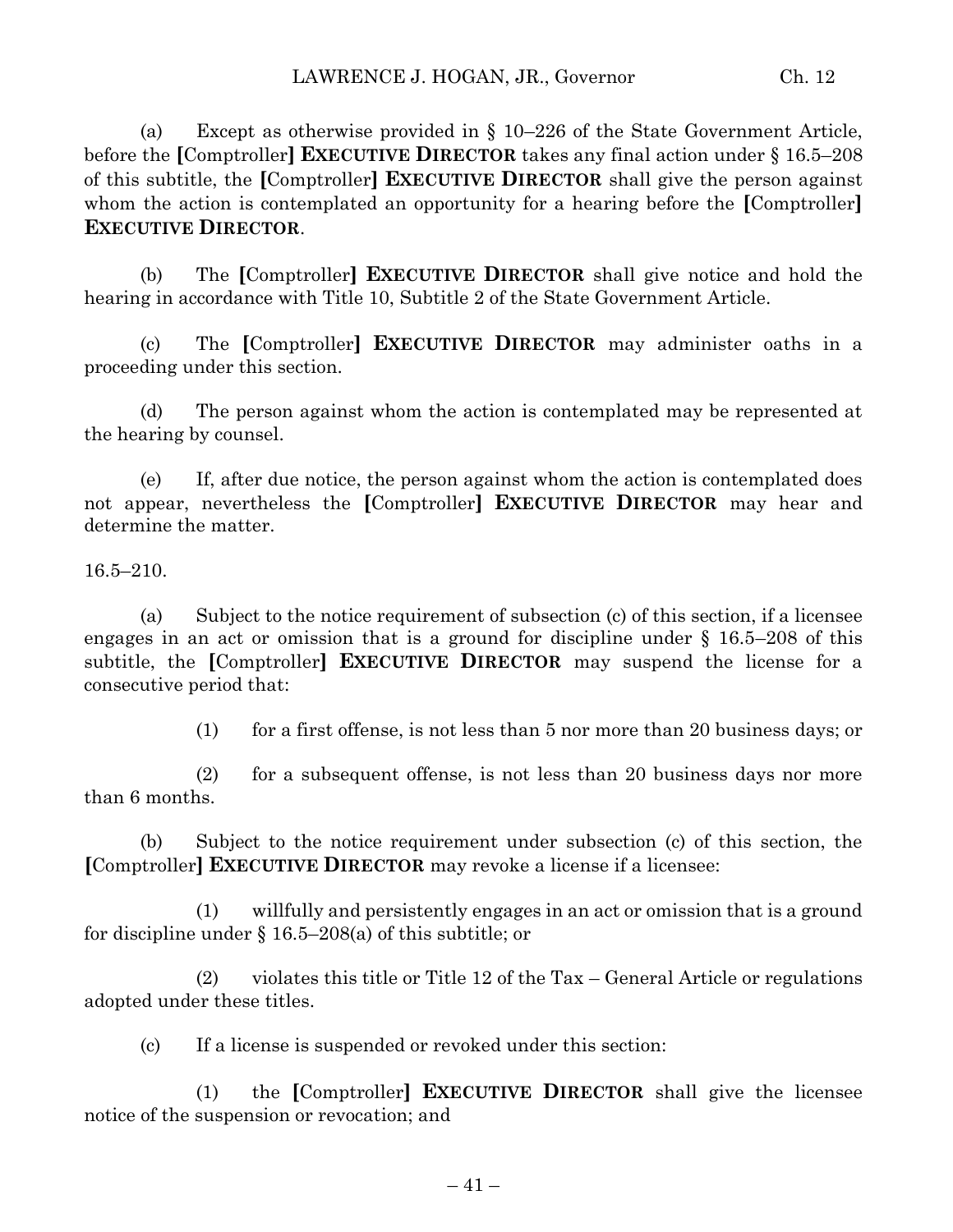### Ch. 12 2019 LAWS OF MARYLAND

(2) the suspension or revocation may not take effect until at least 5 business days following notice of the suspension or revocation.

(d) The transfer, renewal, or expiration of a license will not bar or abate a disciplinary action under this section.

(e) (1) Except for a violation of  $\S 10-107$  of the Criminal Law Article, whenever any license issued under the provisions of this subtitle is suspended or revoked by the **[**Comptroller**] EXECUTIVE DIRECTOR**, the licensee may, before the effective date of the suspension or revocation, petition the **[**Comptroller**] EXECUTIVE DIRECTOR** for permission to make an offer of compromise consisting of a sum of money in lieu of serving the suspension or revocation.

(2) Money paid in lieu of suspension or revocation shall be paid into the General Fund of the State.

(3) An offer of compromise may not exceed \$2,000 in the case of retail licensees and may not exceed \$50,000 for other licensees.

(4) The **[**Comptroller**] EXECUTIVE DIRECTOR** may accept the offer of compromise if:

(i) the public welfare and morals would not be impaired by allowing the licensee to operate during the period set for the suspension or revocation; and

(ii) the payment of the sum of money will achieve the desired disciplinary purposes.

(5) The **[**Comptroller**] EXECUTIVE DIRECTOR** may adopt regulations to carry out this subsection.

16.5–211.

A party to a proceeding before the **[**Comptroller**] EXECUTIVE DIRECTOR** who is aggrieved by a final decision of the **[**Comptroller**] EXECUTIVE DIRECTOR** in a contested case, as defined in § 10–202 of the State Government Article, is entitled to judicial review as provided in §§ 10–222 and 10–223 of the State Government Article.

16.5–213.

(a) (1) The **[**Comptroller**] EXECUTIVE DIRECTOR** shall pay into the General Fund of the State all license fees collected under this title.

(2) All license fees collected by the counties are subject to the distribution provisions of § 17–206 of this article.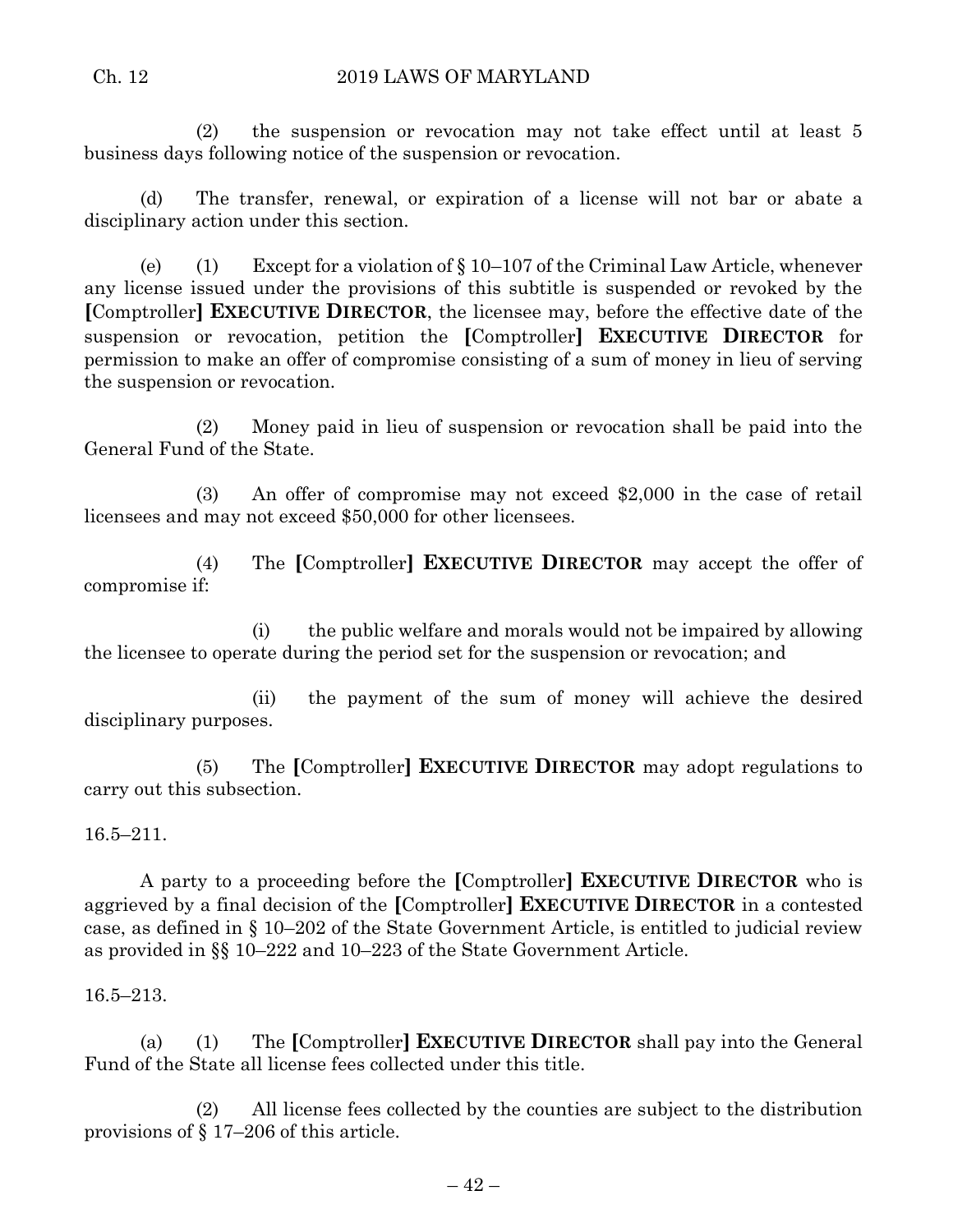(b) The General Assembly intends that these license fees be used to administer this title.

16.5–214.

(b) (1) Except as provided in paragraph (2) of this subsection, each other tobacco products wholesaler shall make an inventory record each month of all other tobacco products on the premises or under the control of the other tobacco products wholesaler:

(i) at the beginning or end of the month; or

(ii) on another specific day of the month, if the other tobacco products wholesaler finds it more practical to take inventory on that day and notifies the **[**Comptroller**] EXECUTIVE DIRECTOR** that inventory will be taken on that day.

(2) Other tobacco products transferred to retail stock by written memorandum need not be included in the inventory record.

(c) Each other tobacco products wholesaler shall:

(1) keep the records required by this section for 6 years or for a shorter time set by the **[**Comptroller**] EXECUTIVE DIRECTOR**; and

(2) allow the **[**Comptroller**] EXECUTIVE DIRECTOR** to examine the records.

16.5–215.

(b) The **[**Comptroller**] EXECUTIVE DIRECTOR** by regulation may require a common carrier that brings other tobacco products into the State to submit to the **[**Comptroller**] EXECUTIVE DIRECTOR** a copy of any freight bill relating to the other tobacco products shipment.

16.5–216.

(c) A person who ships, imports, or sells other tobacco products into or within this State in violation of this section is subject to disciplinary action by the **[**Comptroller**] EXECUTIVE DIRECTOR** under § 16.5–208 of this subtitle and to the penalty specified in § 13–1015 of the Tax – General Article.

16.5–217.

(c) (1) A licensee who sells or ships other tobacco products in violation of this section or causes other tobacco products to be shipped in violation of this section is: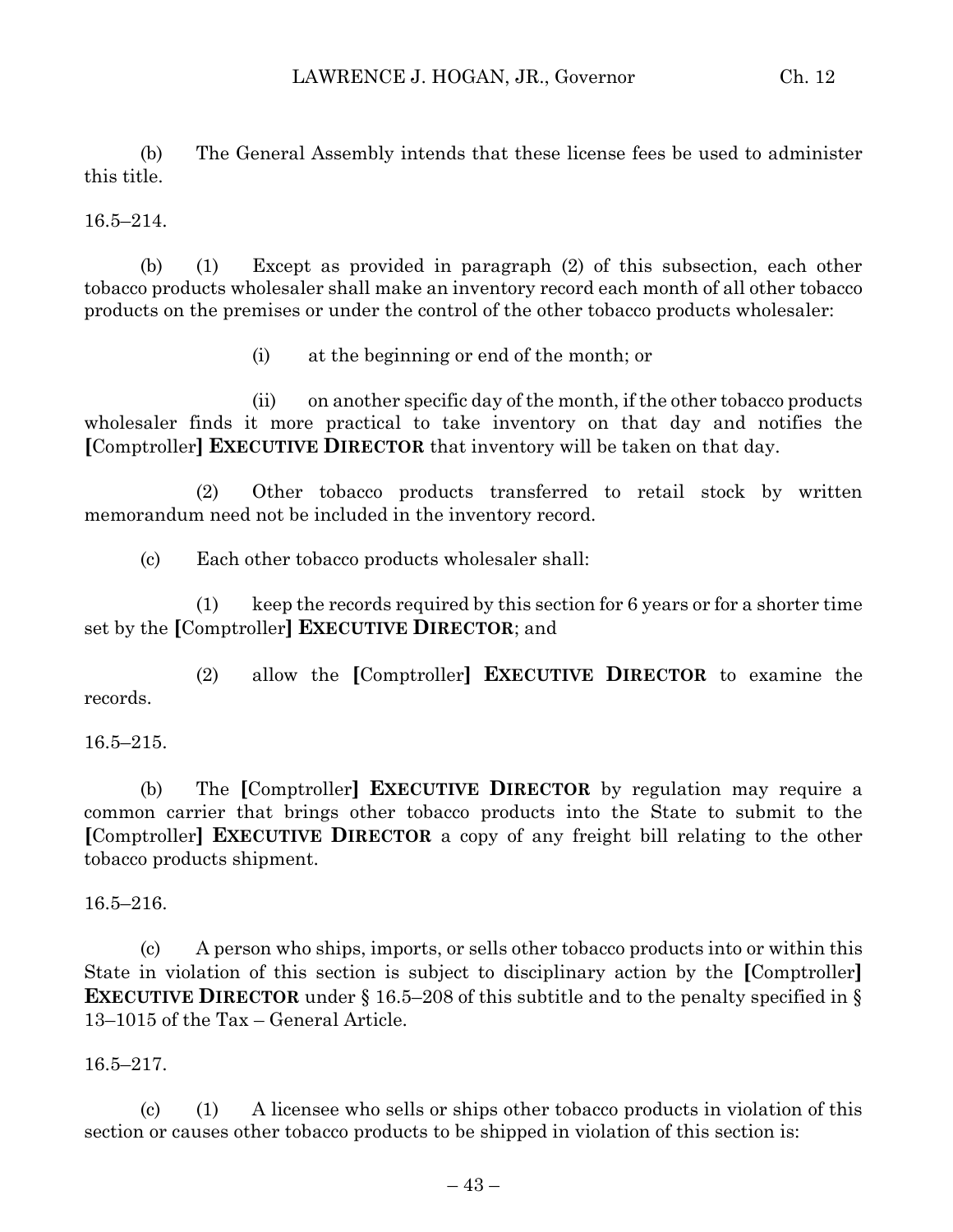#### Ch. 12 2019 LAWS OF MARYLAND

(i) subject to discipline by the **[**Comptroller**] EXECUTIVE DIRECTOR** under § 16.5–208 of this subtitle; and

(ii) guilty of a felony and on conviction is subject to a fine not exceeding \$50 for each package of other tobacco products transported or imprisonment not exceeding 2 years or both.

16.7–101.

(a) In this title the following words have the meanings indicated.

(b) "County license" means a license issued by the clerk to sell electronic nicotine delivery systems to consumers in a county.

(c) (1) "Electronic nicotine delivery system" means an electronic device, a component for an electronic device, or a product used to refill or resupply an electronic device that can be used to deliver nicotine to an individual inhaling from the device.

(2) "Electronic nicotine delivery system" includes an electronic cigarette, an electronic cigar, an electronic cigarillo, an electronic pipe, and vaping liquid.

(3) "Electronic nicotine delivery system" does not include:

(i) a nicotine device that contains or delivers nicotine intended for human consumption if the device has been approved by the United States Food and Drug Administration for sale as a tobacco cessation product and is being marketed and sold solely for that purpose;

(ii) cannabis oil or any other unlawful substance; or

(iii) an electronic device that is being used to deliver cannabis oil or another unlawful substance.

(d) "Electronic nicotine delivery systems manufacturer" means a person that:

(1) manufactures, mixes, or otherwise produces electronic nicotine delivery systems intended for sale in the State, including electronic nicotine delivery systems intended for sale in the United States through an importer; and

(2) (i) sells electronic nicotine delivery systems to a consumer, if the consumer purchases or orders the systems through the mail, a computer network, a telephonic network, or another electronic network, a licensed electronic nicotine delivery systems wholesaler distributor, or a licensed electronic nicotine delivery systems wholesaler importer in the State;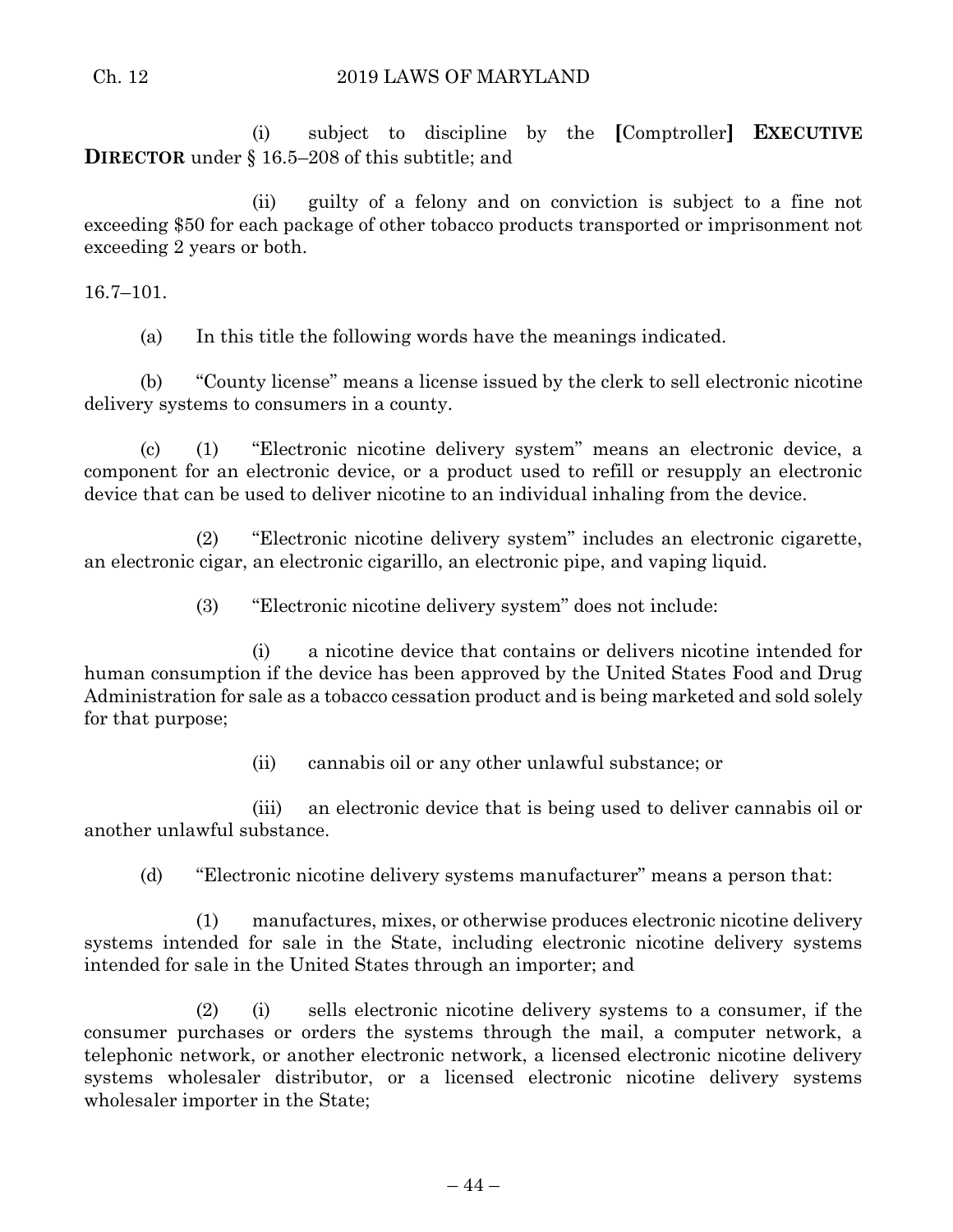(ii) if the electronic nicotine delivery systems manufacturer also holds a license to act as an electronic nicotine delivery systems retailer or a vape shop vendor, sells electronic nicotine delivery systems to consumers located in the State; or

(iii) unless otherwise prohibited or restricted under local law, this article, or the Criminal Law Article, distributes sample electronic nicotine delivery systems to a licensed electronic nicotine delivery systems retailer or vape shop vendor.

(e) "Electronic nicotine delivery systems retailer" means a person that:

(1) sells electronic nicotine delivery systems to consumers;

(2) holds electronic nicotine delivery systems for sale to consumers; or

(3) unless otherwise prohibited or restricted under local law, this article, the Criminal Law Article, or § 24–305 of the Health – General Article, distributes sample electronic nicotine delivery systems to consumers in the State.

(f) "Electronic nicotine delivery systems wholesaler distributor" means a person that:

(1) obtains at least 70% of its electronic nicotine delivery systems from a holder of an electronic nicotine delivery systems manufacturer license under this subtitle or a business entity located in the United States; and

(2) (i) holds electronic nicotine delivery systems for sale to another person for resale; or

(ii) sells electronic nicotine delivery systems to another person for

(g) "Electronic nicotine delivery systems wholesaler importer" means a person that:

resale.

(1) obtains at least 70% of its electronic nicotine delivery systems from a business entity located in a foreign country; and

(2) (i) holds electronic nicotine delivery systems for sale to another person for resale; or

(ii) sells electronic nicotine delivery systems to another person for resale.

(h) **"EXECUTIVE DIRECTOR" MEANS THE EXECUTIVE DIRECTOR OF THE ALCOHOL, AND TOBACCO, AND MOTOR FUEL COMMISSION.**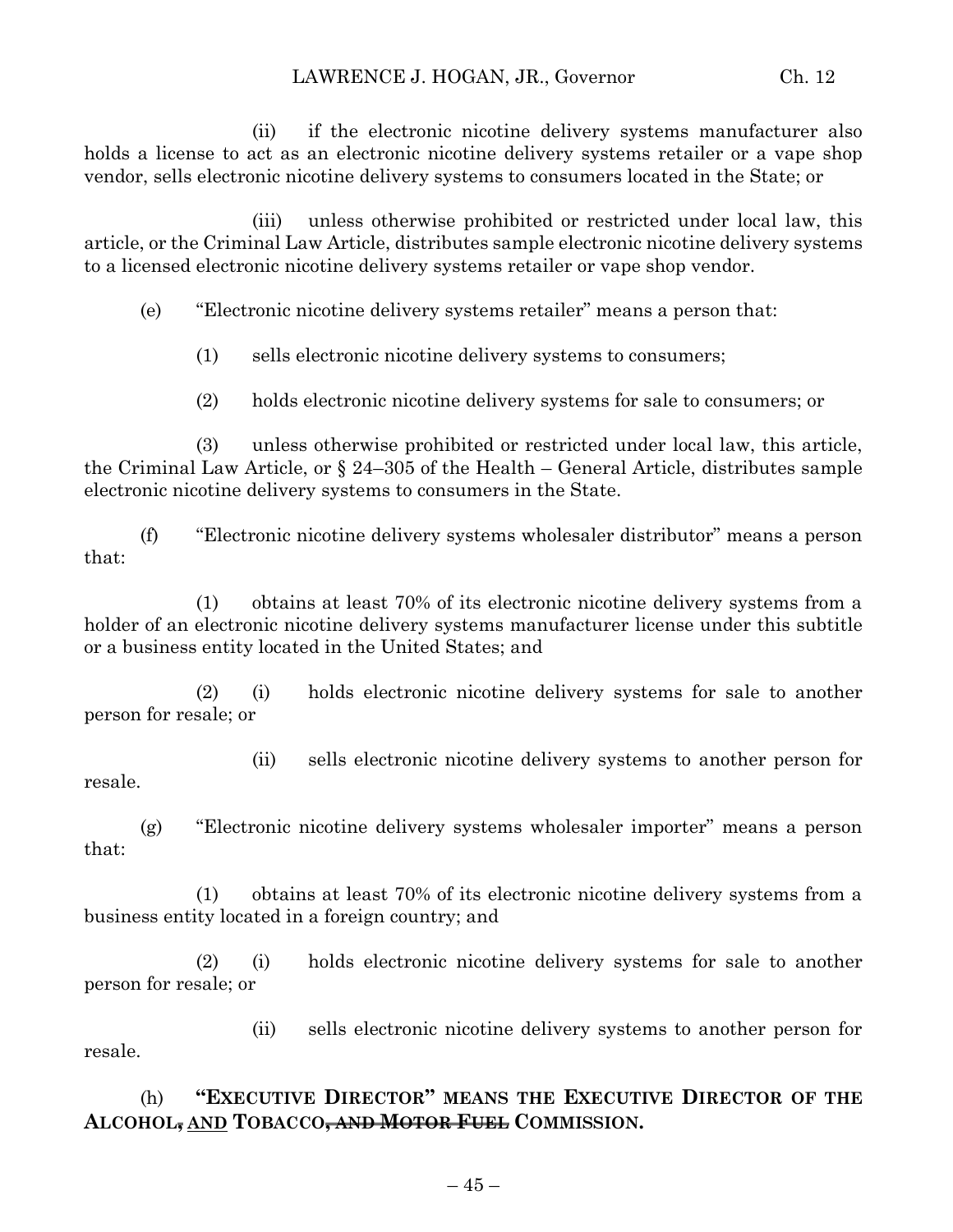#### Ch. 12 2019 LAWS OF MARYLAND

**(I)** "License" means:

(1) a license issued by the **[**Comptroller**] EXECUTIVE DIRECTOR** under § 16.7–203(a) of this title to:

(i) act as a licensed electronic nicotine delivery systems manufacturer;

(ii) act as a licensed electronic nicotine delivery systems wholesaler distributor; or

(iii) act as a licensed electronic nicotine delivery systems wholesaler importer; or

(2) a license issued by the clerk under  $\S$  16.7–203(b) of this title to:

- (i) act as a licensed electronic nicotine delivery systems retailer; or
- (ii) act as a licensed vape shop vendor.

**[**(i)**] (J)** "Sell" means to exchange or transfer, or to agree to exchange or transfer, title or possession of property, in any manner or by any means, for consideration.

**[**(j)**] (K)** "Vape shop vendor" means an electronic nicotine delivery systems business that derives at least 70% of its revenues, measured by average daily receipts, from the sale of electronic nicotine delivery systems and related accessories.

**[**(k)**] (L)** "Vaping liquid" means a liquid that:

(1) consists of propylene glycol, vegetable glycerin, or other similar substance;

(2) may or may not contain natural or artificial flavors;

(3) may or may not contain nicotine; and

(4) converts to vapor intended for inhalation when heated in an electronic

device.

16.7–102.

(a) The **[**Comptroller**] EXECUTIVE DIRECTOR** may delegate any power or duty of the **[**Comptroller**] EXECUTIVE DIRECTOR** under this title.

16.7–202.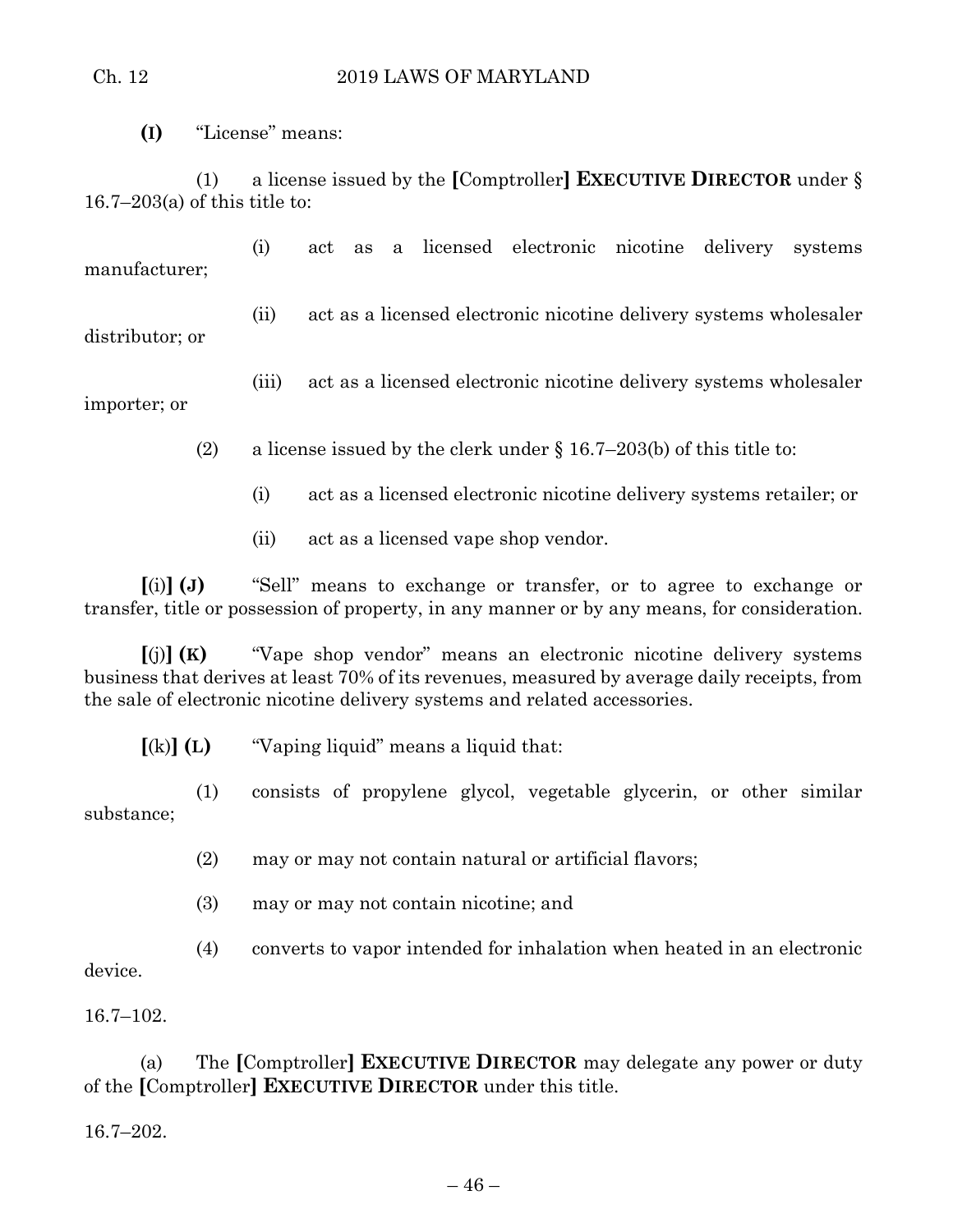(a) (1) An applicant for a license to act as an electronic nicotine delivery systems manufacturer, electronic nicotine delivery systems wholesaler distributor, or electronic nicotine delivery systems wholesaler importer shall:

(i) obtain an appropriate county license by submitting an application to the **[**Comptroller**] EXECUTIVE DIRECTOR** on the form and containing the information that the **[**Comptroller**] EXECUTIVE DIRECTOR** requires;

(ii) indicate the licenses for which the applicant is applying; and

(iii) except as provided in paragraph (2) of this subsection, pay to the **[**Comptroller**] EXECUTIVE DIRECTOR** a fee of \$25 for each license for which the applicant applies.

(2) An applicant for a license to act as an electronic nicotine delivery systems wholesaler distributor or electronic nicotine delivery systems wholesaler importer shall pay to the **[**Comptroller**] EXECUTIVE DIRECTOR** a fee of \$150.

(b) (1) An applicant for a license to act as an electronic nicotine delivery systems retailer or a vape shop vendor:

(i) shall obtain a county license by submitting to the clerk an application for each permanent or temporary place of business located in the same enclosure and operated by the same applicant; and

(ii) except as provided in paragraph (2) of this subsection, shall pay to the clerk a fee of \$25.

(2) The application shall:

(i) be made on the form that the clerk requires; and

(ii) contain the information that the **[**Comptroller**] EXECUTIVE DIRECTOR** requires.

(c) A licensee shall display a license in the way that the **[**Comptroller**] EXECUTIVE DIRECTOR** requires by regulation.

(d) If a person has had a license revoked under  $\S$  16.7–207 of this subtitle, the person may not reapply for a license within 1 year after the date when the prior license was revoked.

16.7–203.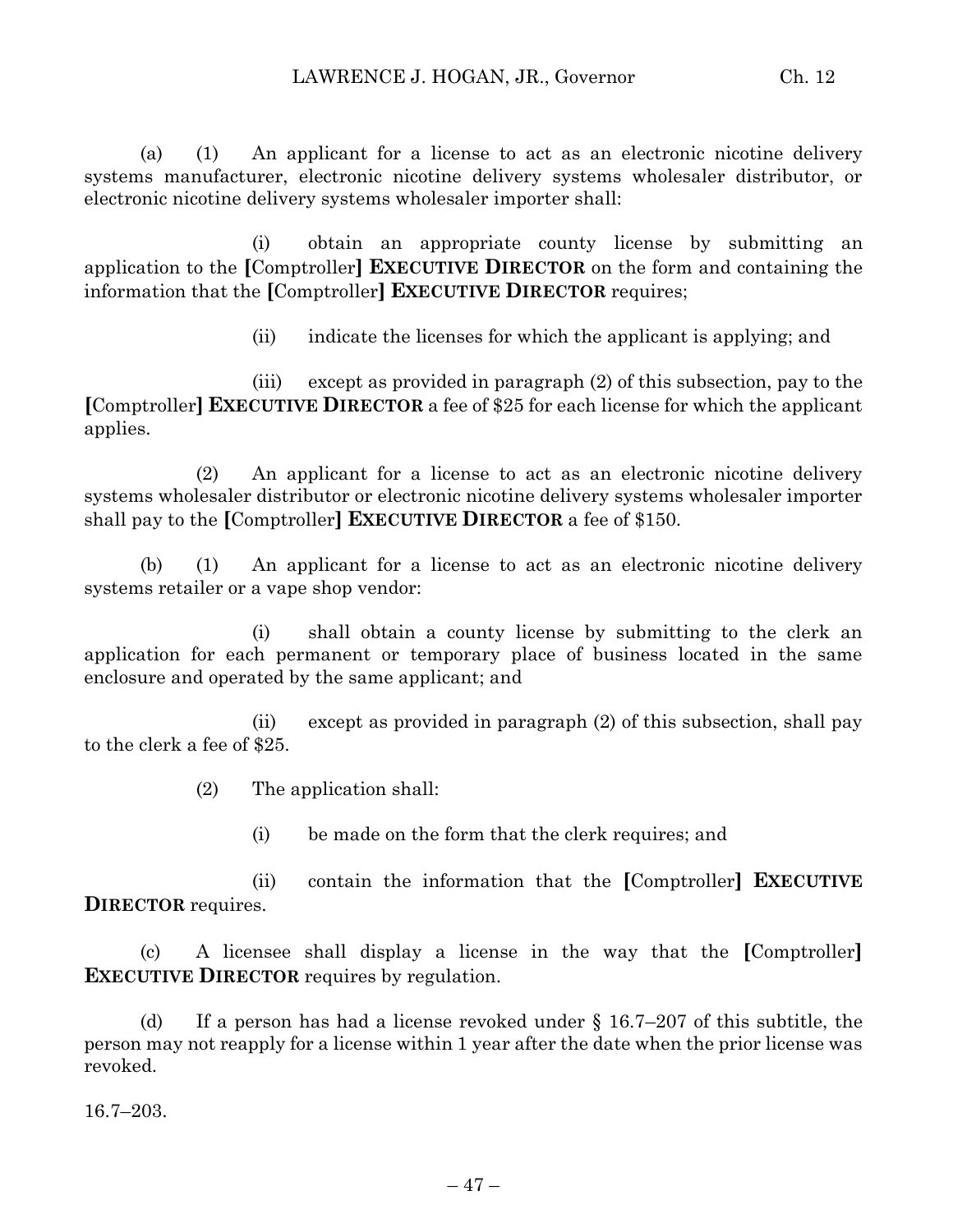(a) The **[**Comptroller**] EXECUTIVE DIRECTOR** shall issue an appropriate license to each applicant that meets the requirements of this subtitle for a license to act as an electronic nicotine delivery systems manufacturer, electronic nicotine delivery systems wholesaler distributor, or electronic nicotine delivery systems wholesaler importer.

(b) The clerk shall issue to each applicant that meets the requirements of this subtitle a license to act as an electronic nicotine delivery systems retailer or a vape shop vendor.

(c) The clerk shall forward a copy of an application received for each license issued under subsection (b) of this section to the **[**Comptroller**] EXECUTIVE DIRECTOR** within 30 days **[**of**] AFTER** issuance of the license.

## 16.7–206.

(a) (1) A licensed electronic nicotine delivery systems retailer or a licensed vape shop vendor may not assign the license.

(2) If a licensed electronic nicotine delivery systems wholesaler distributor or electronic nicotine delivery systems wholesaler importer sells the licensee's electronic nicotine delivery systems business and pays to the **[**Comptroller**] EXECUTIVE DIRECTOR** a license assignment fee of \$10, the licensee may assign the license to the buyer of the business if the buyer otherwise qualifies under this title for an electronic nicotine delivery systems wholesaler's distributor or importer license.

(b) If the electronic nicotine delivery systems business of a licensee is transferred because of bankruptcy, death, incompetency, receivership, or otherwise by operation of law, the **[**Comptroller**] EXECUTIVE DIRECTOR** shall transfer the license without charge to the new owner of the licensee's business if the transferee otherwise qualifies under this title for the license being transferred.

(c) (1) If a licensed electronic nicotine delivery systems wholesaler distributor or electronic nicotine delivery systems wholesaler importer surrenders the license to the **[**Comptroller**] EXECUTIVE DIRECTOR** and if no disciplinary proceedings are pending against the licensee, the **[**Comptroller**] EXECUTIVE DIRECTOR** shall refund a pro rata portion of the license fee for the unexpired term of the license.

(2) A licensed electronic nicotine delivery systems retailer or a licensed vape shop vendor is not allowed a refund for the unexpired term of the license.

16.7–207.

(a) Subject to the hearing provisions of § 16.7–208 of this subtitle, the **[**Comptroller**] EXECUTIVE DIRECTOR** may deny a license to an applicant, reprimand a licensee, or suspend or revoke a license if the applicant or licensee: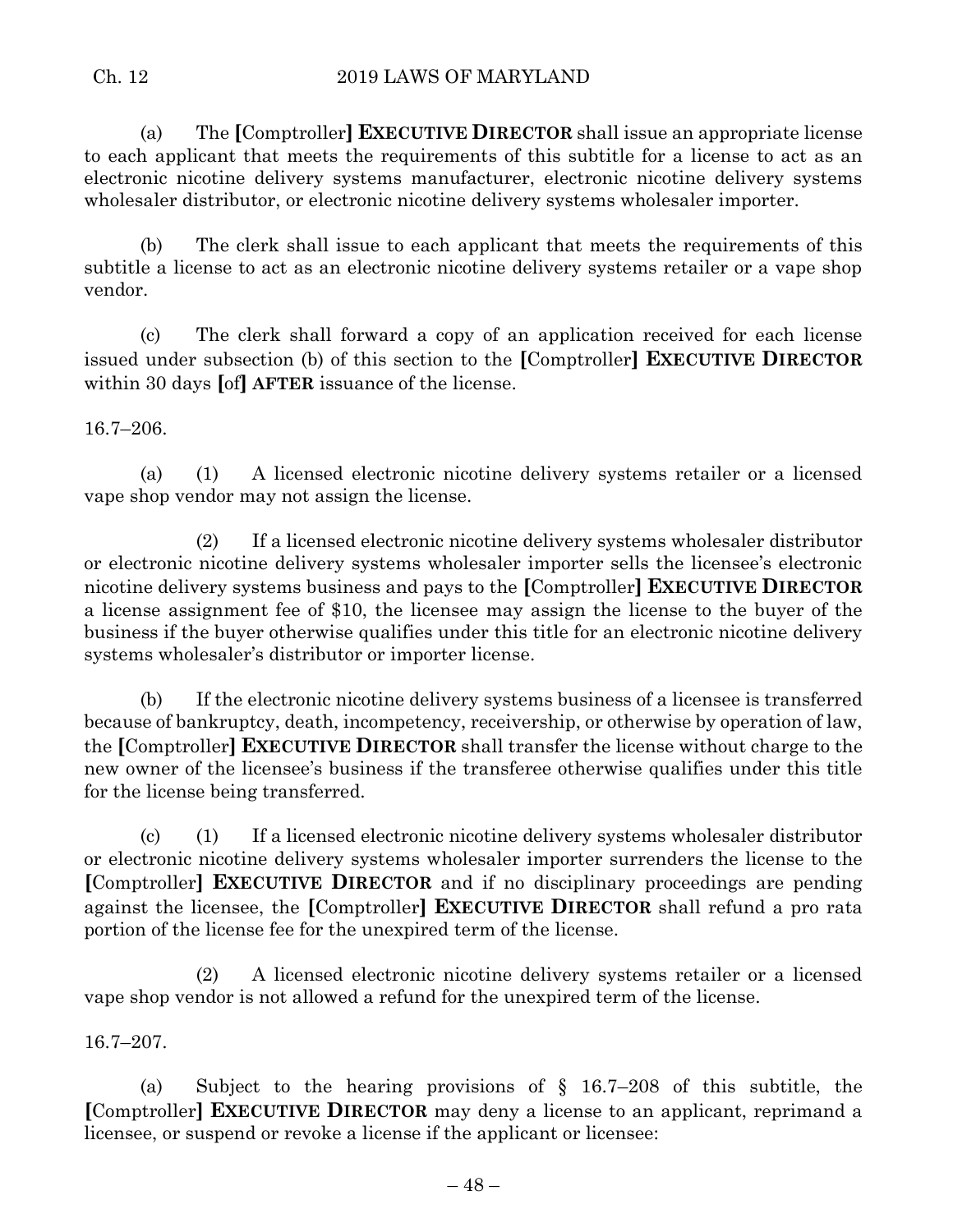(1) fraudulently or deceptively obtains or attempts to obtain a license for the applicant, licensee, or another person;

- (2) fraudulently or deceptively uses a license;
- (3) buys electronic nicotine delivery systems for resale:
	- (i) in violation of a license; or

(ii) from a person that is not a licensed electronic nicotine delivery systems manufacturer or a licensed electronic nicotine delivery systems wholesaler;

(4) is convicted, under the laws of the United States or of any other state,

of:

(i) a felony; or

(ii) a misdemeanor that is a crime of moral turpitude and is directly related to the fitness and qualification of the applicant or licensee;

(5) violates federal, State, or local law regarding the sale of electronic nicotine delivery systems; or

(6) violates this title, Title 16, or Title 16.5 of this article or regulations adopted under these titles.

(b) Subject to the hearing provisions of § 16.7–208 of this subtitle, the **[**Comptroller**] EXECUTIVE DIRECTOR** shall deny a license to any applicant that has had a license revoked under this section until:

(1) 1 year has passed since the license was revoked; and

(2) it satisfactorily appears to the **[**Comptroller**] EXECUTIVE DIRECTOR** that the applicant will comply with this title and any regulations adopted under this title.

(c) Prior to the issuance or renewal of any license, the **[**Comptroller**] EXECUTIVE DIRECTOR** shall conduct an investigation with regard to:

- (1) the applicant;
- (2) the business to be operated; and
- (3) the facts set forth in the application.

16.7–208.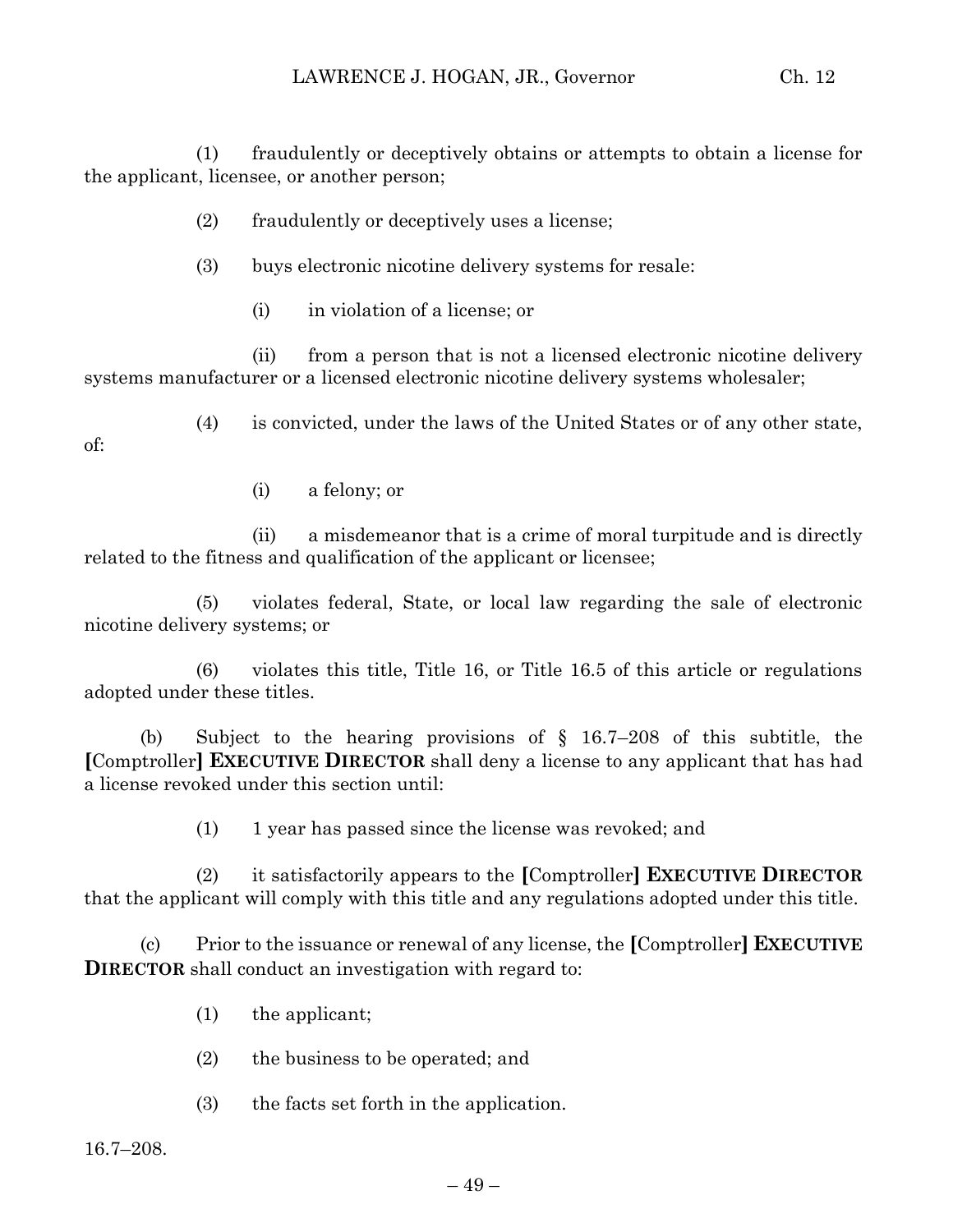(a) Except as otherwise provided in § 10–226 of the State Government Article, before the **[**Comptroller**] EXECUTIVE DIRECTOR** takes any final action under § 16.7–207 of this subtitle, the **[**Comptroller**] EXECUTIVE DIRECTOR** shall give the person against whom the action is contemplated an opportunity for a hearing before the **[**Comptroller**] EXECUTIVE DIRECTOR**.

(b) The **[**Comptroller**] EXECUTIVE DIRECTOR** shall give notice and hold the hearing in accordance with Title 10, Subtitle 2 of the State Government Article.

(c) The **[**Comptroller**] EXECUTIVE DIRECTOR** may administer oaths in a proceeding under this section.

(d) The person against which the action is contemplated may be represented at the hearing by counsel.

(e) If, after due notice, the person against which the action is contemplated does not appear, the **[**Comptroller**] EXECUTIVE DIRECTOR** may nevertheless hear and determine the matter.

16.7–209.

(a) Subject to the notice requirement of subsection (c) of this section, if a licensee engages in an act or omission that is grounds for discipline under § 16.7–207 of this subtitle, the **[**Comptroller**] EXECUTIVE DIRECTOR** may suspend the license for a consecutive period of time that:

and

(1) for a first offense, is not less than  $5$  and not more than  $20$  business days;

(2) for a subsequent offense, is not less than 20 business days and not more than 6 months.

(b) Subject to the notice requirement under subsection (c) of this section, the **[**Comptroller**] EXECUTIVE DIRECTOR** may revoke a license if a licensee willfully and persistently engages in an act or omission that is grounds for discipline under § 16.7–207(a) of this subtitle.

(c) If a license is suspended or revoked under this section:

(1) the **[**Comptroller**] EXECUTIVE DIRECTOR** shall give the licensee notice of the suspension or revocation; and

(2) the suspension or revocation of a license may not bar or abate a disciplinary action under this section.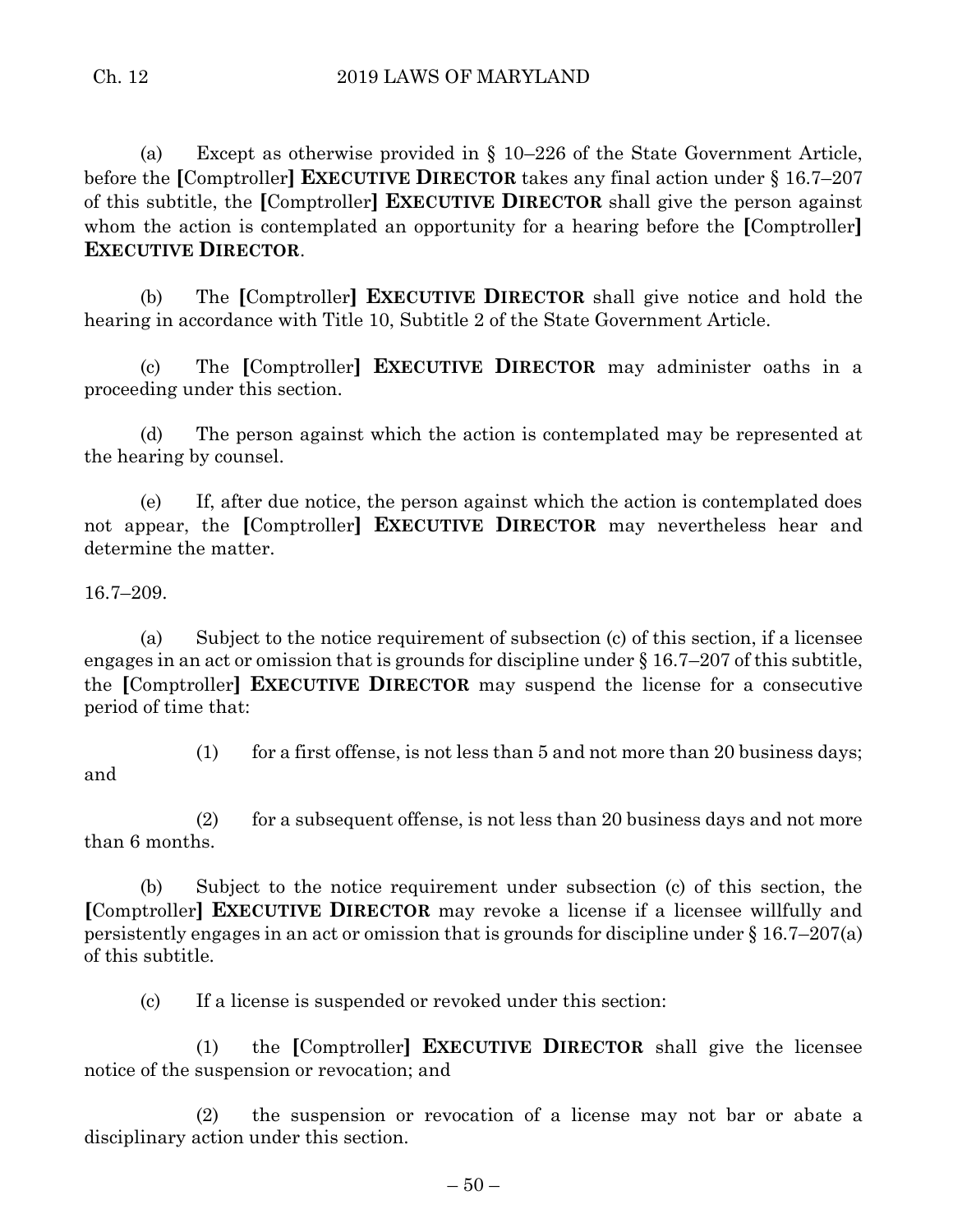(d) The transfer, renewal, or expiration of a license may not bar or abate a disciplinary action under this section.

(e) (1) (i) Except as provided in subparagraph (ii) of this paragraph, if a license issued under the provisions of this subtitle is suspended or revoked by the **[**Comptroller**] EXECUTIVE DIRECTOR**, the licensee may, before the effective date of the suspension or revocation, petition the **[**Comptroller**] EXECUTIVE DIRECTOR** for permission to make an offer of compromise consisting of a sum of money in lieu of serving the suspension or revocation.

(ii) Subparagraph (i) of this paragraph does not apply if a license is suspended or revoked for a violation of  $\S$  24–305 of the Health – General Article, or any other federal, State, or local law prohibiting the sale of electronic nicotine delivery systems to minors.

(2) Money paid in lieu of suspension or revocation shall be paid into the General Fund of the State.

(3) An offer of compromise may not exceed \$2,000 for retail licensees or \$50,000 for other licensees.

(4) The **[**Comptroller**] EXECUTIVE DIRECTOR** may accept the offer of compromise if:

(i) the public welfare and morals would not be impaired by allowing the licensee to operate during the period set for the suspension or revocation; and

(ii) the payment of the sum of money will achieve the desired disciplinary purposes.

(5) The **[**Comptroller**] EXECUTIVE DIRECTOR** may adopt regulations to carry out this subsection.

16.7–210.

A party to a proceeding before the **[**Comptroller**] EXECUTIVE DIRECTOR** that is aggrieved by a final decision of the **[**Comptroller**] EXECUTIVE DIRECTOR** in a contested case, as defined in § 10–202 of the State Government Article, is entitled to judicial review as provided in §§ 10–222 and 10–223 of the State Government Article.

16.7–212.

(a) (1) The **[**Comptroller**] EXECUTIVE DIRECTOR** shall pay into the General Fund of the State all license fees collected under this title.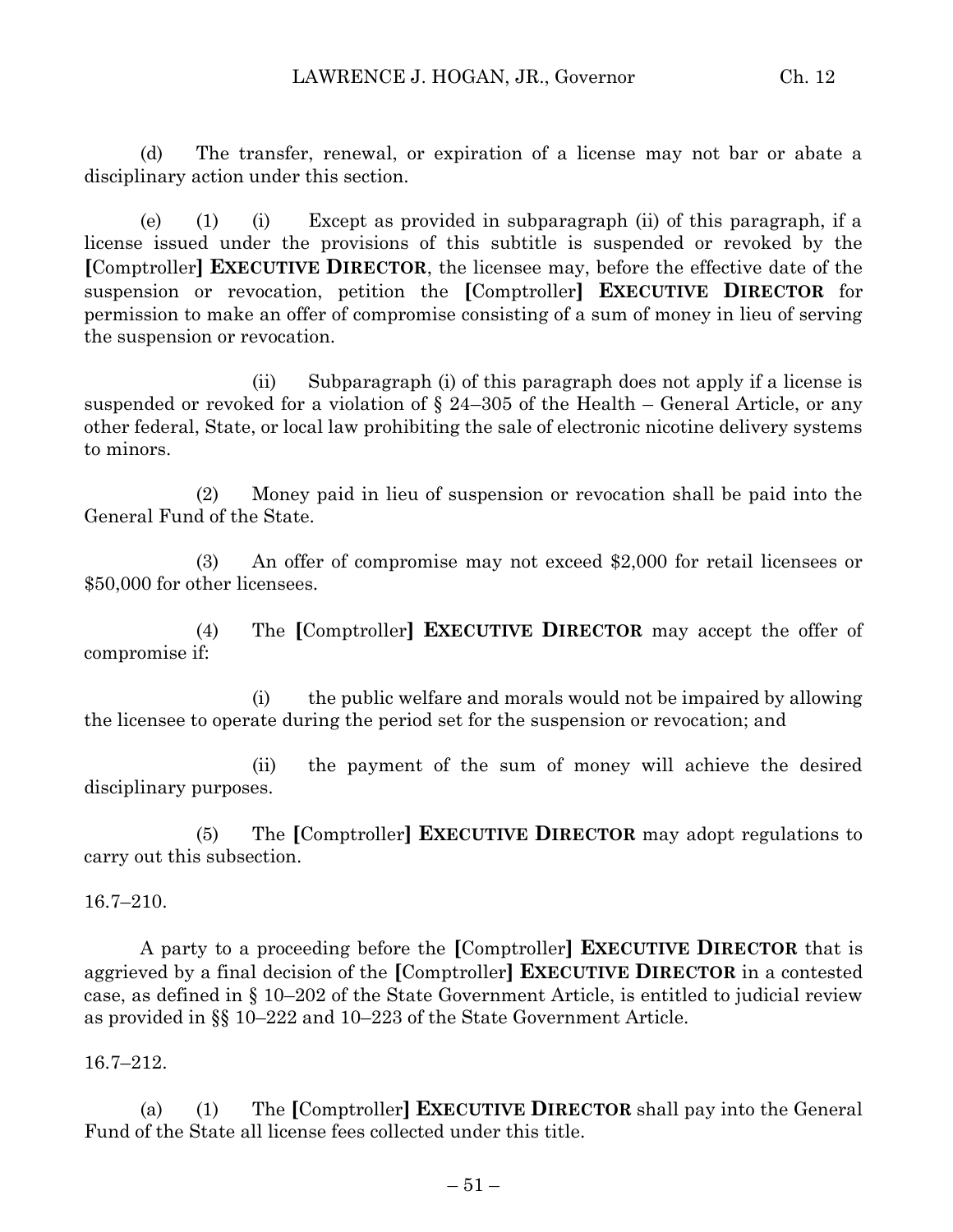#### Ch. 12 2019 LAWS OF MARYLAND

(2) All license fees collected by the counties under this title are subject to the distribution provisions of § 17–205 of this article.

(b) The General Assembly intends that these license fees be used to administer this title.

### 16.7–213.

(c) A person that ships, imports, or sells electronic nicotine delivery systems into or within the State in violation of this section is subject to disciplinary action by the **[**Comptroller**] EXECUTIVE DIRECTOR** under § 16.7–207 of this subtitle.

## **Article – Tax – General**

#### $9 - 301.$

 $\left( a \right)$  In this subtitle the following words have the meanings indicated.

- $\left(\frac{1}{2}\right)$  (1) "Blend" means to mix together any combination of:
	- $\ddot{\textbf{a}}$  alkylate;
	- (ii) aromatic;
	- (iii) cracked gasoline;
	- (iv) natural gasoline;
	- (v) polymer gasoline; or
	- (vi) straight–run gasoline.
	- $\left( 2 \right)$  "Blend" does not include adding alcohol to gasoline.
- $\left(\theta\right)$   $\left(\theta\right)$  "Dealer" means a person who engages in the business of a dealer.
	- (2) "Dealer" includes:
		- $\leftrightarrow$  the State when it engages in the business of a dealer; and

(ii) a political subdivision of the State when the subdivision engages in the business of a dealer.

 $\overline{a}$  (1) "Distributor" means a person who engages in the business of a distributor.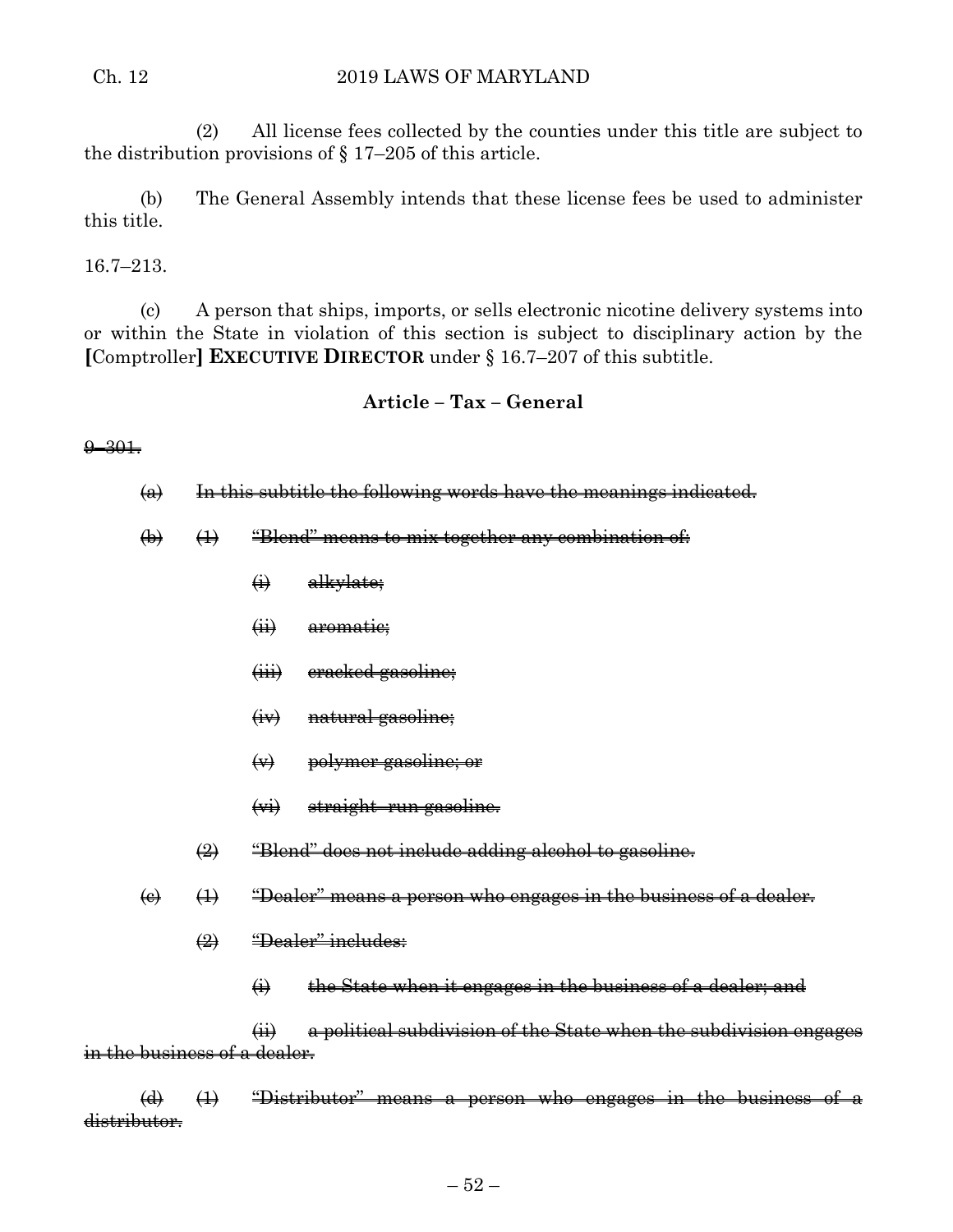|                   |                | $\left(\frac{1}{2}\right)$ |                             | "Distributor" does not include:                                    |
|-------------------|----------------|----------------------------|-----------------------------|--------------------------------------------------------------------|
|                   |                |                            | $\bigoplus$                 | a licensed dealer;                                                 |
|                   |                |                            | $\overrightarrow{41}$       | a licensed special fuel seller;                                    |
|                   |                |                            | $\overleftrightarrow{H}$    | a licensed special fuel user;                                      |
|                   |                |                            | $\left(\frac{1}{2}v\right)$ | a licensed turbine fuel seller;                                    |
|                   |                |                            | $\leftrightarrow$           | <del>a marina; or</del>                                            |
|                   |                |                            | $\overrightarrow{(*)}$      | <del>a retail service station dealer.</del>                        |
|                   | $\Theta$       | $\bigoplus$                |                             | "Engage in the business of a dealer" means to:                     |
|                   |                |                            | $\bigoplus$                 | import any gasoline into the State;                                |
|                   | not been paid; |                            | $\overrightarrow{41}$       | blend, in the State, any gasoline on which the motor fuel tax has  |
| not been paid; or |                |                            | $\overleftrightarrow{iii}$  | refine, in the State, any gasoline on which the motor fuel tax has |
|                   |                | has not been paid, for:    | $\left(\frac{1}{2}$         | acquire, in the State, any gasoline on which the motor fuel tax    |
|                   |                |                            |                             | $\ddagger$<br>export; or                                           |

2. wholesale distribution.

 $\Rightarrow$  "Engage in the business of a dealer" does not include bringing gasoline into the State in the fuel supply tank of an aircraft, motor vehicle, or vessel.

 $(f)$  "Engage in the business of a distributor" means to buy for resale motor fuel on which the motor fuel tax has been paid from a licensed dealer, licensed special fuel seller, licensed special fuel user, or licensed turbine fuel seller.

 $\overline{a}$  (1) "Engage in the business of a special fuel seller" means, with respect to special fuel other than turbine fuel, to:

 $\leftrightarrow$  import any special fuel into the State;

(ii) sell, in the State, any special fuel on which the motor fuel tax has not been paid; or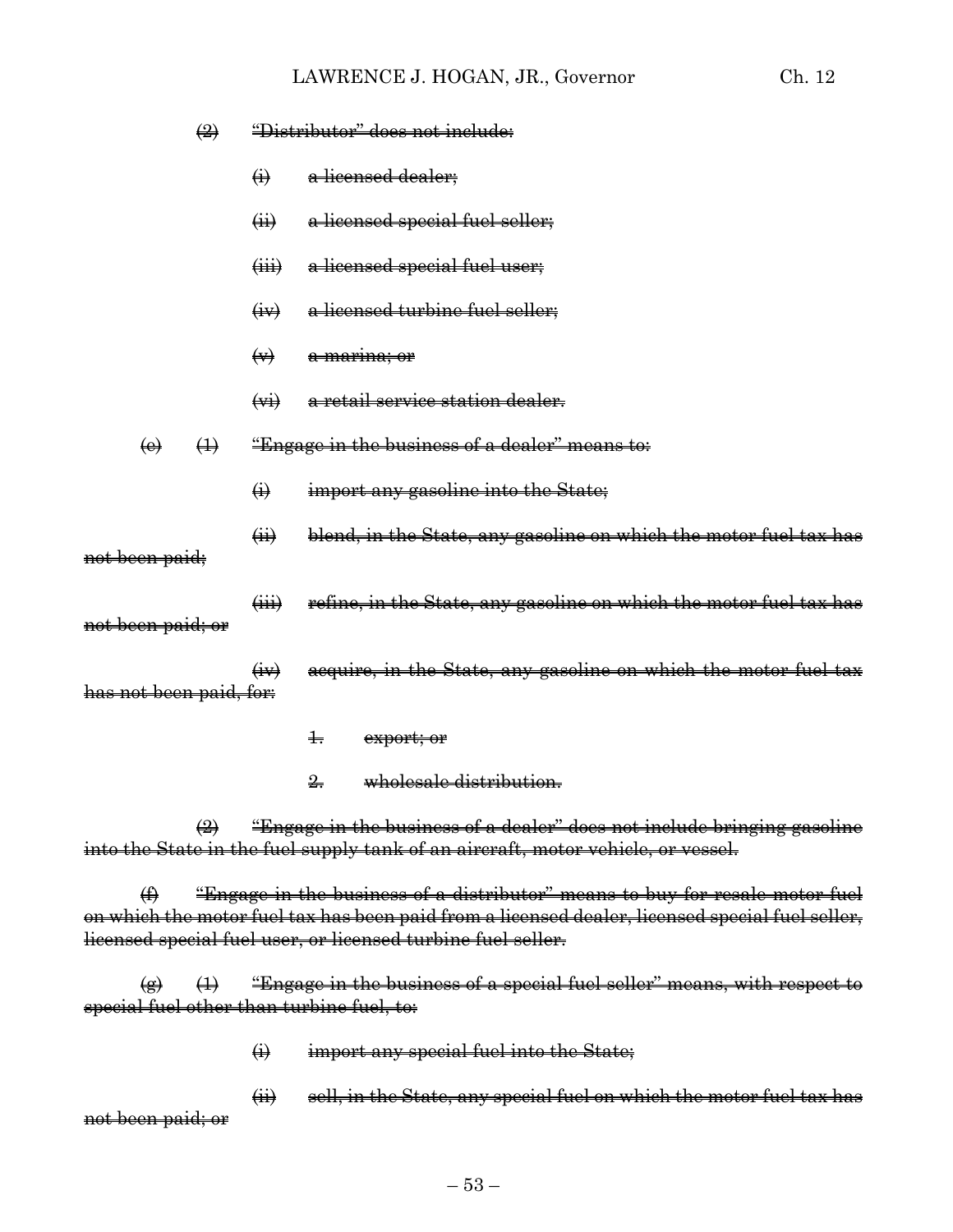(iii) deliver, in the State, any special fuel on which the motor fuel tax has not been paid.

(2) "Engage in the business of a special fuel seller" does not include bringing special fuel into the State in the fuel supply tank of a motor vehicle or vessel.

- (h) "Engage in the business of a special fuel user" means to:
	- (1) buy special fuel on which the motor fuel tax has not been paid; and
	- $(2)$  use it in a motor vehicle that is:
		- (i) owned or operated by the special fuel user; and
		- (ii) registered to operate on a public highway.

 $\overrightarrow{(1)}$  (1) "Engage in the business of a turbine fuel seller" means to:

 $\leftrightarrow$  import any turbine fuel into the State;

(ii) sell, in the State, any turbine fuel on which the motor fuel tax has not been paid; or

(iii) deliver, in the State, any turbine fuel on which the motor fuel tax has not been paid.

 $\left( 2 \right)$  "Engage in the business of a turbine fuel seller" does not include bringing turbine fuel into the State in the fuel supply tank of an aircraft.

## **(J) "EXECUTIVE DIRECTOR" MEANS THE EXECUTIVE DIRECTOR OF THE ALCOHOL, TOBACCO, AND MOTOR FUEL COMMISSION.**

**[**(j)**] (K)** "License" means a license issued by the Comptroller under this subtitle to engage in the business of a dealer, distributor, special fuel seller, special fuel user, or turbine fuel seller.

**[**(k)**] (L)** "Licensed dealer" means a person who is licensed to engage in the business of a dealer.

**[**(l)**] (M)** "Licensed distributor" means a person who is licensed to engage in the business of a distributor.

**[**(m)**] (N)** "Licensed special fuel seller" means a person who is licensed to engage in the business of a special fuel seller.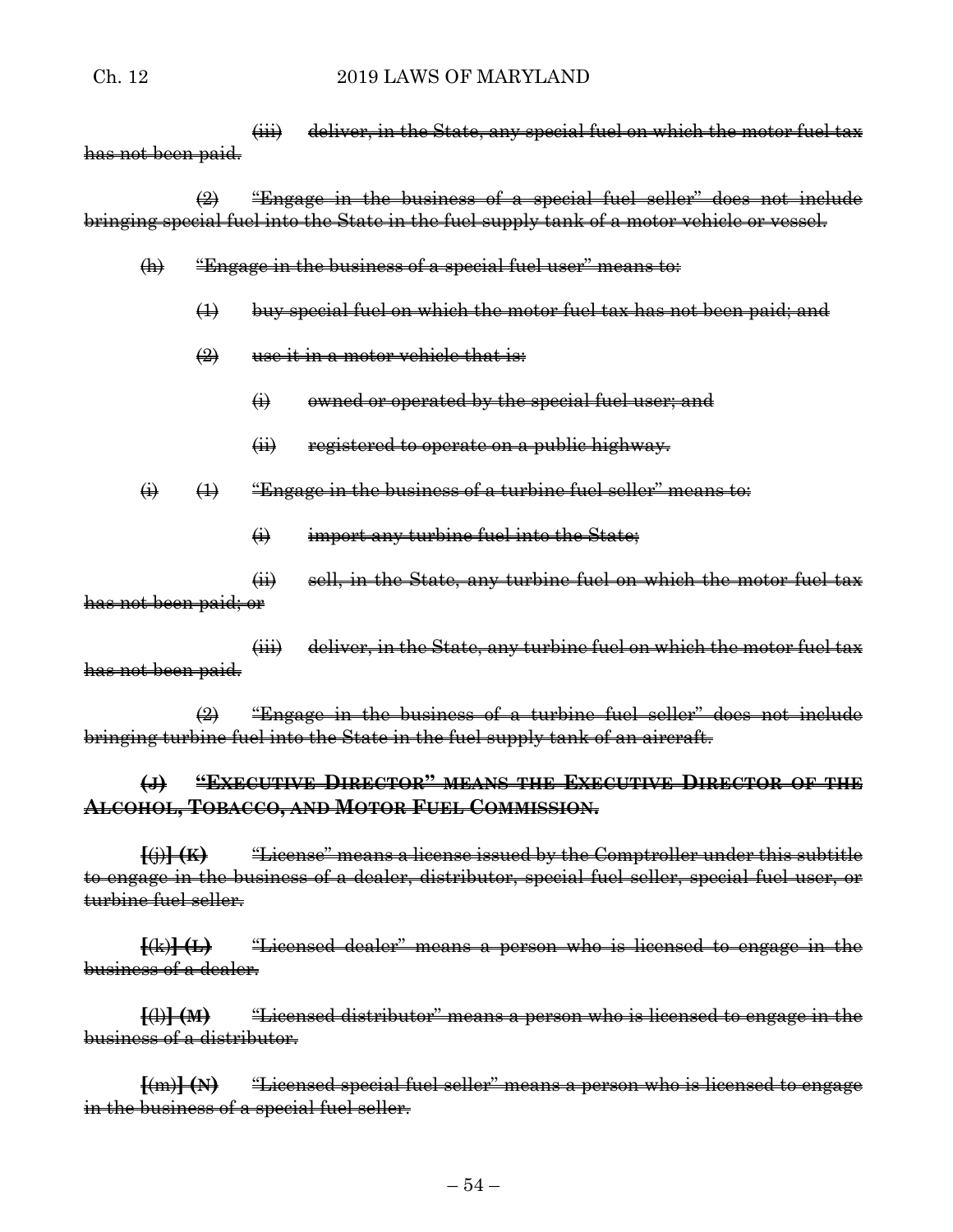**[**(n)**] (O)** "Licensed special fuel user" means a person who is licensed to engage in the business of a special fuel user.

**[**(o)**] (P)** "Licensed turbine fuel seller" means a person who is licensed to engage in the business of a turbine fuel seller.

**[**(p)**] (Q)** "Marina" means a person who maintains a place of business where motor fuel is sold primarily to vessels.

**[**(q)**] (R)** "Refine" means to make crude oil into gasoline or special fuel by changing the physical or chemical characteristics of the crude oil.

**[**(r)**] (S)** "Retail service station dealer" means a person who operates a retail place of business where motor fuel is sold and delivered into the fuel supply tanks of motor vehieles.

**[**(s)**] (T)** (1) "Special fuel seller" means a person who engages in the business of a special fuel seller.

(2) "Special fuel seller" does not include:

(i) a retail service station dealer who pays the motor fuel tax on special fuel to the supplier of the special fuel; or

(ii) a marina that sells special fuel only to vessels.

**[**(t)**] (U)** (1) "Special fuel user" means a person who engages in the business of a special fuel user.

(2) "Special fuel user" does not include:

(i) a person whose only storage for special fuel is the fuel supply tank of a motor vehicle;

(ii) a volunteer fire or nonprofit volunteer rescue company that is incorporated in the State and buys special fuel from a licensed special fuel seller to operate fire fighting vehicles or equipment; or

(iii) a person who pays the motor fuel tax on all special fuels to the supplier of the special fuels.

**[**(u)**] (V)** "Turbine fuel seller" means a person who engages in the business of a turbine fuel seller.

9–310.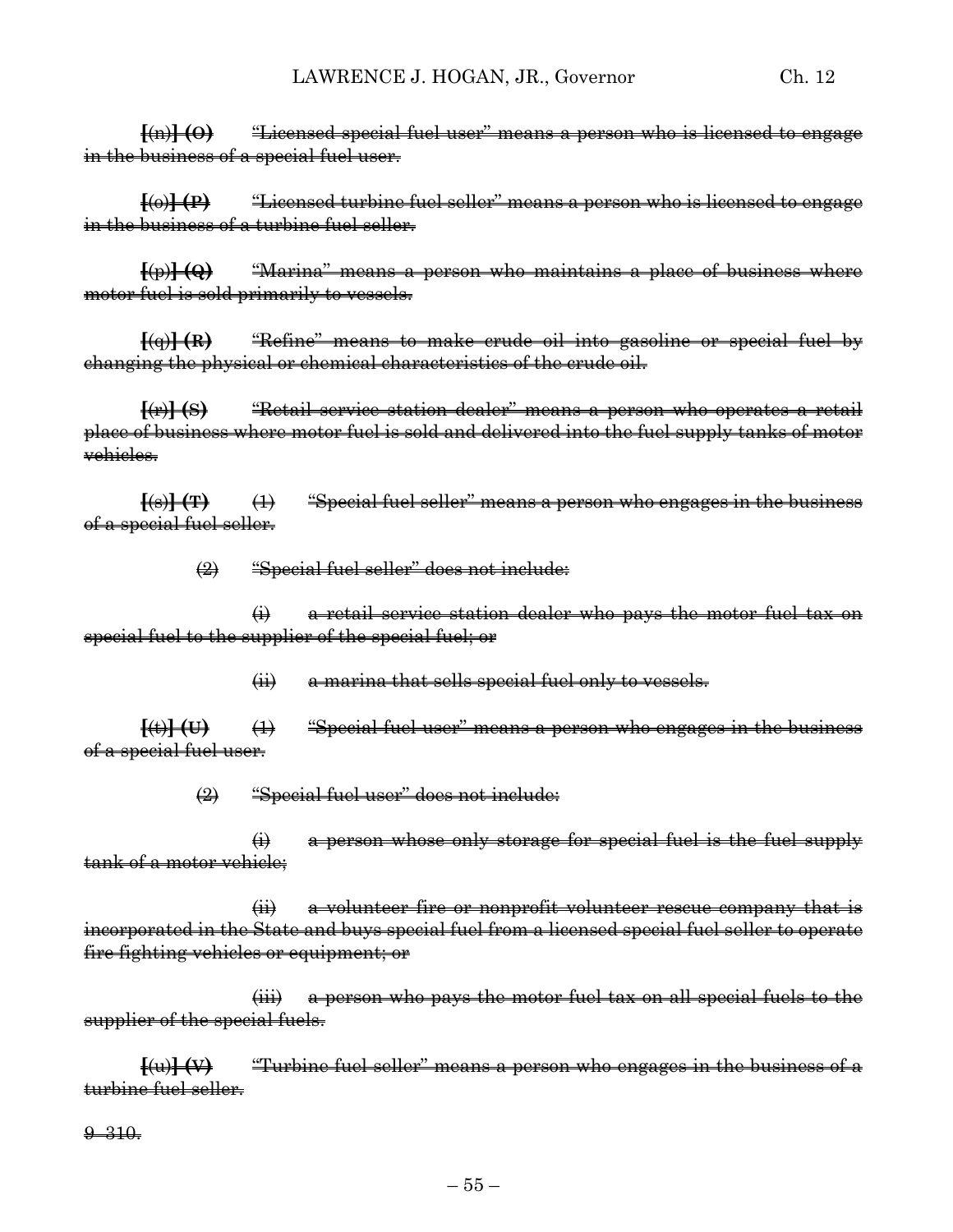#### Ch. 12 2019 LAWS OF MARYLAND

(a) Each dealer, distributor, special fuel seller, or turbine fuel seller who sells motor fuel shall give the buyer an original invoice that includes:

(1) the name under which the **[**Comptroller**] EXECUTIVE DIRECTOR** licenses the seller; and

 $\left( 2 \right)$  a statement:

- (i) of the amount of motor fuel tax charged; or
- (ii) if tax is not charged, that the "Maryland motor fuel tax is not

ineluded".

9–318.

A person shall be licensed by the **[**Comptroller**] EXECUTIVE DIRECTOR** before the person may engage, in the State, in the business of:

- $\leftrightarrow$  a dealer;
- $\left( 2 \right)$  a distributor;
- (3) a special fuel seller;
- (4) a special fuel user; or
- (5) a turbine fuel seller.

#### 9–320.

(a) An applicant for a license shall submit to the **[**Comptroller**] EXECUTIVE DIRECTOR**:

(1) a completed application, on the form that the **[**Comptroller**] EXECUTIVE DIRECTOR** requires, that:

 $\leftrightarrow$  is made under oath;

(ii) states the name under which the applicant does or will do business in the State;

(iii) states, for partnerships, the name of each partner;

(iv) states, for firms, the name of each member; and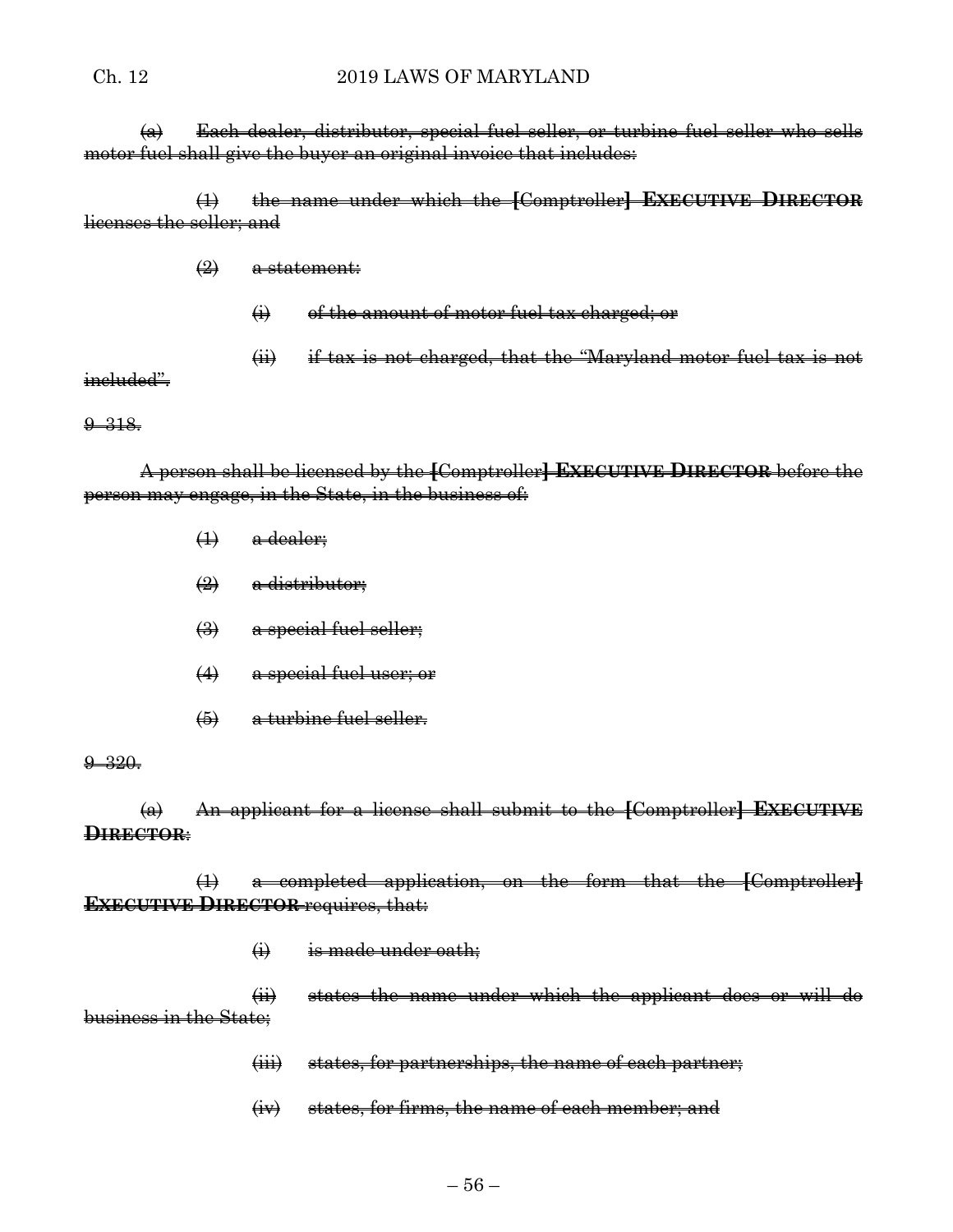$\leftrightarrow$  states, for corporations, the names and addresses of its principal officers, resident agent, and attorney in fact; and

 $\left( 2 \right)$  the bond required under Title 13 of this article.

(b) An applicant for an exemption certificate shall submit a completed application, on the form that the **[**Comptroller**] EXECUTIVE DIRECTOR** requires, that:

(1) is made under oath;

 $(2)$  states the name under which the applicant does or will do business in the State;

 $\left(\frac{3}{2}\right)$  states, for partnerships, the name of each partner;

(4) states, for firms, the name of each member; and

(5) states, for corporations, the names and addresses of its principal officers, resident agent, and attorney in fact.

(c) The **[**Comptroller**] EXECUTIVE DIRECTOR** shall keep and index:

- (1) each application filed under this section;
- $\left( 2\right)$  each bond filed under this section; and
- $\left(\frac{3}{2}\right)$  a record of:
	- (i) each licensee; and
	- (ii) each holder of an exemption certificate.

#### $9 - 321.$

(a) The **[**Comptroller**] EXECUTIVE DIRECTOR** shall issue a license of the appropriate class to each applicant who meets the requirements of this subtitle.

(b) The **[**Comptroller**] EXECUTIVE DIRECTOR** shall issue an exemption certificate to each applicant who meets the requirements of this subtitle.

#### 9–322.

(a) A Class "A" license authorizes the licensee to:

(1) import into this State gasoline on which the motor fuel tax has not been paid;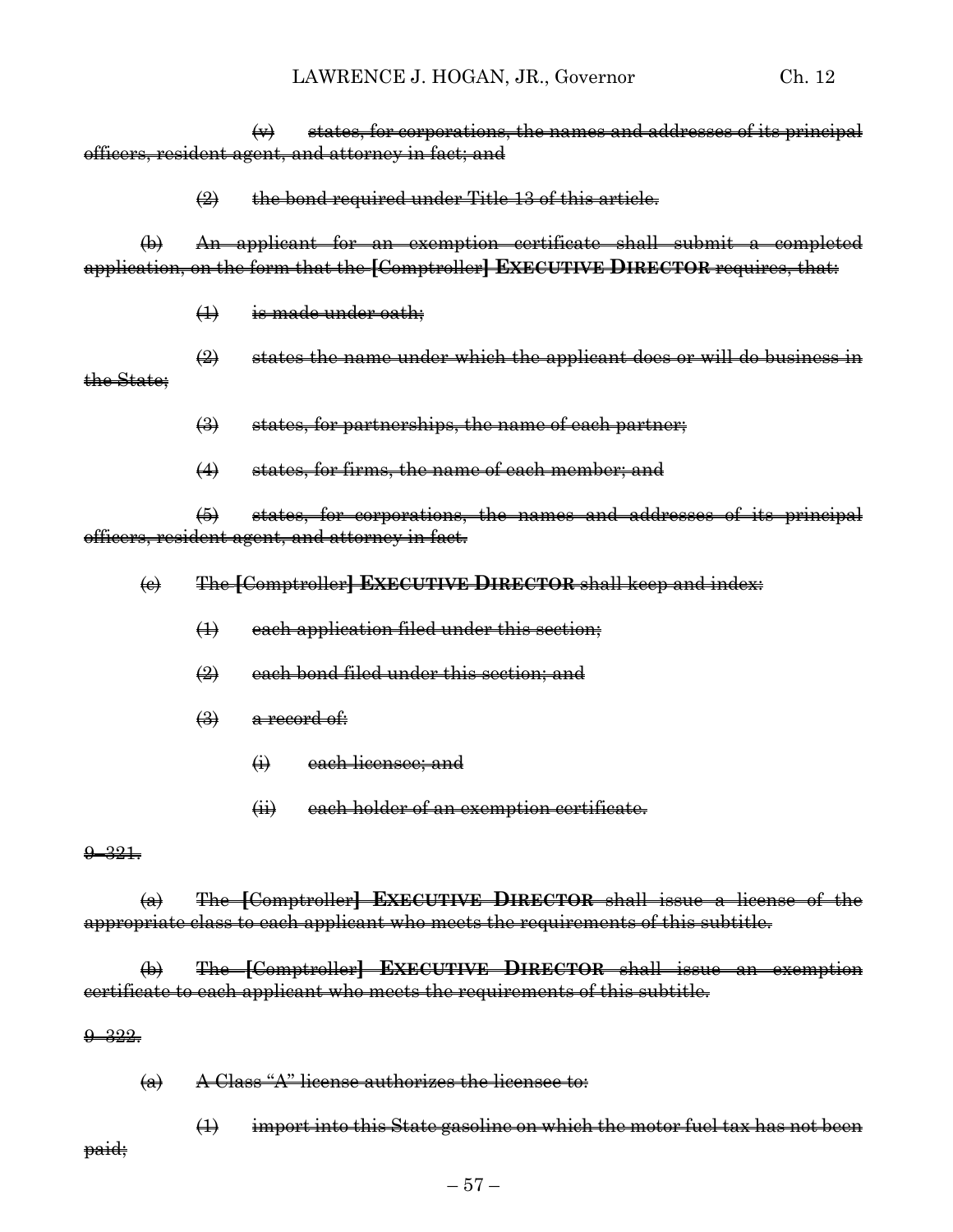$\left(2\right)$  export from this State gasoline on which the motor fuel tax has not been paid; and

(3) acquire in this State from another holder of a Class "A" license gasoline on which the motor fuel tax has not been paid.

 $(\theta)$   $(\theta)$   $(A)$  A Class "B" license authorizes the licensee to import into this State gasoline on which the motor fuel tax has not been paid, for personal use or for redistribution.

(2) A holder of a Class "B" license may not acquire in this State gasoline on which the motor fuel tax has not been paid.

 $\overline{a}$  (1) A Class "C" license authorizes the licensee to:

(i) acquire, in this State, from a supplier whom the **[**Comptroller**] EXECUTIVE DIRECTOR** specifically approves, gasoline on which the motor fuel tax has not been paid; and

(ii) export that gasoline.

(2) A holder of a Class "C" license may not import into this State gasoline on which the motor fuel tax has not been paid.

(d) (1) A Class "D" license authorizes the licensee to acquire, in this State, gasoline on which the motor fuel tax has not been paid from:

- (i) a holder of a Class "A" license; or
- (ii) another holder of a Class "D" license.

(2) Unless authorized by the **[**Comptroller**] EXECUTIVE DIRECTOR**, a holder of a Class "D" license may not import into this State gasoline on which the motor fuel tax has not been paid.

(e) A Class "F" license authorizes the licensee to engage, in this State, in the business of a turbine fuel seller.

 $(4)$   $(1)$  A Class "G-Temporary" license authorizes the licensee during the term of the federal contract for which the license is issued to:

(i) acquire, in this State, gasoline on which the motor fuel tax has not been paid, in the amount that the contract specifies and from a supplier whom the **[**Comptroller**] EXECUTIVE DIRECTOR** specifically approves; and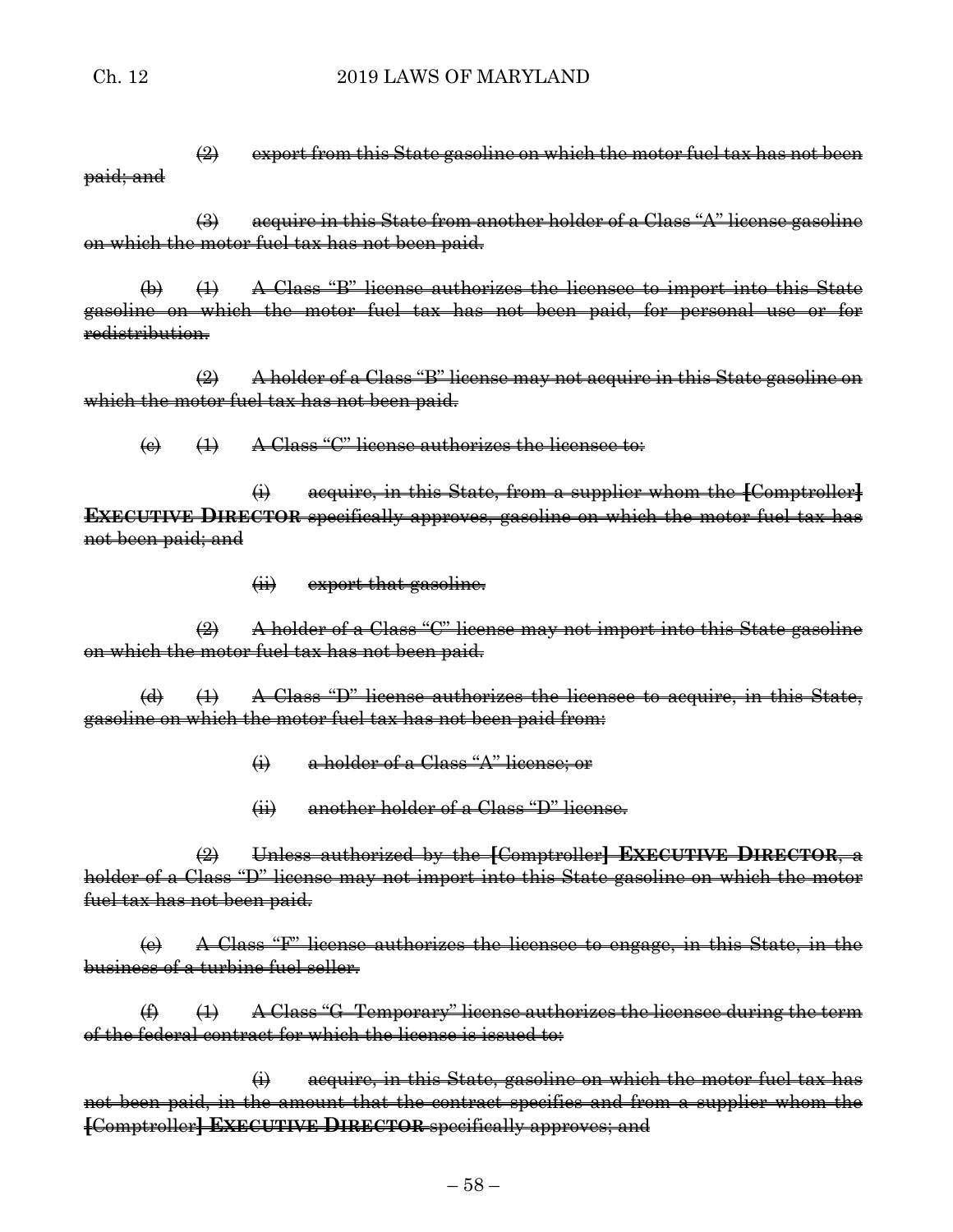- (ii) deliver that amount to the location that the contract specifies.
- $\bigoplus$  A Class "G-Temporary" license may be extended if:
	- (i) the original federal contract is extended; or
	- (ii) during the term of the license, another contract is awarded to the

licensee.

(g) A Class "S" license authorizes a licensee to engage, in this State, in the business of a special fuel seller.

(h) A Class "U" license authorizes a licensee to engage, in this State, in the business of a special fuel user.

(i) A Class "W" license authorizes a licensee to engage, in this State, in the business of a distributor.

 $\leftrightarrow$  A dealer who holds any class of license because the dealer was licensed before July 1, 1985 has the privileges authorized for that class until the dealer is required to apply for a new license, in accordance with regulations of the **[**Comptroller**] EXECUTIVE DIRECTOR** in effect as of July 1, 1985.

(k) As indicated on an exemption certificate, the certificate authorizes the holder to acquire, in bulk and without paying the motor fuel tax:

(1) special fuel other than turbine fuel; or

 $(2)$  turbine fuel.

9–326.

 $(a)$  To obtain proper identification of a person who receives, buys, sells, or uses motor fuel, the **[**Comptroller**] EXECUTIVE DIRECTOR** may:

(1) require information necessary to assign an identification number to the person; and

 $\left( 2 \right)$  assign a license or other identification number to the person.

(b) A person required to file a return or other document under this subtitle shall include the identification number of the person filing and of each other person listed in the other document.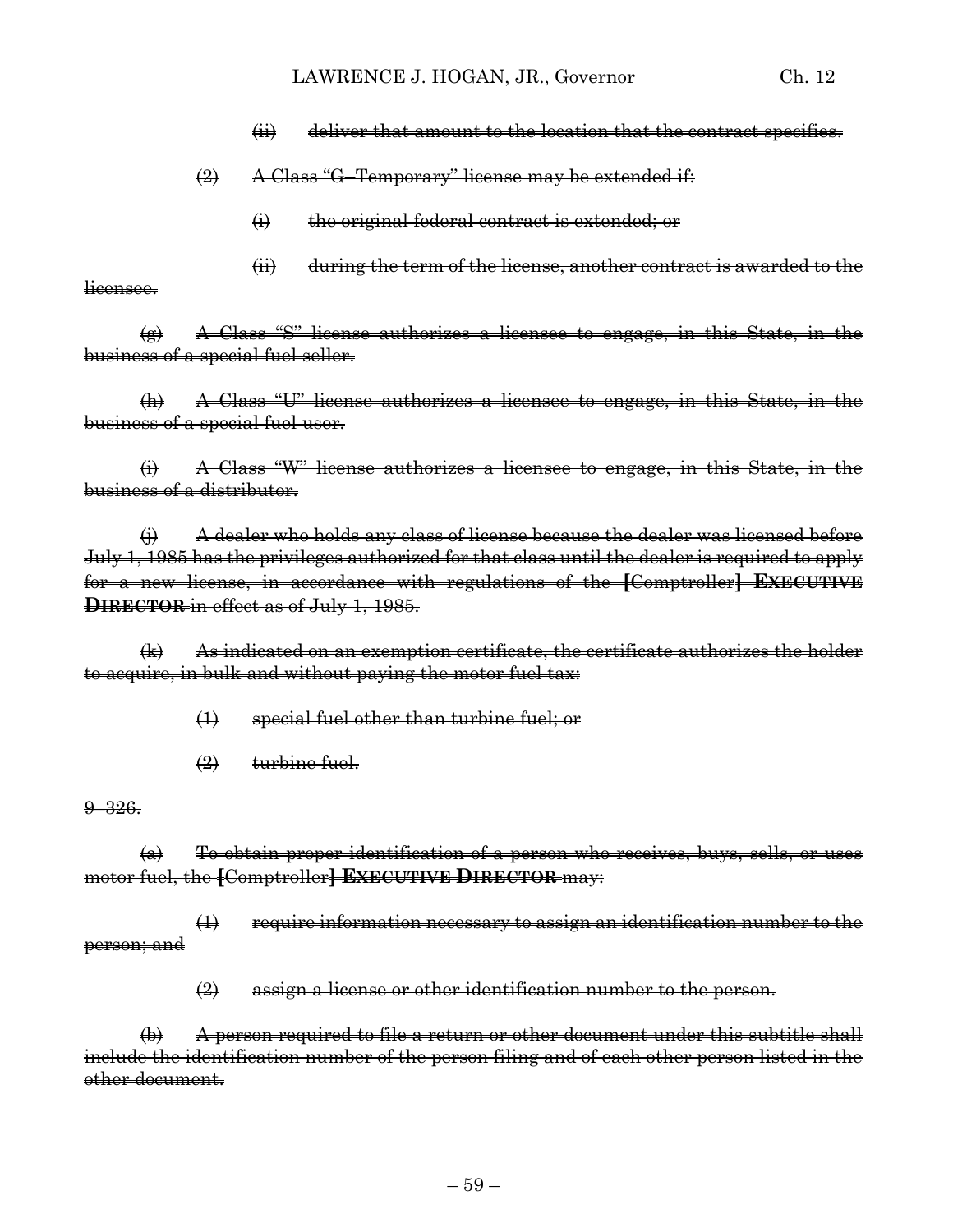$\left\langle e\right\rangle$  A person who is to be listed in any return or other document filed by another person under this subtitle shall give the appropriate identification number to the person who is required to file the document.

 $9 - 327.$ 

 $(a)$  To obtain an exemption under  $\frac{1}{2}$  9–303(a), (b), or (c) of this subtitle, a dealer, distributor, special fuel seller, special fuel user, or turbine fuel seller shall complete and submit any certificates and reports that the **[**Comptroller**] EXECUTIVE DIRECTOR** requires, by regulation.

(b) If the holder of an exemption certificate changes the use of any special fuel obtained under that certificate to a taxable use, the holder shall give the **[**Comptroller**] EXECUTIVE DIRECTOR** written notice of the change within 5 days after the first change.

9–328.

Subject to the hearing provisions of § 9–329 of this subtitle, the **[**Comptroller**] EXECUTIVE DIRECTOR** may deny a license or exemption certificate to any applicant, if the applicant:

(1) fraudulently or deceptively has obtained or attempts to obtain a license or exemption certificate for the applicant or another person;

 $\left(2\right)$  previously has had a license or exemption certificate canceled for cause;

(3) in the judgment of the **[**Comptroller**] EXECUTIVE DIRECTOR**, has not filed an application in good faith.

9–329.

or

 $(a)$  Except as otherwise provided in  $§$  10–226 of the State Government Article, before the **[**Comptroller**] EXECUTIVE DIRECTOR** takes any action under § 9–328 of this subtitle, the **[**Comptroller**] EXECUTIVE DIRECTOR** shall give the person against whom the action is contemplated an opportunity for a hearing before the **[**Comptroller**] EXECUTIVE DIRECTOR**.

(b) (1) The **[**Comptroller**] EXECUTIVE DIRECTOR** shall give notice and hold the hearing in accordance with Title 10, Subtitle 2 of the State Government Article.

 $\left( 2\right)$  The notice shall be sent so that the applicant has at least 5 days' notice before the hearing.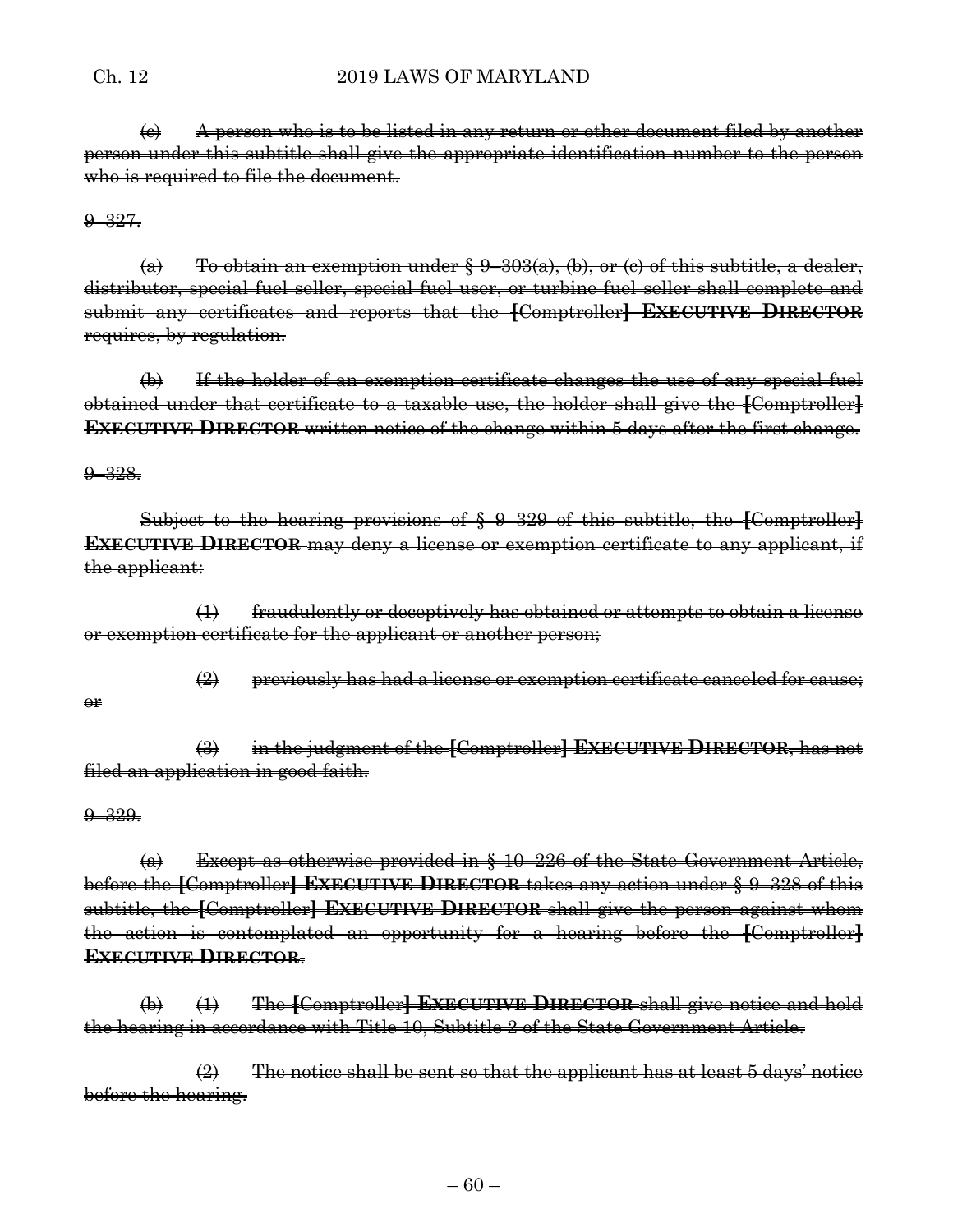(c) The **[**Comptroller**] EXECUTIVE DIRECTOR** may administer oaths in connection with any proceeding under this section.

9–330.

subtitle;

Subject to § 9–331 of this subtitle, the **[**Comptroller**] EXECUTIVE DIRECTOR** may cancel a license or exemption certificate if the licensee or certificate holder:

- (1) files false information under this subtitle;
- $\left( 2 \right)$  fails to file a report required under this subtitle;

(3) fails to give the **[**Comptroller**] EXECUTIVE DIRECTOR** the notice of a change in use required under § 9–327(b) of this subtitle;

(4) fails to pay any motor fuel tax, interest, or penalty due under this

(5) violates any requirement for the class of license held;

- (6) violates any regulation adopted under this subtitle;
- $(7)$  fails to maintain the bond required under Title 13 of this article;

(8) stops engaging for more than 6 consecutive months in the business for which licensed; or

(9) fails to keep records required under this article, Title 10, Subtitle 3 of the Business Regulation Article, or an applicable regulation.

9–331.

**(A)** If the **[**Comptroller**] EXECUTIVE DIRECTOR** cancels a license or exemption certificate under § 9–330 of this subtitle, the **[**Comptroller**] EXECUTIVE DIRECTOR** shall notify the licensee or certificate holder in writing sent to the last known address of the licensee or certificate holder.

**(B)** The notice shall be sent by certified mail, return receipt requested, under a postmark of the United States Postal Service.

9–332.

**(A)** Any person aggrieved by a cancellation under § 9–330 of this subtitle or by a final decision of the **[**Comptroller**] EXECUTIVE DIRECTOR** in a contested case as defined in § 10–202 of the State Government Article may appeal to the appropriate circuit court.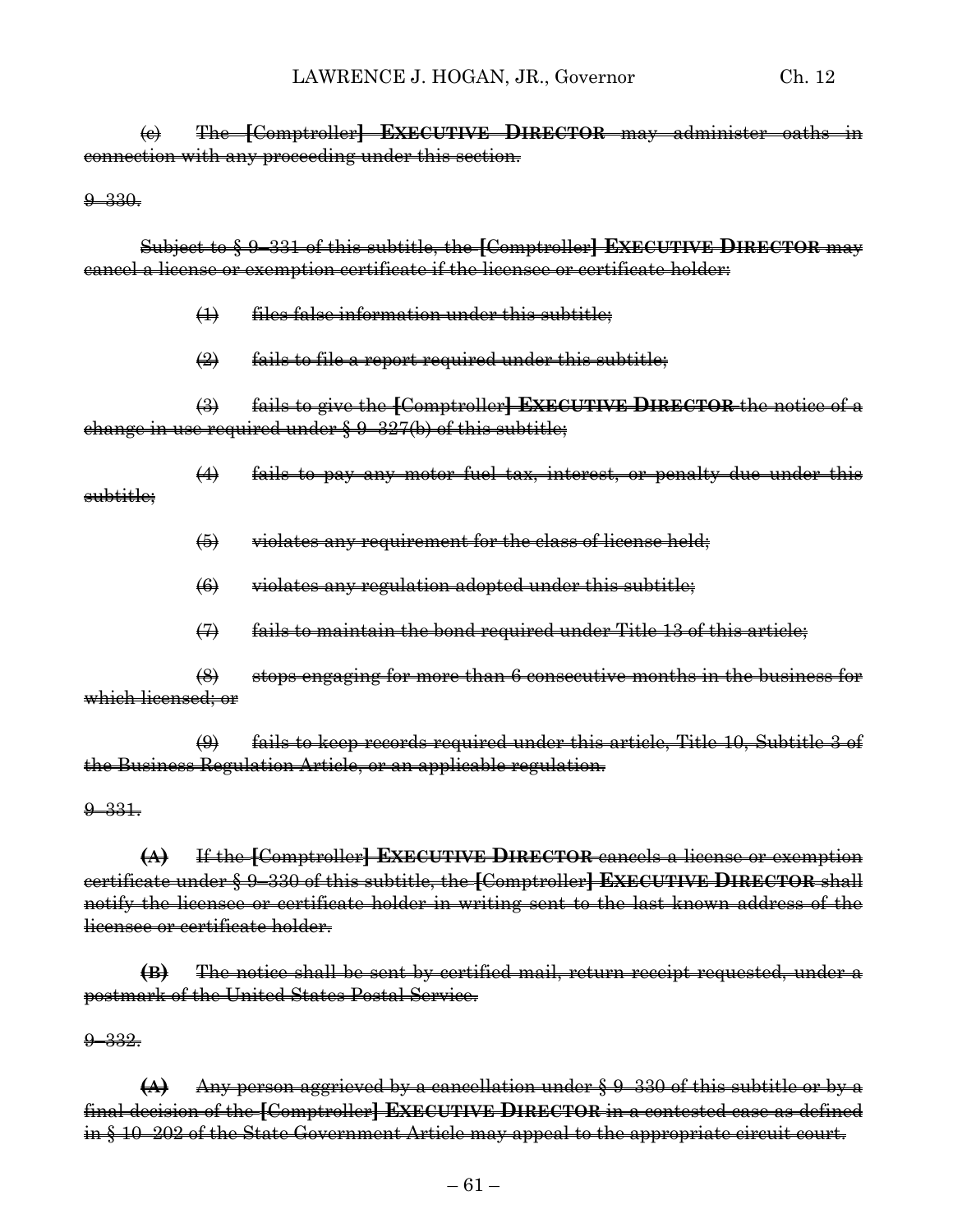**(B)** The appeal shall be filed within 30 days after the mailing date of the final decision or notice of cancellation.

 $9 - 333.$ 

**(A)** A licensee may request in writing that the **[**Comptroller**] EXECUTIVE DIRECTOR** cancel a license held by the licensee.

**(B)** The **[**Comptroller**] EXECUTIVE DIRECTOR** shall notify the licensee in writing of the decision on the request. If the request is granted, the cancellation takes effect on the last day of the month in which the request is received.

#### 9–335.

The **[**Comptroller**] EXECUTIVE DIRECTOR** shall surrender the bond filed by a licensee if:

(1) the license is revoked or canceled; and

(2) the licensee has paid all motor fuel taxes, interest, and penalties that are due.

9–336.

(a) The Motor Vehicle Administration shall send promptly to the **[**Comptroller**] EXECUTIVE DIRECTOR** the name and address of a person who registers a motor vehicle propelled by special fuel for operation on public highways.

(b) The **[**Comptroller**] EXECUTIVE DIRECTOR** shall notify immediately the Motor Vehicle Administration if:

(1) the **[**Comptroller**] EXECUTIVE DIRECTOR** cancels a license or exemption certificate issued under this subtitle or suspends or revokes an identification marker, a permit, or temporary authority issued to a motor carrier under Subtitle 2 of this title for failure to comply with the provisions of this subtitle or Subtitle 2 of this title; or

(2) the **[**Comptroller**] EXECUTIVE DIRECTOR** knows that a licensee, exemption certificate holder, or motor carrier has violated the provisions of this subtitle or Subtitle 2 of this title.

 $\left( e \right)$  On receipt of a notice under subsection (b) of this section, the Motor Vehicle Administration shall suspend or revoke the appropriate registration.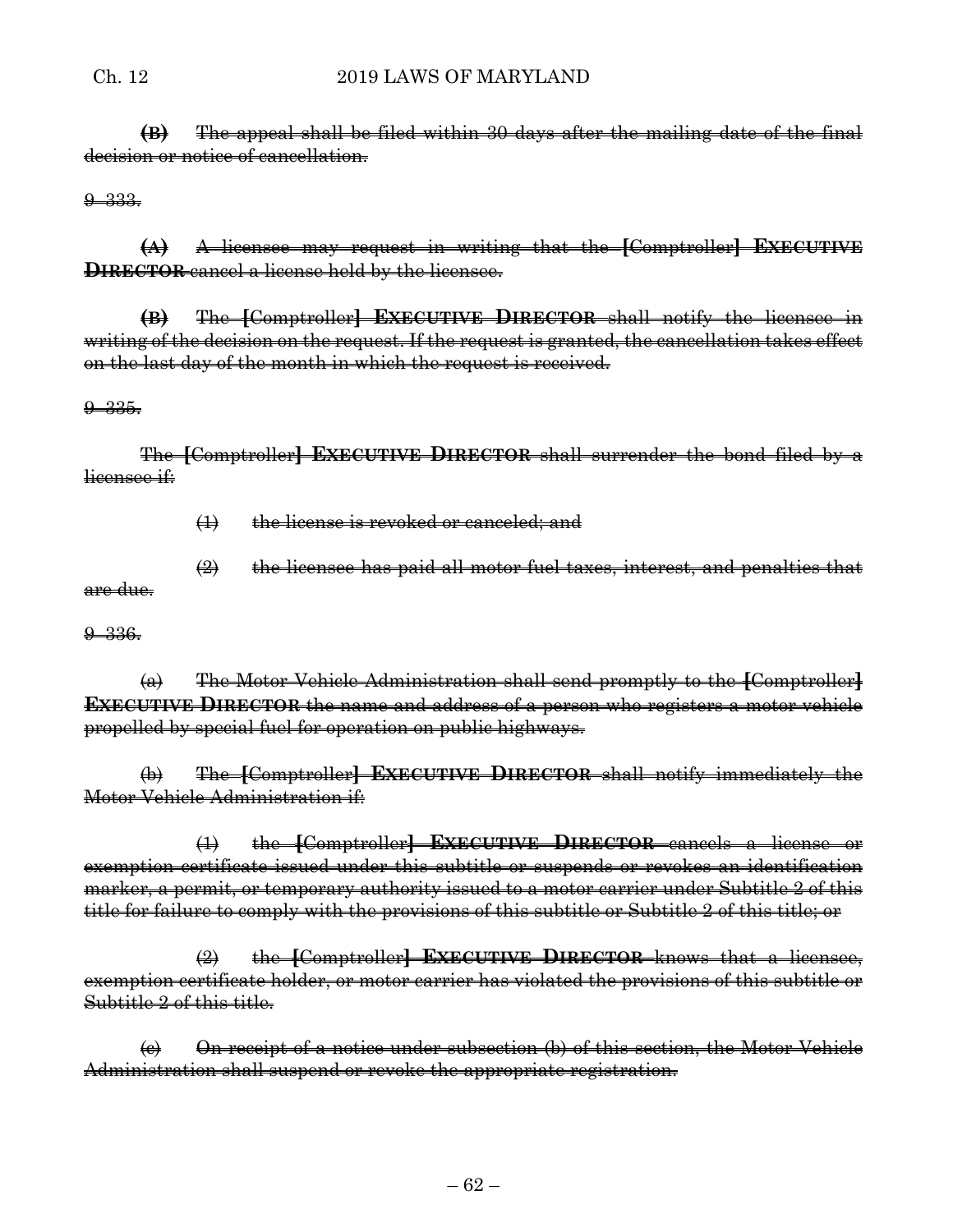(d) **(1)** If the **[**Comptroller**] EXECUTIVE DIRECTOR** is satisfied with the corrective action taken by the licensee or certificate holder, the **[**Comptroller**] EXECUTIVE DIRECTOR** may reinstate the license or exemption certificate.

**(2)** If the license or exemption certificate is reinstated, the **[**Comptroller**] EXECUTIVE DIRECTOR** shall give the Motor Vehicle Administration notice of the reinstatement and the Motor Vehicle Administration shall reinstate the registration of the licensee or exemption certificate holder.

9–337.

 $(a)$  A person may not engage in the business of a dealer, a distributor, a special fuel seller, a special fuel user, or a turbine fuel seller without a license issued by the **[**Comptroller**] EXECUTIVE DIRECTOR** under this subtitle.

(b) A dealer, distributor, special fuel seller, special fuel user, or turbine fuel seller may not receive motor fuel without a license issued by the **[**Comptroller**] EXECUTIVE DIRECTOR** under this subtitle.

 $\left(\epsilon\right)$  A person may not transfer motor fuel on which motor fuel tax is due and has not been paid to a person who does not hold a license or exemption certificate issued by the **[**Comptroller**] EXECUTIVE DIRECTOR** under this subtitle.

13–203.

(c) Tax information may be disclosed to:

(1) an employee or officer of the State who, by reason of that employment or office, has the right to the tax information;

- (2) another tax collector;
- (3) the Maryland Tax Court;
- (4) a legal representative of the State, to review the tax information about

a taxpayer:

- (i) who applies for review under this title;
- (ii) who appeals from a determination under this title; or

(iii) against whom an action to recover tax or a penalty is pending or will be initiated under this title;

(5) any license issuing authority of the State required by State law to verify through the Comptroller that an applicant has paid all undisputed taxes and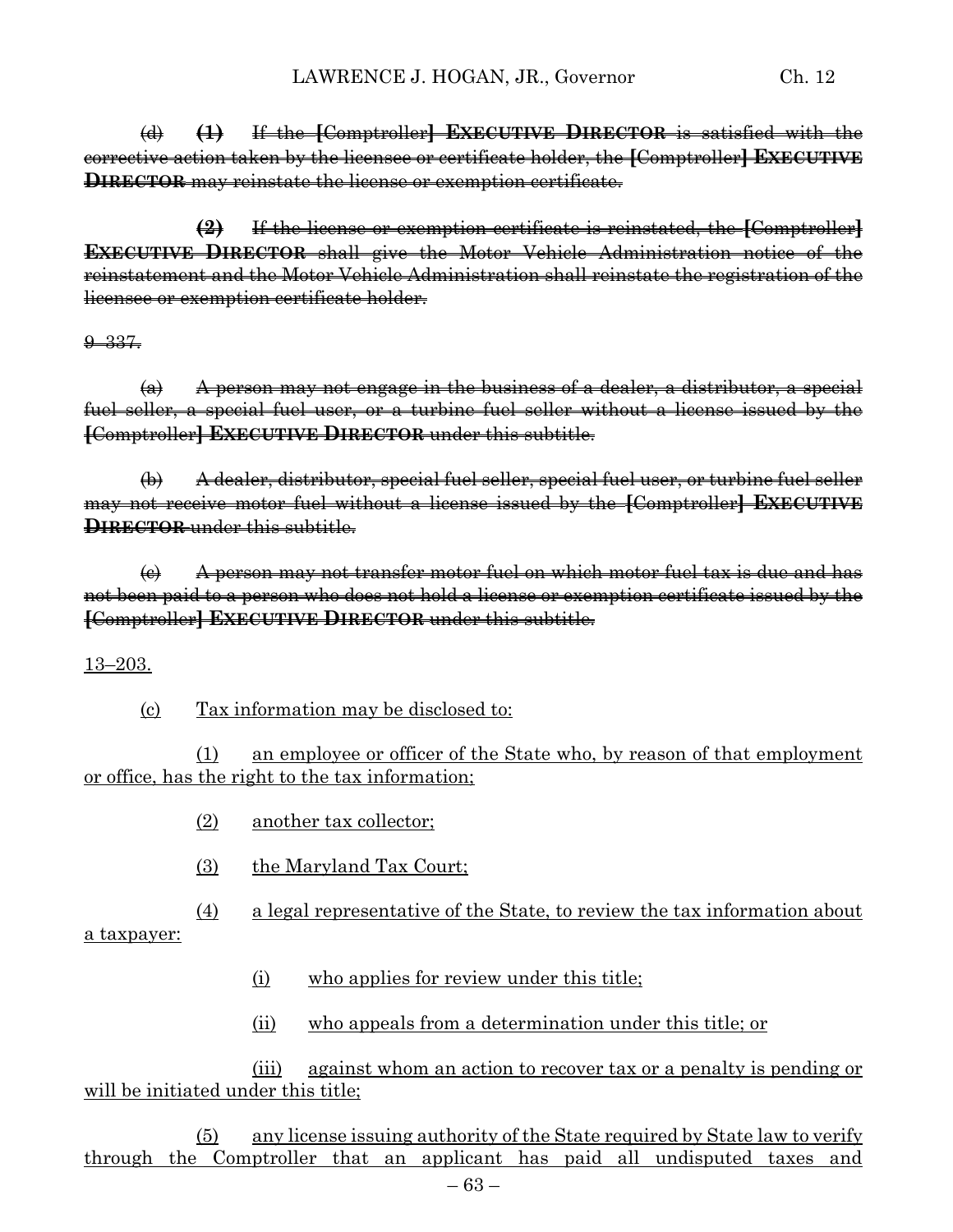unemployment insurance contributions payable to the Comptroller or the Secretary of Labor, Licensing, and Regulation or that the applicant has provided for payment in a manner satisfactory to the unit responsible for collection;

(6) a local official as defined in  $\S 13-925$  of this title to the extent necessary to administer Subtitle 9, Part V of this title;

(7) a federal official as defined in § 13–930 of this title to the extent necessary to administer Subtitle 9, Part VI of this title;

(8) the Maryland Department of Health in accordance with the federal Children's Health Insurance Program Reauthorization Act of 2009; **[**and**]**

(9) the State Board of Individual Tax Preparers**; AND**

# **(10) THE ALCOHOL AND TOBACCO COMMISSION**.

SECTION 2. AND BE IT FURTHER ENACTED, That the <sup>1</sup>

*(a) The* Alcohol and Tobacco Commission shall conduct a feasibility study *on or before December 1, 2019 2021,* for maintaining a statewide database of individuals trained in an alcohol awareness program, in which:

(1) an accurate statewide database of all alcoholic beverages licenses is to be annually updated; and

(2) a list of licenses:

- (i) is to be maintained for at least 3 years before being archived; but
- (ii) is not to be destroyed.

*(b) The feasibility study shall be submitted on or before December 31, 2019 2021, to the Governor and, in accordance with § 2–1246 of the State Government Article, the General Assembly.*

SECTION 3. AND BE IT FURTHER ENACTED, That the initial terms of the members of the Alcohol, and Tobacco, and Motor Fuel Commission appointed under Section 1 of this Act shall expire as follows:

- (1) one member on June 30, 2021;
- (2) one member on June 30, 2022;
- (3) one member on June 30, 2023; and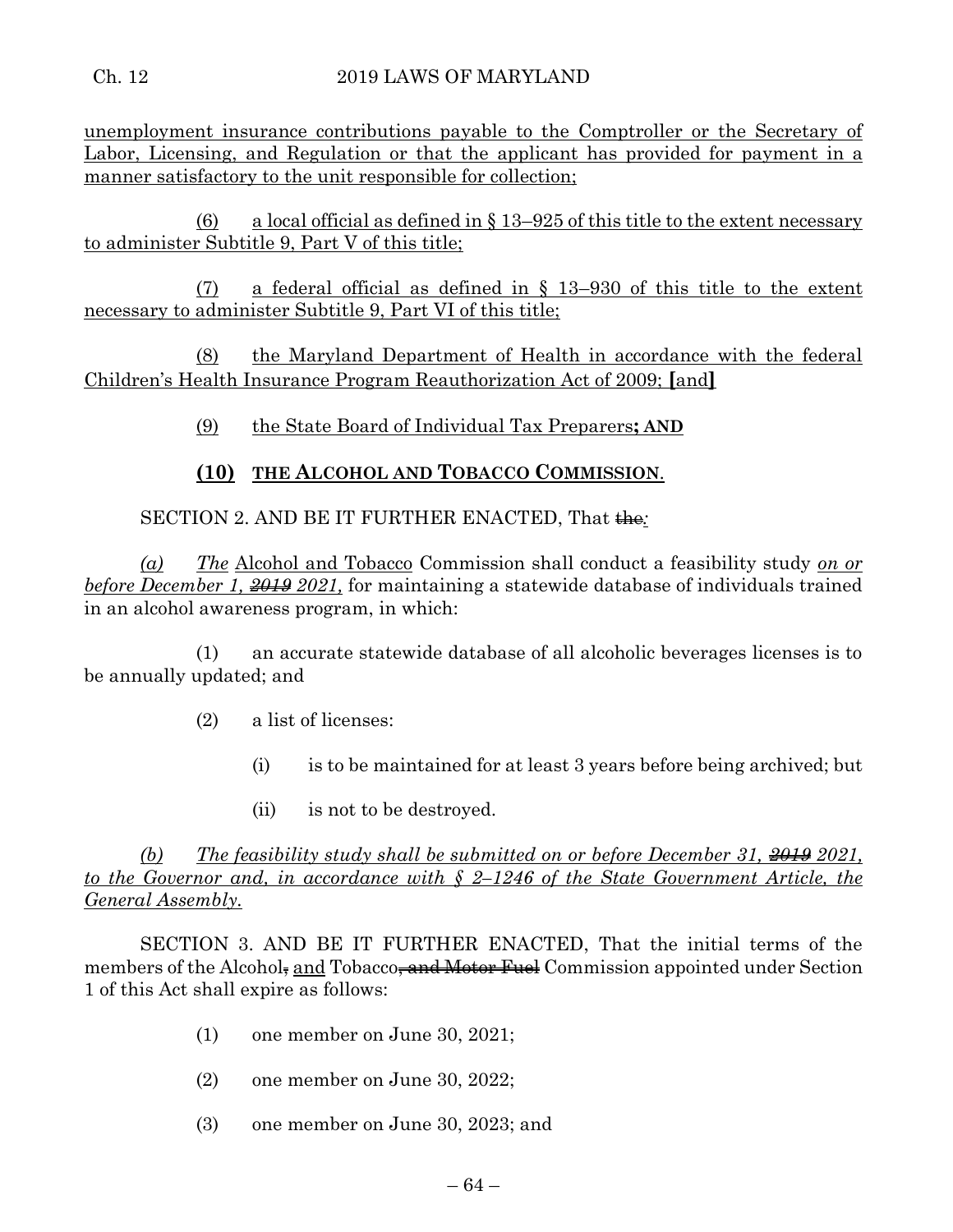#### LAWRENCE J. HOGAN, JR., Governor Ch. 12

(4) two members on June 30, 2024.

SECTION 4. AND BE IT FURTHER ENACTED, That, as provided in this Act:

(a) It is the intent of the General Assembly that:

(1) the transfer of the Field Enforcement Division and the personnel of the Division to the Alcohol, and Tobacco<del>, and Motor Fuel</del> Commission under this Act shall take effect not later than July 1, 2020;

(2) the transfer shall be conducted in a manner that will minimize the costs of the transfer and will result in a more cost–efficient operation for the regulation of alcoholic beverages, and tobacco, and motor fuel for the protection of the public health, safety, and welfare of the State.

(b) The Office of the Executive Director of the Alcohol, and Tobacco<del>, and Motor</del> Fuel Commission is the successor of the Office of the Comptroller in matters concerning the regulation of alcohol, and tobacco, and motor fuel.

(c) In every law, executive order, rule, regulation, policy, or document created by an official, an employee, or a unit of this State, the names and titles of those agencies and officials mean the names and titles of the successor agency or official.

SECTION 5. AND BE IT FURTHER ENACTED, That nothing in this Act affects the term of office of an appointed or elected member of any commission, office, department, agency, or other unit. An individual who is a member of a unit on the effective date of this Act shall remain for the balance of the term to which appointed or elected, unless the member sooner dies, resigns, or is removed under provisions of law.

SECTION 6. AND BE IT FURTHER ENACTED, That any transaction or employment status affected by or flowing from any change of nomenclature or any statute amended by this Act and validly entered into or existing before the effective date of this Act and every right, duty, or interest flowing from a statute amended by this Act remains valid after the effective date of this Act and may be terminated, completed, consummated, or enforced as required or allowed by any statute amended by this Act as though the amendment had not occurred. If a change in nomenclature involves a change in name or designation of any State unit, the successor unit shall be considered in all respects as having the powers and obligations granted the former unit.

SECTION 7. AND BE IT FURTHER ENACTED, That all persons who, as of June 30, 2020, are employees in budgeted positions of the Office of the Comptroller and whose positions are transferred to the Office of the Executive Director of the Alcohol, and Tobacco, and Motor Fuel Commission as provided by this Act are hereby transferred to the Office of the Executive Director of the Alcohol, and Tobacco<del>, and Motor Fuel</del> Commission without any change or loss of  $\frac{m}{n}$  *rights pay, working conditions, benefits, rights, or status, and shall* retain any merit system and retirement status they may have on the date of transfer.